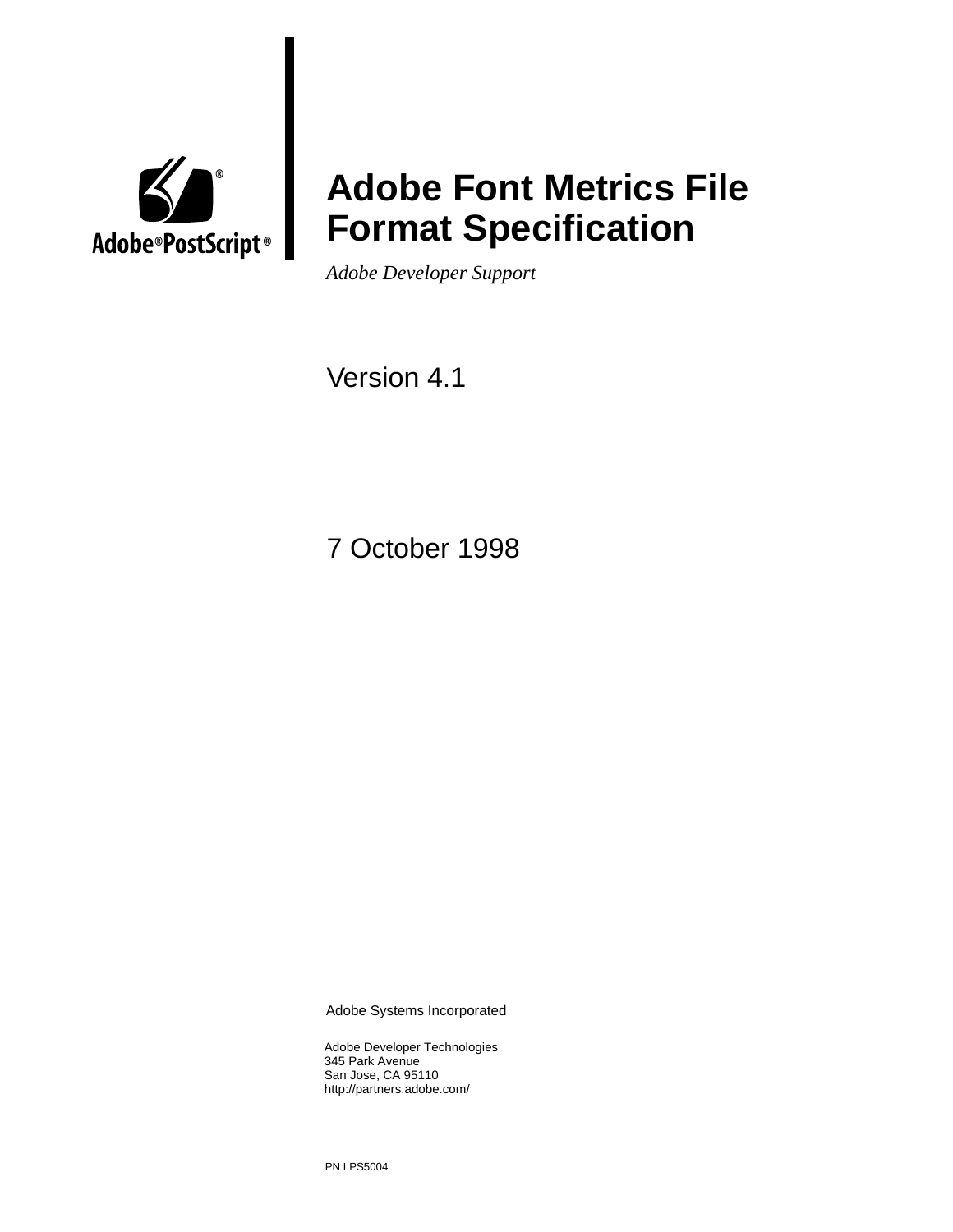Copyright © 1987–1995, 1998 Adobe Systems Incorporated. All rights reserved.

NOTICE: All information contained herein is the property of Adobe Systems Incorporated.

No part of this publication (whether in hardcopy or electronic form) may be reproduced or transmitted, in any form or by any means, electronic, mechanical, photocopying, recording, or otherwise, without the prior written consent of the publisher.

PostScript is a registered trademark of Adobe Systems Incorporated. All instances of the name PostScript in the text are references to the PostScript language as defined by Adobe Systems Incorporated unless otherwise stated. The name PostScript also is used as a product trademark for Adobe Systems' implementation of the PostScript language interpreter.

Except as otherwise stated, any reference to a "PostScript printing device," "PostScript display device," or similar item refers to a printing device, display device or item (respectively) which contains PostScript technology created or licensed by Adobe Systems Incorporated and not to devices or items which purport to be merely compatible.

Adobe, Acrobat, Distiller, Myriad, PostScript, PostScript 3, and the PostScript logo are trademarks of Adobe Systems Incorporated or its subsidiaries and may be registered in certain jurisdictions. Macintosh is a registered trademark of Apple Computer, Inc. ITC Garamond is a registered trademark of International Typeface Corporation. Helvetica is a trademark of Linotype-Hell AG and/or its subsidiaries. Ryuminand BBB are trademarks of Morisawa & Company, Limited. OpenType and Windows are trademarks of Microsoft Corporation in the United States and/or other countries. All other trademarks are the property of their respective owners.

*This publication and the information herein is furnished AS IS, is subject to change without notice, and should not be construed as a commitment by Adobe Systems Incorporated. Adobe Systems Incorporated assumes no responsibility or liability for any errors or inaccuracies, makes no warranty of any kind (express, implied, or statutory) with respect to this publication, and expressly disclaims any and all warranties of merchantability, fitness for particular purposes, and noninfringement of third party rights.*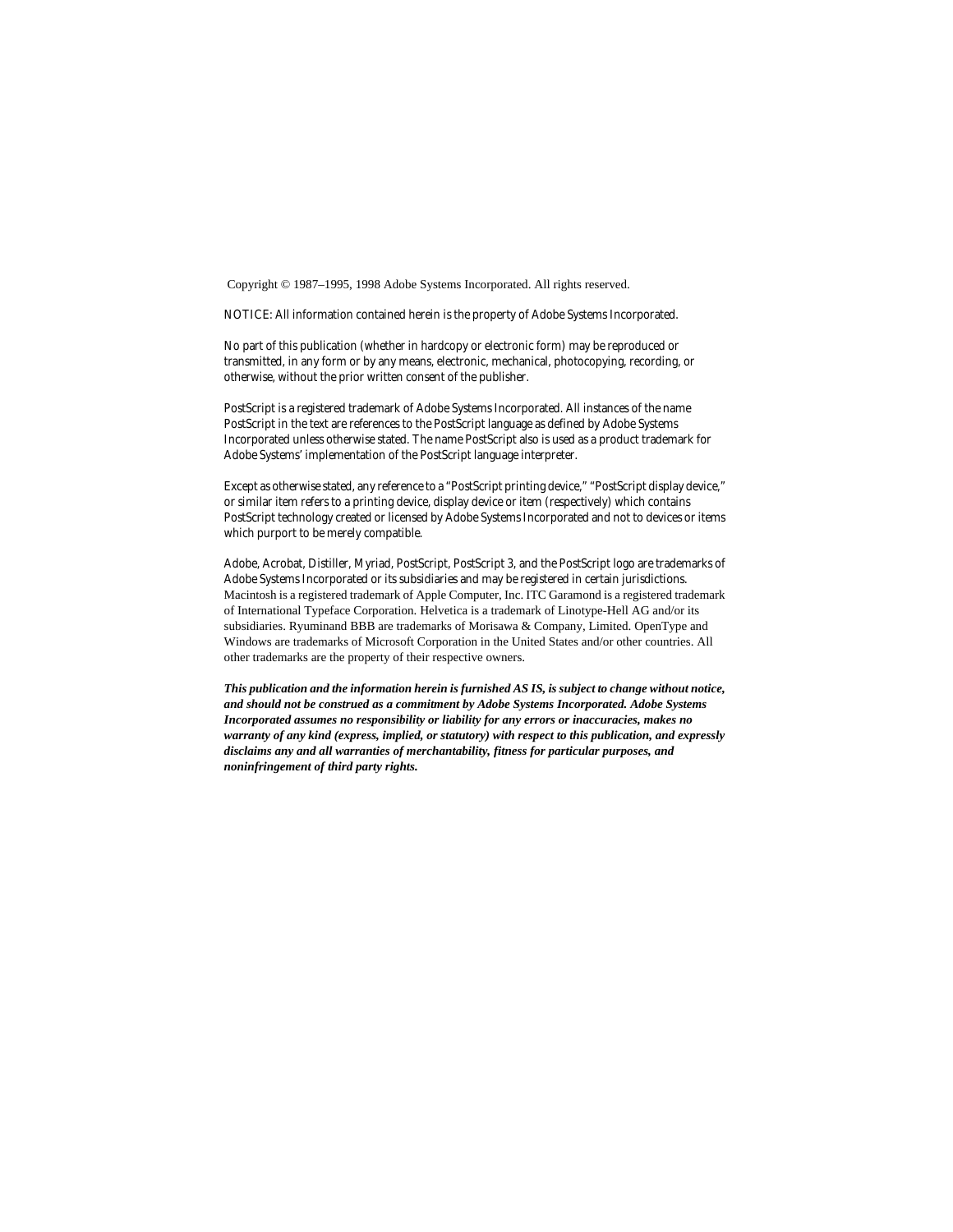## **[Contents](#page-4-0)**

#### **[Adobe Font Metrics File Format Specification](#page-4-1)** 5

- [1 Introduction 5](#page-4-2) [AFM, AMFM, and ACFM Files 5](#page-4-3) [Structure of This Document 6](#page-5-0)
- [2 Font Types 7](#page-6-0) [Base Fonts and Composite Fonts 7](#page-6-1) [CID-Keyed Font Program Files 8](#page-7-0) [Multiple Master Font Programs 8](#page-7-1)
- [3 Parsing Details 9](#page-8-0) [Comments 10](#page-9-0) [Units of Measurement 11](#page-10-0) [Interpolating Metric Information for Multiple Master Font Programs 11](#page-10-1)
- [4 AFM File Structure 12](#page-11-0)

[Control Information 12](#page-11-1) [Global Font Information 12](#page-11-2) [Writing Direction Information 13](#page-12-0) [Individual Character Metrics 14](#page-13-0) [Kerning Data 14](#page-13-1) [Composite Character Data 15](#page-14-0)

- [5 ACFM File Structure 15](#page-14-1) [Control Information 15](#page-14-2) [Global Font Information 16](#page-15-0) [Writing Direction Information 17](#page-16-0) [Descendent Font Information 17](#page-16-1)
- [6 AMFM File Structure 19](#page-18-0) [The AMFM File 20](#page-19-0) [Control Information 20](#page-19-1) [Global Font Information 20](#page-19-2) [Axis Information 22](#page-21-0) [Master Design Information 23](#page-22-0) [Primary Font Information 23](#page-22-1)
- [7 Global Metrics Keywords 24](#page-23-0) [Global Font Information 24](#page-23-1) [Writing Direction Metrics 29](#page-28-0) [Multiple Master Axis Information 30](#page-29-0)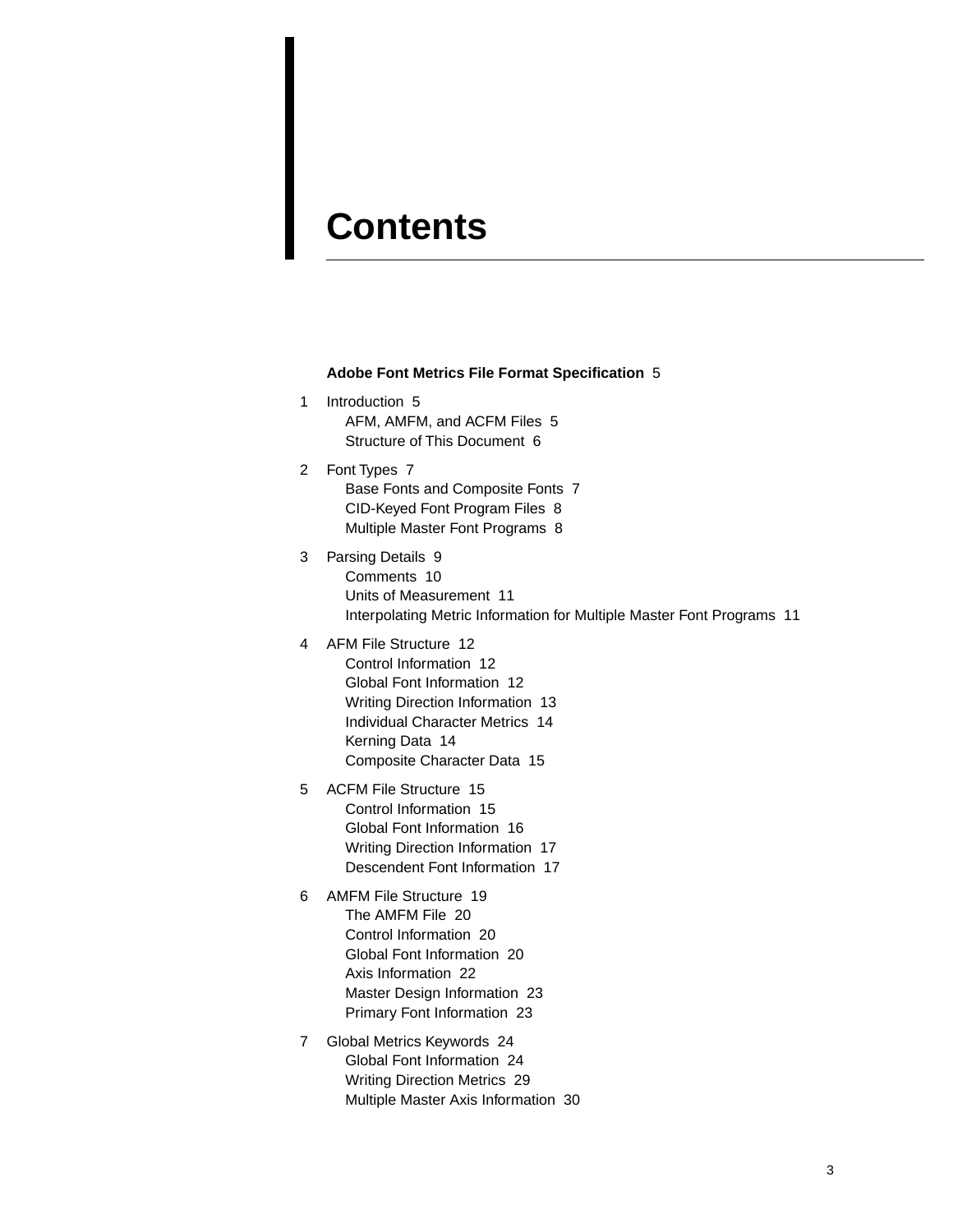- [8 Individual Character Metrics 31](#page-30-0)
- [9 Kerning Data 33](#page-32-0) [Track Kerning 33](#page-32-1) [Pair-Wise Kerning 35](#page-35-0)
- [10 Composite Character Data 36](#page-36-0)
- [11 Example AFM, AMFM, and ACFM Files 37](#page-37-0) [AFM File for Times Roman 37](#page-37-1) [AMFM File for MyriadMM 39](#page-39-0) [AFM File for Ryumin Light Vertical 40](#page-40-0) [AFM File for Ryumin Light Ext Horizontal 41](#page-41-0) [ACFM File for Ryumin Light Vertical 42](#page-42-0) [ACFM File for RKSJ-Encoded Kanji Font 43](#page-43-0) [AFM File for CID-Keyed Ryumin Light 45](#page-45-0)

#### **[Appendix: Changes Since Earlier Versions](#page-47-0)** 47

**[Index](#page-50-0)** 50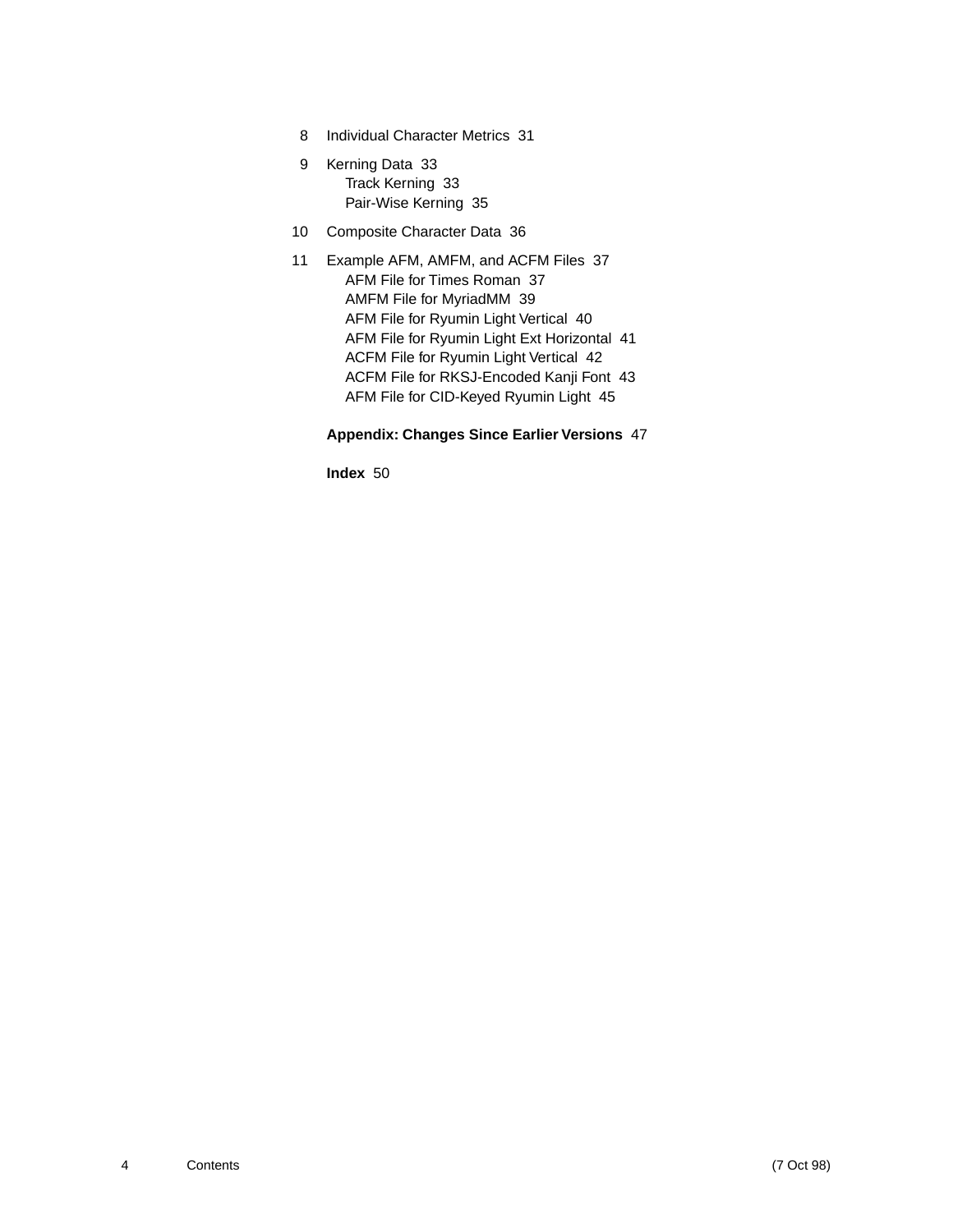# <span id="page-4-1"></span><span id="page-4-0"></span>**Adobe Font Metrics File Format Specification**

#### <span id="page-4-2"></span>**1 Introduction**

This document describes a standard interchange format for communicating font metric information to people and programs. The format is ASCII encoded (for both human and machine readability), machine-independent, and extensible. Files in this format are known as Adobe™ Font Metrics (AFM), Adobe Multiple Font Metrics (AMFM), and Adobe Composite Font Metrics (ACFM) files.

#### <span id="page-4-3"></span>**1.1 AFM, AMFM, and ACFM Files**

This document describes four types of files: AFM, AMFM, ACFM, and CIDkeyed AFM.

An AFM file provides both global metrics for a font program and the metrics of each individual character.

The metrics of a multiple master font program are described by one AMFM file, which specifies the control data and global font information, plus one AFM file for each of the master designs in the font program.

There are two font file formats used for Asian language Type 1 font programs with large character sets. The first, Original Composite Font (OCF) format fonts, have their metrics specified by an ACFM file and one or more associated AFM files.

An ACFM file provides information about the structure of a composite font program—specifically, the global metrics of the composite font program and the global metrics of each of its immediately descendent font programs. The formats are sufficiently similar that a single parser can parse AFM, ACFM, and AMFM files.

The metrics of a base font program is described completely by an AFM file. There is no ACFM file associated with a base font program.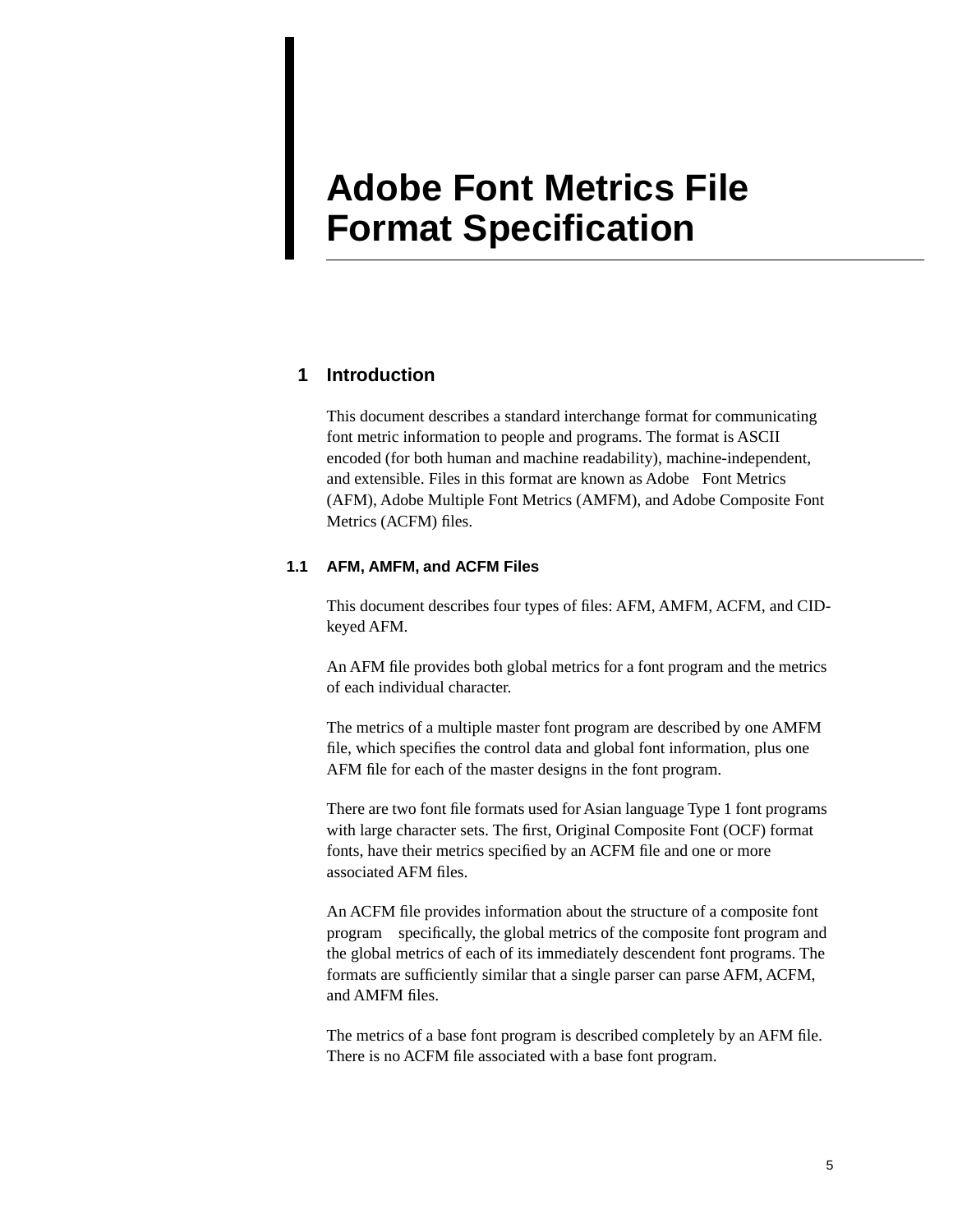The top-level structure of a composite font program is described by an ACFM file. The character metrics of individual characters in the composite font program are described by an associated AFM file.

*Note The ACFM file and corresponding AFM file for the top level of a composite font program generally contain all the information most applications will need. Adobe ships only these files with its current composite font software products. However, because a composite font program has a hierarchical structure, it is meaningful to generate AFM files for its descendent font programs. The descendent font programs can in turn be composite font programs, and, in this case, it is also meaningful to generate ACFM files for them.*

The second format for large character set fonts is the CID-keyed (Character ID) font file format, where font metrics are specified by an AFM file with character metrics ordered by CID number. For a CID-keyed version of an AFM file, no ACFM file is required.

*Note CID-keyed fonts are, technically, composite fonts because more than one cross-referenced font file is used. However, in this document, the term composite font is reserved to describe OCF format fonts.*

The AFM file for a Roman font program generally contains about 15 kilobytes. The AFM file for a Japanese kanji font program, using the JIS-83 character set, is about 200-360 kilobytes. The ACFM file for that same JIS-83 kanji font program is about 35 kilobytes long. The complete AFM files for an Japanese OCF font is about 2.7 megabytes, and for the corresponding CIDkeyed AFM file it is about 400 kilobytes. For a multiple master font, the AMFM file is about 1.5 kilobytes, and the AFM for each master design is about 15 kilobytes.

#### <span id="page-5-0"></span>**1.2 Structure of This Document**

[Section 2](#page-6-0) explains the four types of fonts described in this document. This includes base, composite, CID-keyed, and multiple master fonts.

[Section 3](#page-8-0) describes the syntax and data types of AFM, AMFM, and ACFM files.

[Section 4](#page-11-0) describes the structure of an AFM file. Details of keywords and their parameters are deferred until sections 5 to 7.

[Section 5](#page-14-1) describes the structure of an ACFM file. Again, details of keywords and their parameters are largely deferred until [section 7.](#page-23-0)

[Section 6](#page-18-0) describes the structure of an AMFM file; details of the keywords and their parameters are described in section 7.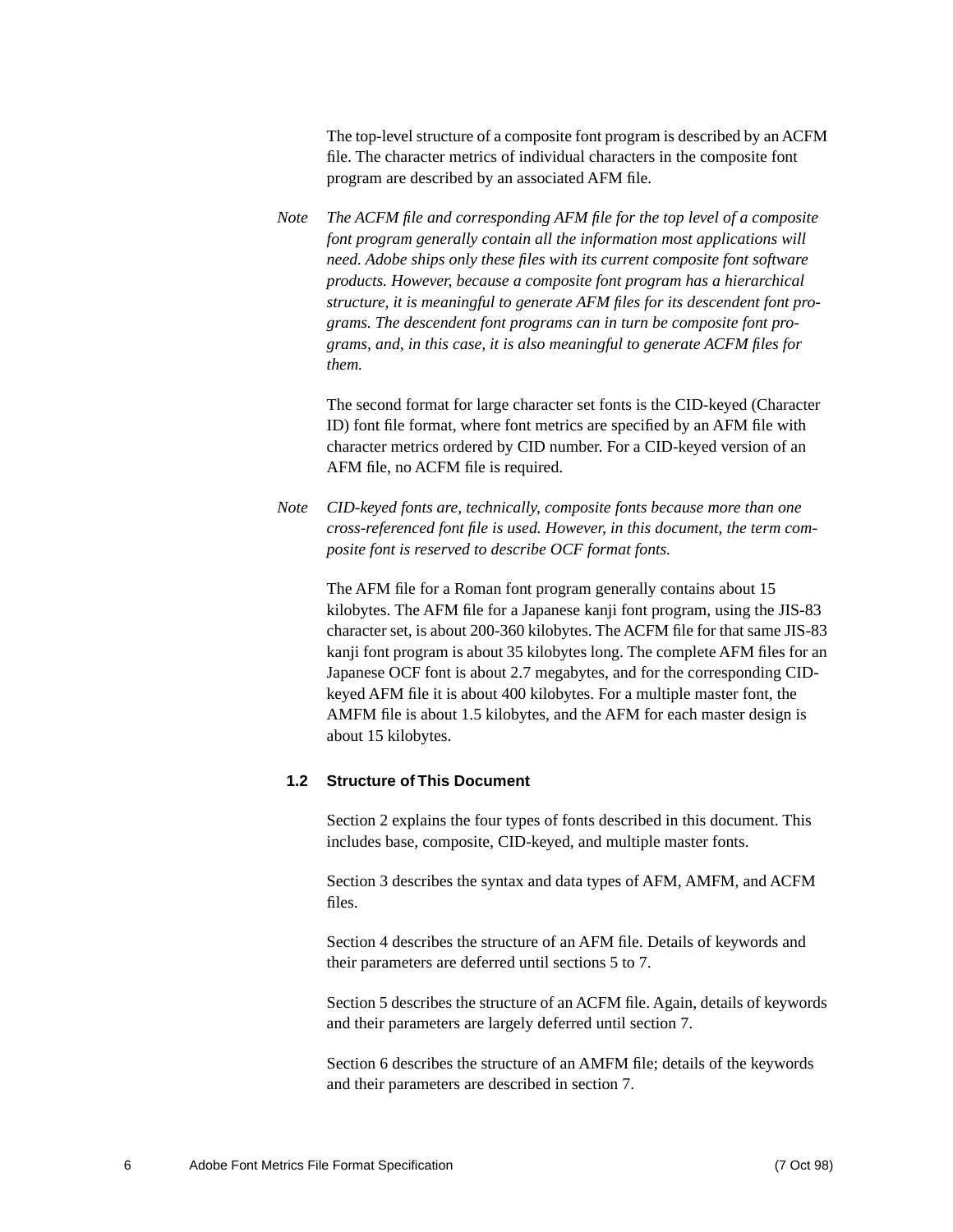[Section 7](#page-23-0) defines the keywords and their parameters that apply to the global information about a font program. These keywords are used in both AFM and ACFM files.

[Section 8](#page-30-0) defines the keywords which apply to individual character metrics. These keywords are used only in the AFM file.

[Section 9](#page-32-0) defines the keywords which apply to kerning. These keywords are used only in the AFM file.

[Section 10](#page-36-0) defines the keywords which apply to composite characters. These keywords are used only in the AFM file.

[Section 11](#page-37-0) gives examples of AFM, AMFM, ACFM and CID-keyed AFM files.

#### <span id="page-6-0"></span>**2 Font Types**

The PostScript<sup> $M$ </sup> language supports three kinds of fonts: normal Type 1, multiple master (an extension of Type 1), and composite fonts (Type 0). The following sections describe the three types of font programs for which this document specifies the corresponding font metrics files. In addition, [section](#page-10-1)  [3.3](#page-10-1) explains how to interpolate character metrics for a specific instance of a multiple master font program.

#### <span id="page-6-1"></span>**2.1 Base Fonts and Composite Fonts**

The PostScript language supports two kinds of font programs: base fonts and composite fonts. A base font is a font program described in chapter 5 of the *PostScript Language Reference Manual, Second Edition*, containing about 200 characters accessed by single-byte codes. A composite font program is a 'font of fonts.' Instead of containing characters, it contains descendent font programs, in a recursive, hierarchical structure. At the leaves of the structure are ordinary base font programs.

Composite font programs can contain several thousand characters, accessed by multi-byte codes. They can be used for non-roman scripts, such as Japanese kanji. Additionally, a font program can support several writing directions. The font program can contain several sets of metrics, and a key in the font dictionary selects the set of metrics used to show a string. Both composite and base font programs allow several writing directions. For more information, see section 5.9 of the *PostScript Language Reference Manual, Second Edition*.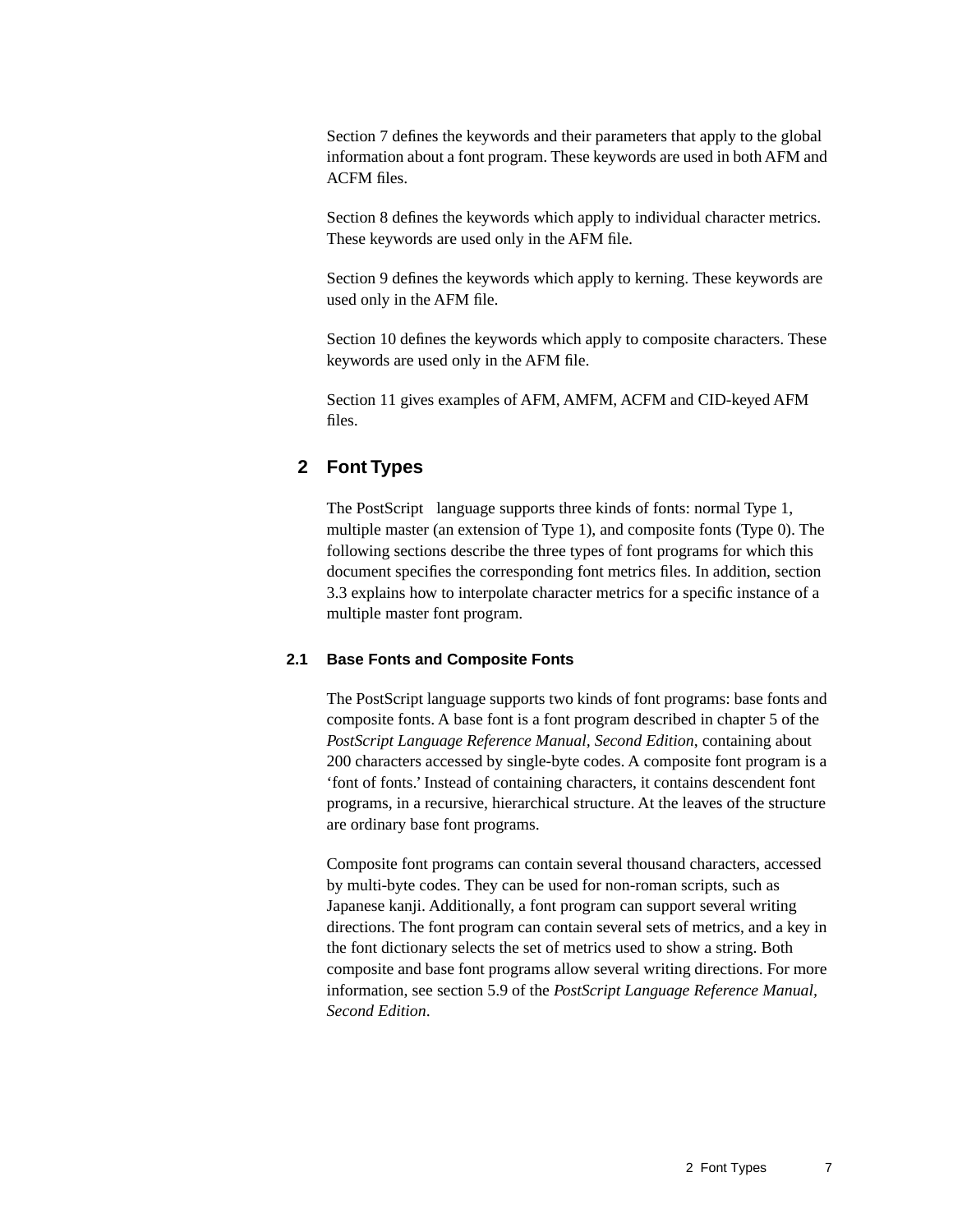#### <span id="page-7-0"></span>**2.2 CID-Keyed Font Program Files**

The CID-keyed font technology was designed to meet the performance and flexibility needs of large character set fonts, such as for Chinese, Japanese, and Korean language fonts. A CID-keyed AFM file does not utilize the ACFM and multiple AFM file structure; character metrics are listed only once, and are ordered by CID number. This results in significant savings in file size.

AFM files for Original Composite Font (OCF) files required one entry for each character for each encoding. This resulted in much duplication of information and huge files sizes.

Most Adobe OCF fonts have Composite style (ACFM and multiple AFMfiles) AFM files. There exist a few OCF fonts for which AFM files do not exist. CID-keyed AFM files are available for all Adobe Japanese fonts both for OCF and CID-keyed fonts. CID-keyed fonts only have CID-keyed AFM files. All new Adobe Asian-language fonts will be issued in CID-keyed format and have accompanying CID-keyed AFM files.

For more information on the CID-keyed font file format, please see Adobe Technical Note #5014, "Adobe CMap and CIDFont Files Specification." and Technical Note #5092, "Overview of the CID-Keyed Font Technology." For a sample CID-keyed font AFM file, see [section 11](#page-37-0).

#### <span id="page-7-1"></span>**2.3 Multiple Master Font Programs**

Multiple master font programs are an extension of the Type 1 font format, which allows the generation of a wide variety of typeface variations from a single multiple master font program. This capability allows users and applications unprecedented control over the typographic parameters of fonts used in their documents. This section gives a brief overview of multiple master font programs. For more details see "Adobe Type 1 Font Format: Multiple Master Extensions."

A multiple master font program contains two or more typeface designs called master designs, which are organized to represent the dynamic range of one or more design axes, each representing a typographic variable such as weight, width, or optical size. This range of styles is defined in a multiple master font by specifying one master design to represent each end of an axis, such as a light and extra-bold weight, as well as any intermediate designs. The maximum number of master designs allowed is sixteen.

A font instance can be derived from a multiple master font program by specifying a weighted average of the master designs. The weighting values are specified by the value of the **WeightVector** array in the font dictionary. In a blend of *k* master designs, there are *k* weights that sum to 1.0 and determine the relative contributions of each master design to the resulting interpolated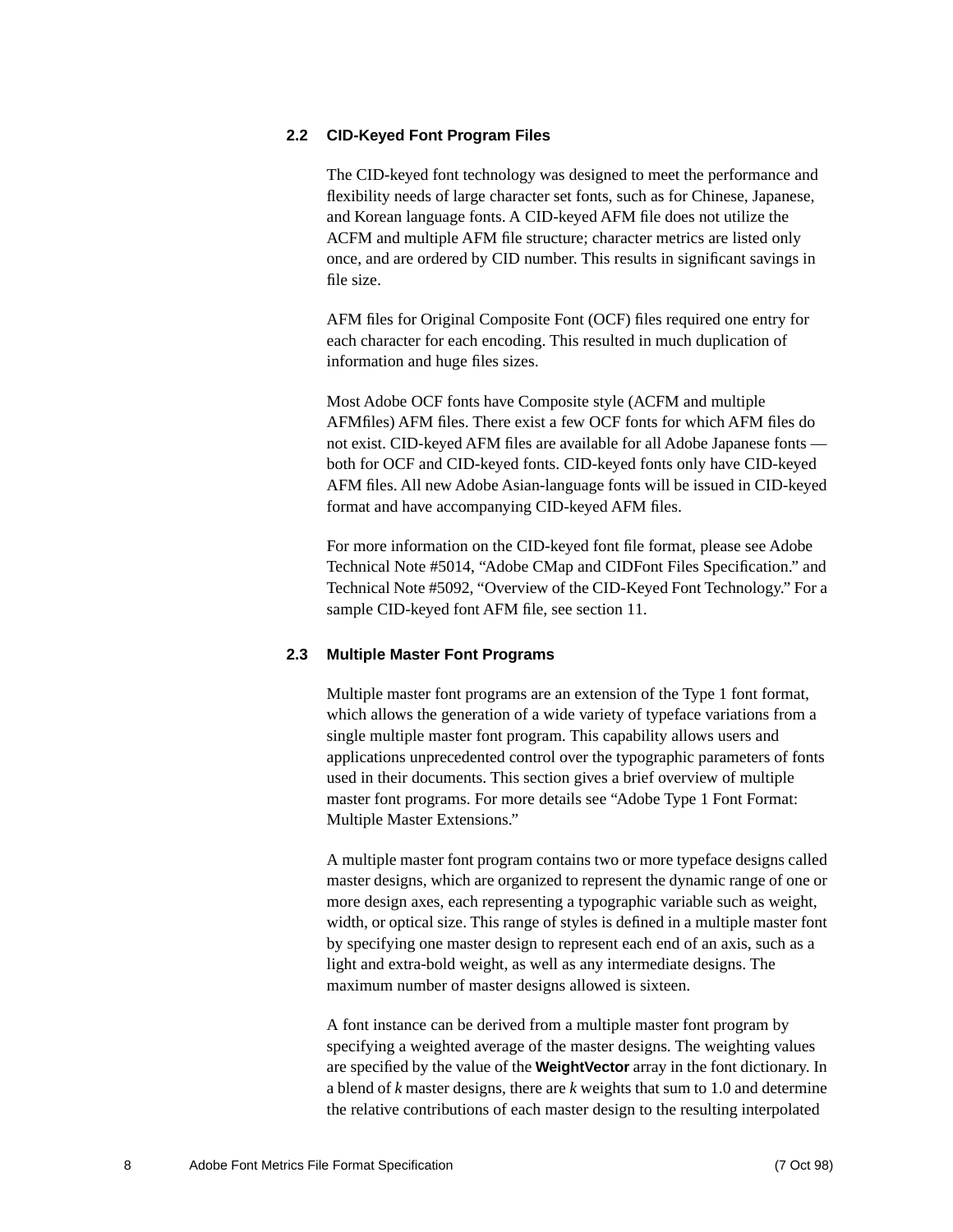font. Each font instance can share the character descriptions (the **CharStrings** and **Private** dictionary) of the multiple master font from which it was derived, making it economical to generate a variety of styles.

The AMFM file for a multiple master font program contains global and control information for the font, as well as information about each design axis and master design. This file uses the typeface family name, for example, *MyriadMM*. The metrics for each master design are represented in a standard, separate AFM file. The name of each file is located in the information for each master design in the AMFM file (delimited by StartMaster and EndMaster keywords), for example, *MyriadMM-LightCn*.

Metric information such as a character's width for a particular font instance, can be derived by interpolation using the value from each master design and the **WeightVector** array from the font for which the metrics are to be calculated. The value of **WeightVector** can be obtained by a call to the Application Program Interface (API) of the Adobe Type Manager<sup>™</sup> (ATM<sup>™</sup>) software, which is required for the use of multiple master typefaces. (See Technical Note #5074, *"*Adobe Type Manager Software API for Multiple Master Fonts: Macintosh.") Details of calculating interpolated metrics are discussed in [section 3.3](#page-10-1).

The AFM file serves as the source for metrics for all font instances derived from the multiple master font. In some environments such as Macintosh<sup>®</sup> or Windows<sup> $M$ </sup>, the interpolated value or metrics for an instance of the font will be contained in the FOND Resource or in the *.PFM* file, in which case an application program need not do the interpolation.

A multiple master primary font is a font instance shipped with the font package and pre-calculated to match a standard style for the particular typeface family. It is backward-compatible with all existing systems and applications.

#### <span id="page-8-0"></span>**3 Parsing Details**

Each AFM and ACFM file contains information for one PostScript language font program. Each file begins with global information pertaining to the font program as a whole followed by, in an AFM file, sections with character metrics, or in an ACFM file, sections with descendent font program information.

The file format is line-oriented, each line beginning with a property (key) name, followed by the values for that property. Keys and values are separated by one or more white space characters (space or tab).

The format is

Key value value ...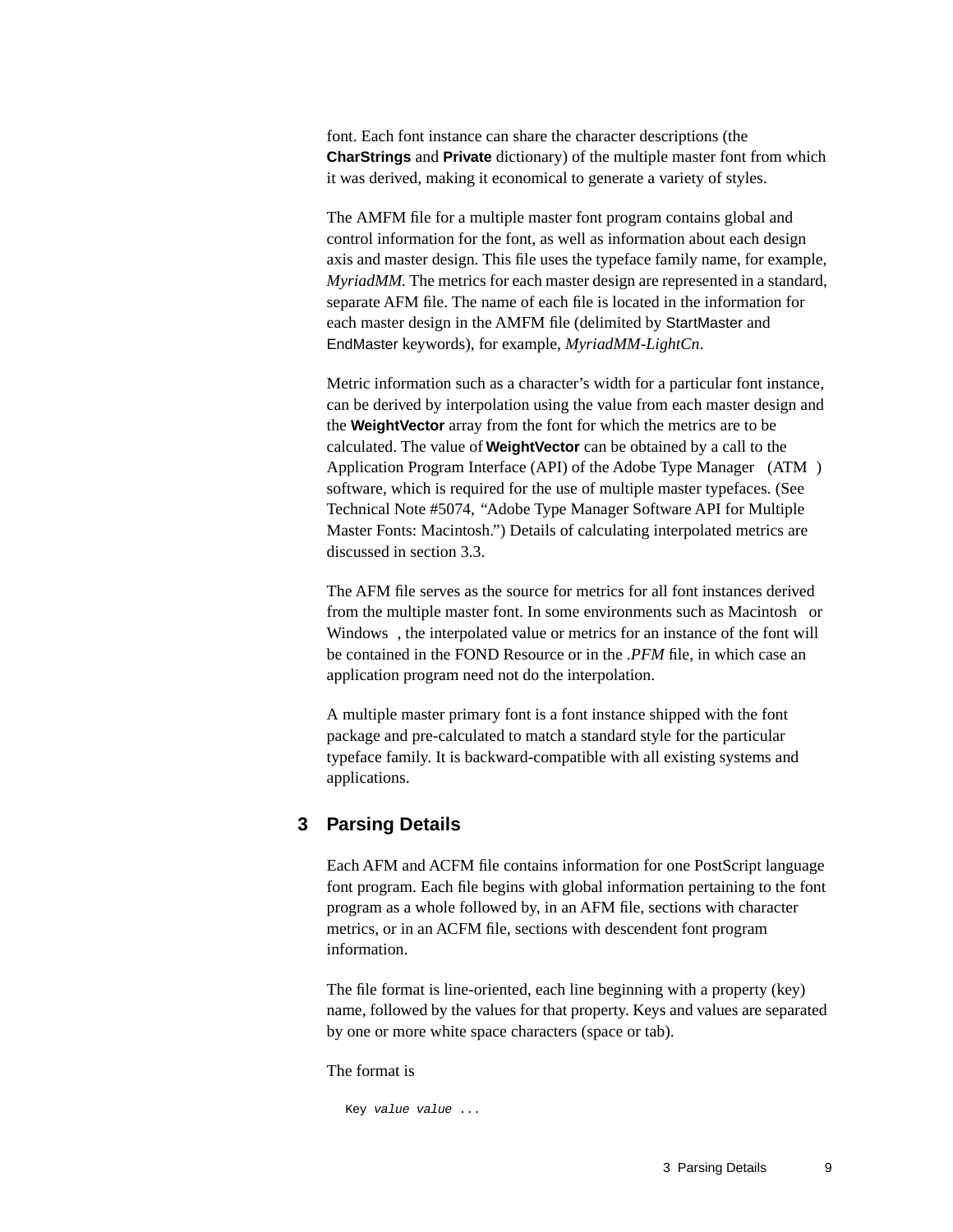Key names are case-sensitive. All keys beginning with a capital letter are reserved for use by Adobe Systems; user-defined non-standard entries must begin with a lowercase letter. The Adobe Systems standard keys are described below, but other keys are allowed and ignored by parsers not recognizing them.

Values will be one of the following types: **string**, **name**, **number**, **integer**, **array**, or **boolean**. Each keyword unambiguously specifies the number and type of values that follow it.

- White space characters are ASCII space, newline, and tab.
- Empty lines, or lines containing white space characters only, can occur anywhere in the file after the first line and are ignored.
- Strings are terminated by the end of line. They begin with the first nonwhite-space character after the keyword, and can contain any printable ASCII character, plus space, tab, and ESC. Byte values greater than <7F> hex are not permitted.
- Names are similar to strings except that they might not contain any white space characters; they are terminated by white space characters.
- Numbers, integers, and booleans are terminated by white space characters.
- A number can be either a real number or an integer, and signed or unsigned, that is, it may or may not contain a decimal point or a leading minus sign.
- Arrays can contain either names, numbers, integers, booleans, or other arrays.
- A boolean value is either **true** or **false**.

With a few explicitly-noted exceptions, all keywords are optional. However, font software developers are strongly recommended to include as much information as is reasonable.

#### <span id="page-9-0"></span>**3.1 Comments**

Comments can be present in an AFM file. They are introduced by the keyword Comment and are terminated by the end of line. Lines are no longer than 255 characters long.

#### **Comment** string

The text is arbitrary and should be ignored.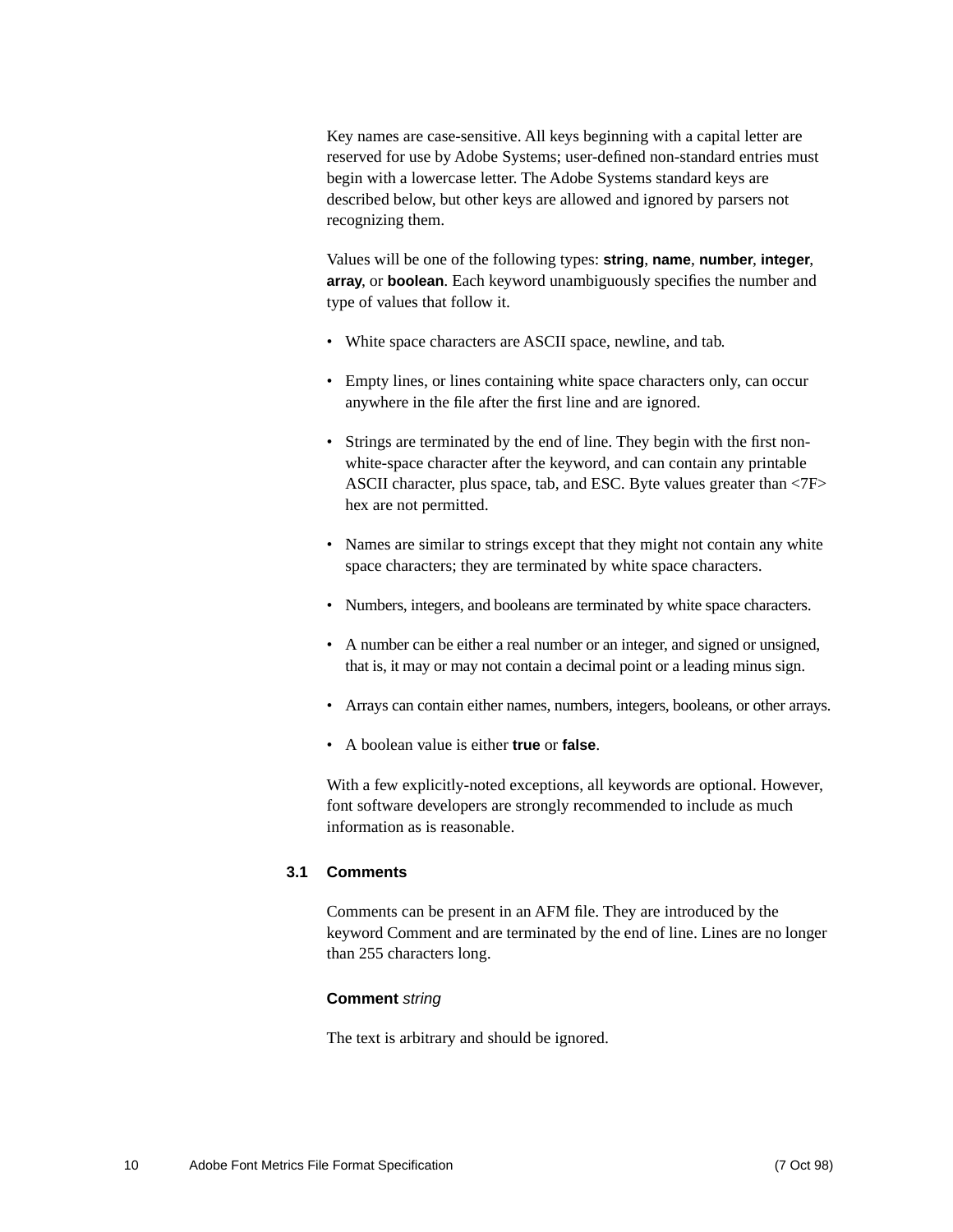#### <span id="page-10-0"></span>**3.2 Units of Measurement**

All measurements in AFM, AMFM, and ACFM files are given in terms of units equal to 1/1000 of the scale factor (point size) of the font being used. To compute actual sizes in a document (in points; with  $72$  points  $= 1$  inch), these amounts should be multiplied by (*scale factor of font*) / 1000.

The coordinate systems in which these units exist is defined by convention. For instance, the origin for roman characters is on the baseline, a little to the left of the character, and the x-axis runs along the baseline. Figure 1 summarizes these conventions.





#### <span id="page-10-1"></span>**3.3 Interpolating Metric Information for Multiple Master Font Programs**

For multiple master fonts, applications that depend on AFM files must interpolate the metrics for the font instance chosen by the user. To do this, the application must calculate a weighted average of the widths for a character from each of the master designs in the font program. The widths for the master designs are taken from the AFM files that correspond to each master design.

If there are *k* master designs in a multiple master font, the font will have *k* values in **WeightVector** array that sum to 1.0. The interpolated value of a parameter such as a character width can be calculated by the following equation:

$$
Width = \sum_{i=1}^k \, W_i \mathrel{\bullet} V_i
$$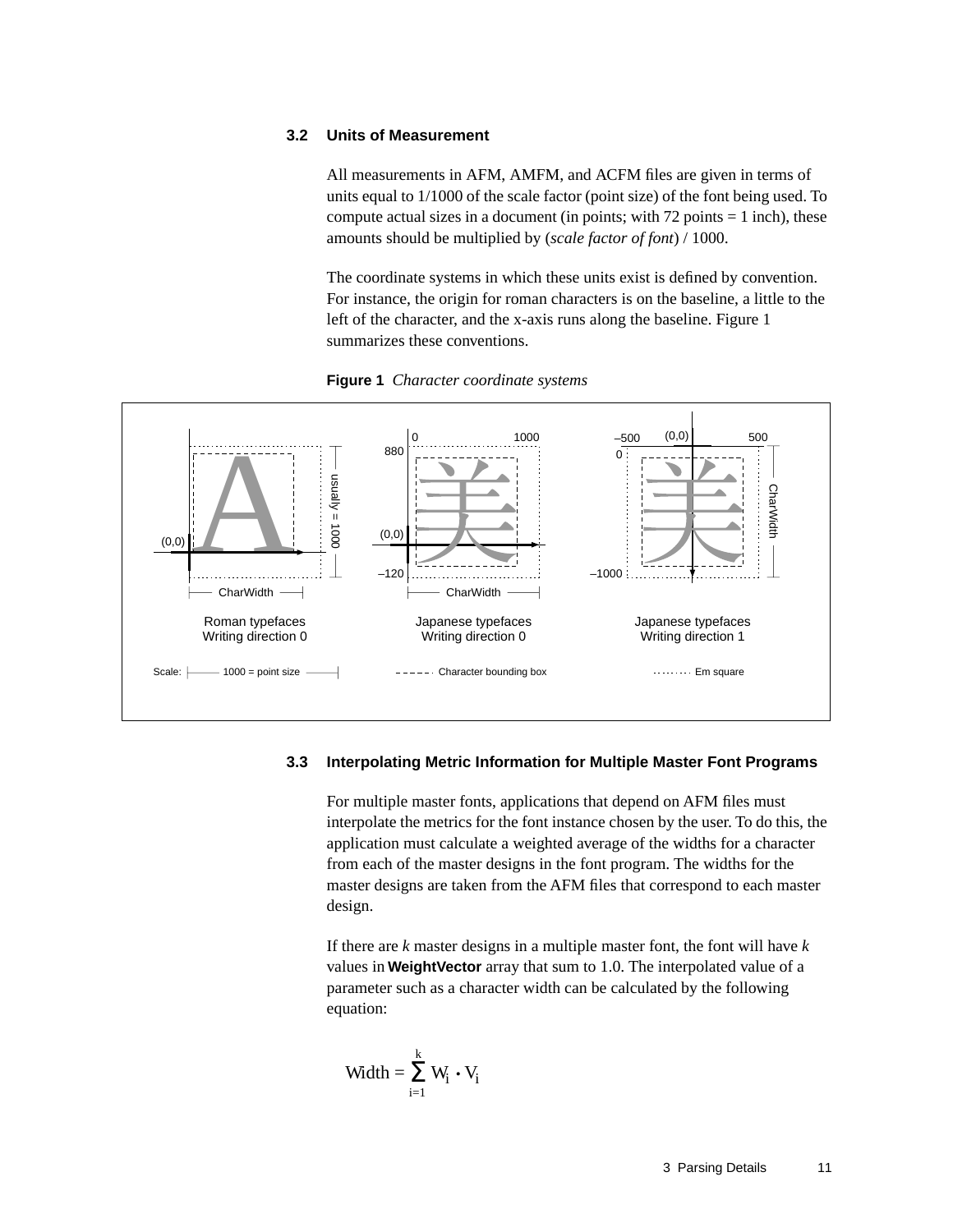where  $W_i$  is the width from the AFM file for the  $i<sup>th</sup>$  master design, and  $V_i$  is the i<sup>th</sup> element of the **WeightVector** array (corresponding to the i<sup>th</sup> master design). This blend operation applies to widths, side bearings, underline position and thickness, and all other numeric parameters that vary among the various master designs.

#### <span id="page-11-0"></span>**4 AFM File Structure**

An AFM file has several sections: a 'header' of control and global information for the font program, global writing direction information for the font program, and several optional sections delimited by Start... and End... keywords.

#### **StartFontMetrics** version **EndFontMetrics**

(Required.) These keywords delimit the entire AFM file. The StartFontMetrics keyword must be the first line in the file, and the EndFontMetrics keyword must be the last non-empty line in the file.

*version* is the version number of the AFM format specification used to generate this file. Fractional increases in the version number indicate minor, upwards-compatible revisions to the format. Whole-number increases indicate major, potentially incompatible, changes.

#### <span id="page-11-1"></span>**4.1 Control Information**

The following key gives advance information about the structure of the data to follow.

#### **MetricsSets** integer

(Optional.) The writing directions described in this AFM file. integer may be 0, 1, or 2, meaning writing directions 0 only, 1 only, or both (respectively) are described. If not present, MetricsSets 0 is implied. If present, it must occur in the header before the first StartDirection keyword.

#### <span id="page-11-2"></span>**4.2 Global Font Information**

The rest of the top-level section gives information that applies to all characters in the font program. In the case of a composite font program, it applies to all descendent font programs and to all characters in them. Only the keywords are listed below. They are defined and their parameters explained in [section 7.1.](#page-23-1)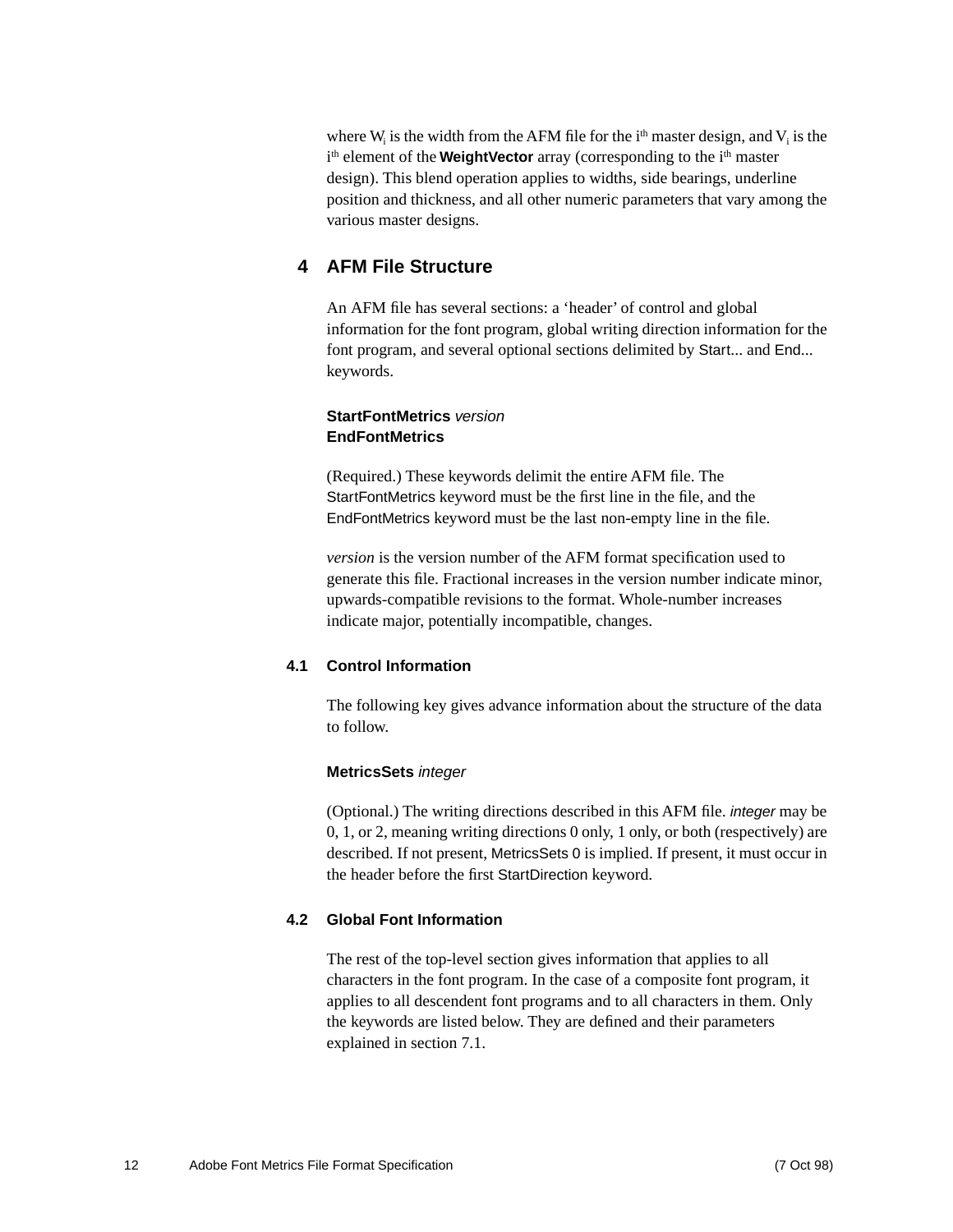#### **FontName** string

**FullName** string

**FamilyName** string

#### **Weight string**

**FontBBox** number number number number

**Version** string

**Notice** string

**EncodingScheme** string

**MappingScheme** integer

**EscChar** integer

**CharacterSet** string

**Characters** integer

**IsBaseFont** boolean

**VVector** number number

**IsFixedV** boolean

**CapHeight** number

**XHeight** number

**Ascender** number

**Descender** number

#### <span id="page-12-0"></span>**4.3 Writing Direction Information**

There are as many sections here as were specified by the top-level MetricsSets keyword. They are delimited by the following keywords.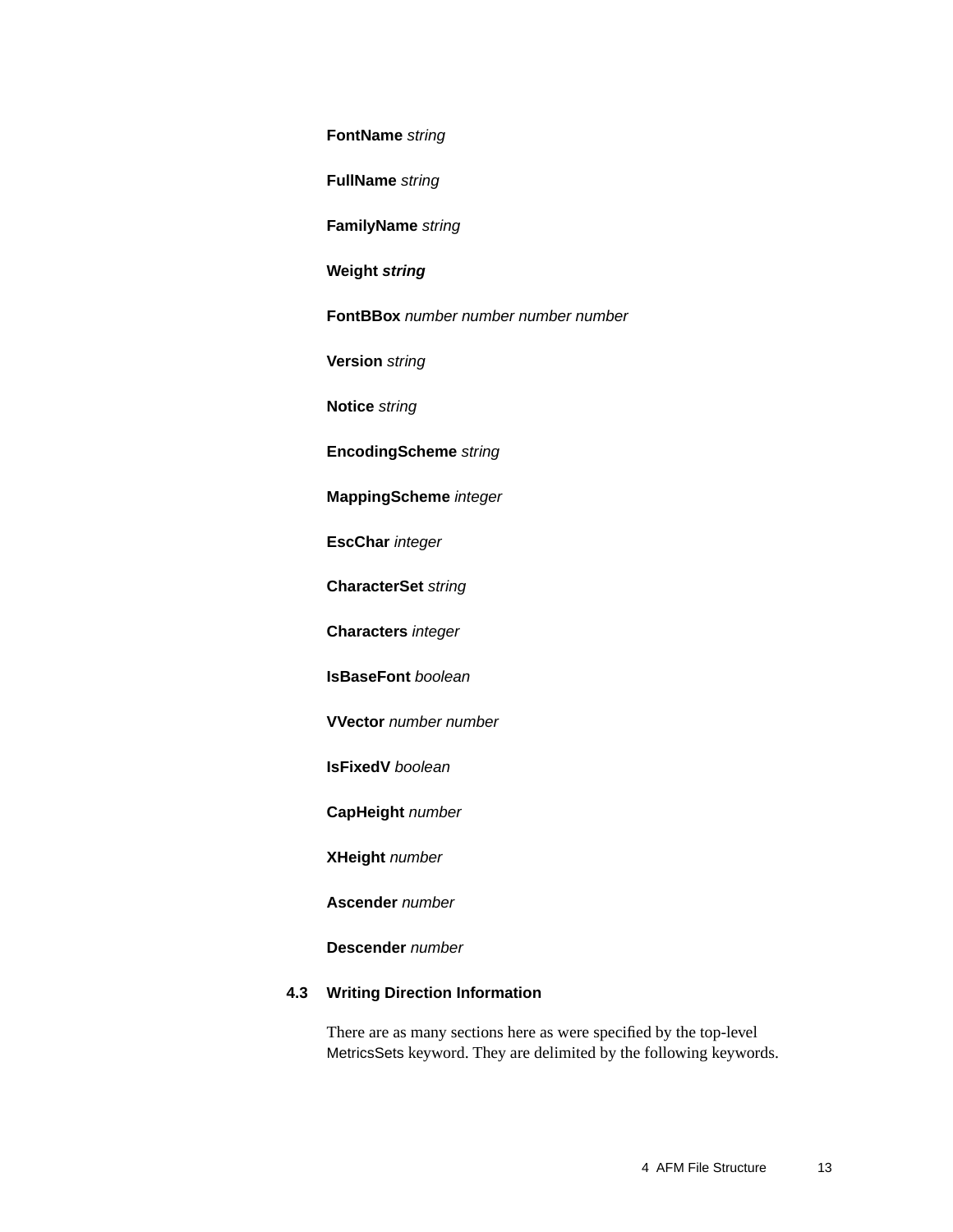#### **StartDirection** integer **EndDirection**

which have the meaning defined in [section 7.3](#page-29-0). If omitted, StartDirection 0 is implied. The following keywords might appear within StartDirection ... EndDirection. They also are defined in [section 7.3](#page-29-0).

#### **UnderlinePosition** number

#### **UnderlineThickness** number

**ItalicAngle** number

**CharWidth** number number

**IsFixedPitch** boolean

#### <span id="page-13-0"></span>**4.4 Individual Character Metrics**

#### **StartCharMetrics** integer **EndCharMetrics**

(Optional.) The section is delimited by the lines StartCharMetrics integer and EndCharMetrics. Each character's metrics consists of a list of keys and values separated by semicolons, on one line. A character metric data line might look like this:

C 102 ; WX 333 ; N f ; B 20 0 383 682 ; L i fi ; L l fl ;

These keywords and their parameters are defined in [section 8.](#page-30-0)

#### <span id="page-13-1"></span>**4.5 Kerning Data**

#### **StartKernData** integer **EndKernData**

(Optional.) The section is delimited by the lines StartKernData and EndKernData. Kerning data is supplied in two forms: track kerning and pairwise kerning. They are treated as subsections within the kerning data section and both sections need not be present.

The kerning data keywords and their parameters are defined in [section 9.](#page-32-0)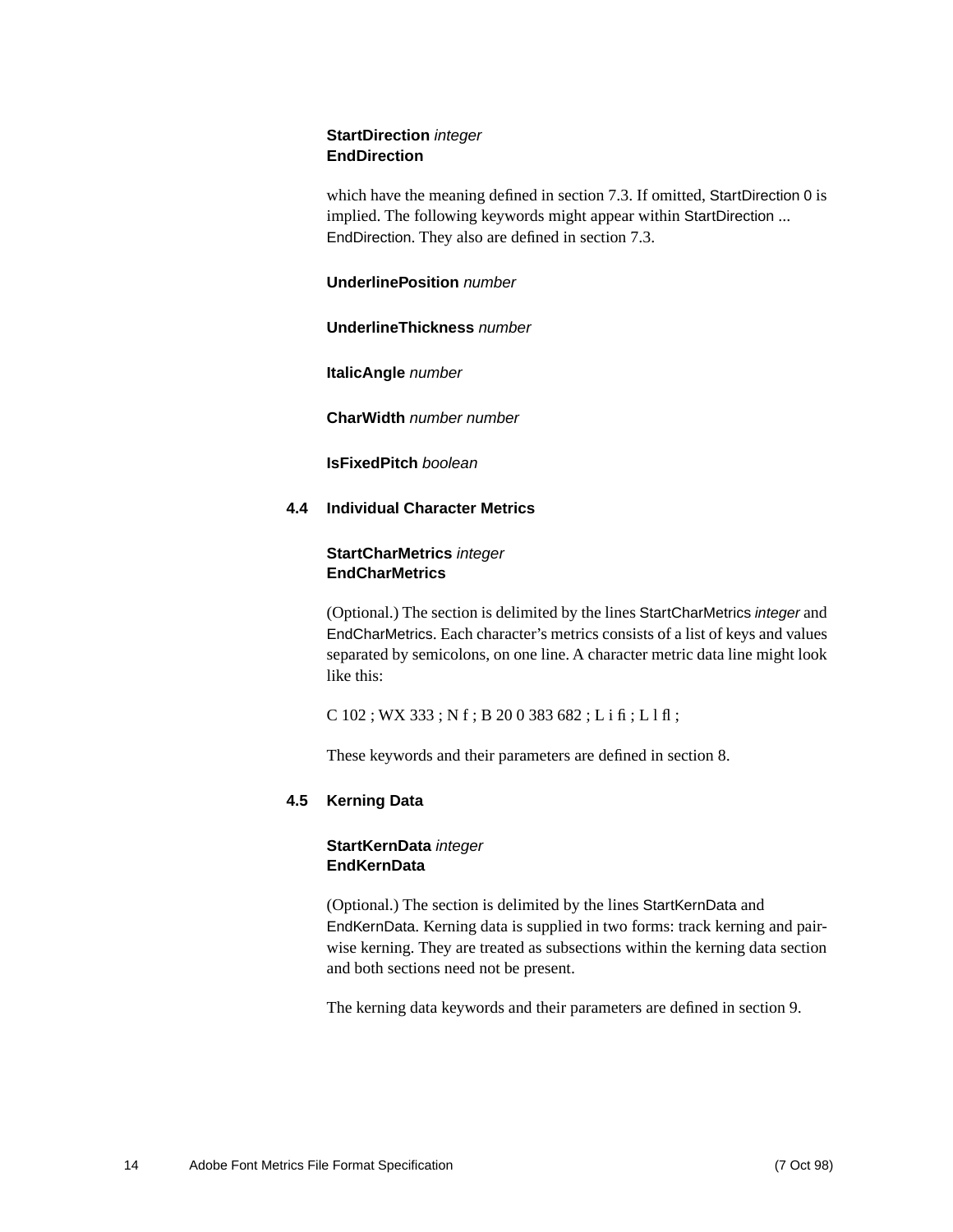#### <span id="page-14-0"></span>**4.6 Composite Character Data**

#### **StartComposites** integer **EndComposites**

(Optional.) If present, it is delimited by the lines StartComposites and EndComposites. Composite characters are characters that consist of characters already existing in the font program, such as accented characters.

The composite character keywords and their parameters are defined in [section 10.](#page-36-0)

#### <span id="page-14-1"></span>**5 ACFM File Structure**

ACFM files describe the structure of a composite font program. Base font programs do not have an ACFM file.

An ACFM file has three sections: a 'header' of control and global information for the top-level composite font program, writing direction information for the top-level composite font program, and information for each of the immediately descendent font programs.

#### **StartCompFontMetrics** version **EndCompFontMetrics**

(Required.) These keywords delimit the entire ACFM file. The StartCompFontMetrics keyword must be the first line in the file, and the EndCompFontMetrics keyword must be the last non-empty line in the file.

#### <span id="page-14-2"></span>**5.1 Control Information**

The following two keys give advance information about the structure of the data to follow.

#### **Descendents** integer

(Required.) Number of entries in the Encoding array of the PostScript language font program. (This is usually not equal to the number of distinct, immediately descendent font programs.) There will be exactly this many entries in the descendent font program's information section later in the ACFM files. This keyword must occur before the first StartDescendent line.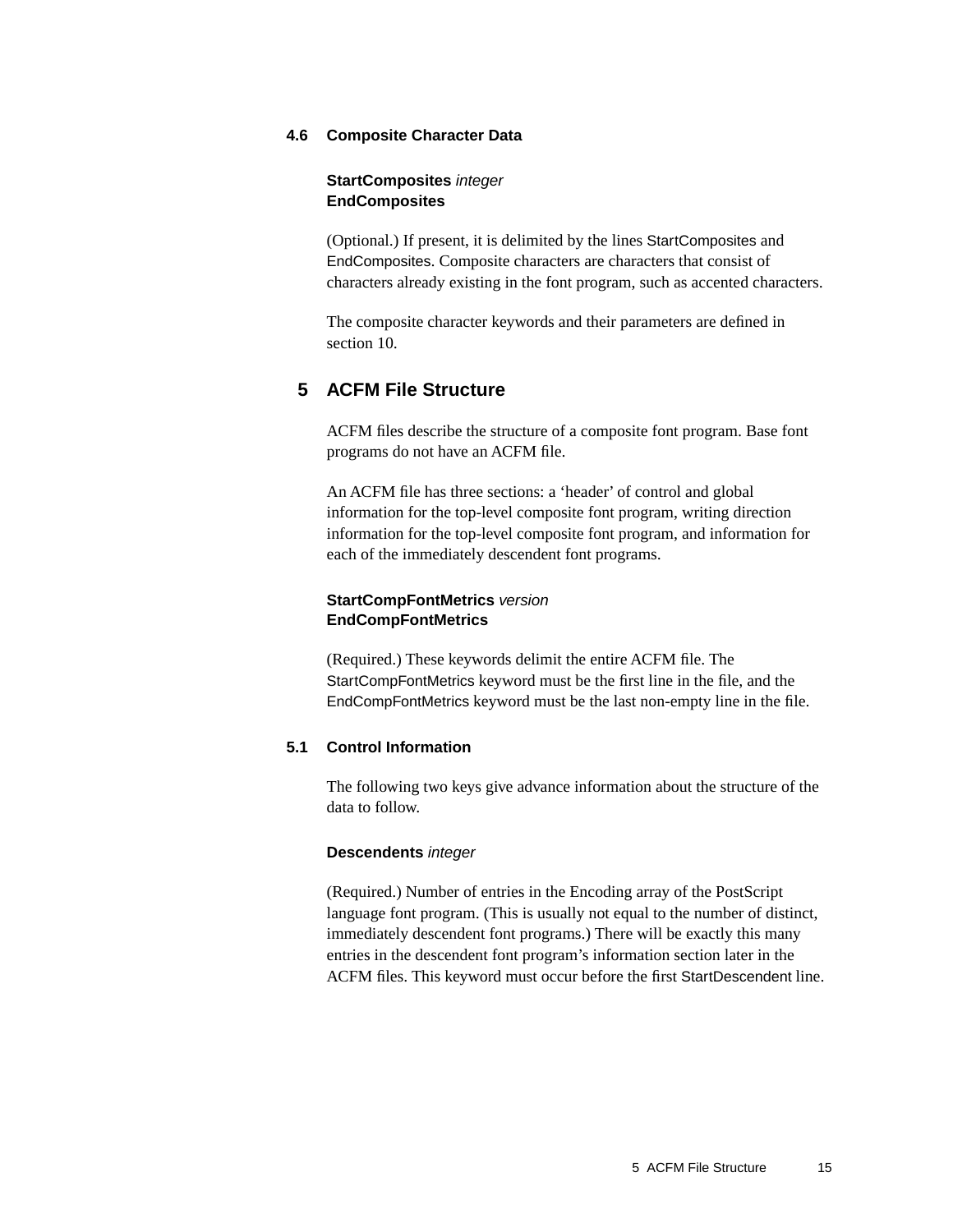#### **MetricsSets** integer

(Optional.) The writing directions described in this ACFM file. integer may be 0, 1, or 2, meaning writing directions 0 only, 1 only, or both (respectively) are described. If not present, MetricsSets 0 is implied. If present, it must occur in the header before the first *StartDirection* keyword.

#### <span id="page-15-0"></span>**5.2 Global Font Information**

The rest of the top-level section gives information that applies to the topmost level of the composite font program, and also to all descendent font programs and all characters in them. Only the keywords are listed below. They are defined and their parameters explained in [section 7.1.](#page-23-1)

This section of the ACFM file is identical to its counterpart in the same font program's AFM file.

**FontName** string

**FullName** string

**FamilyName** string

**Weight** string

**FontBBox** number number number number

**Version** string

**Notice** string

**EncodingScheme** string

**MappingScheme** integer

**EscChar** integer

**CharacterSet** string

**Characters** integer

**IsBaseFont** boolean

**VVector** number number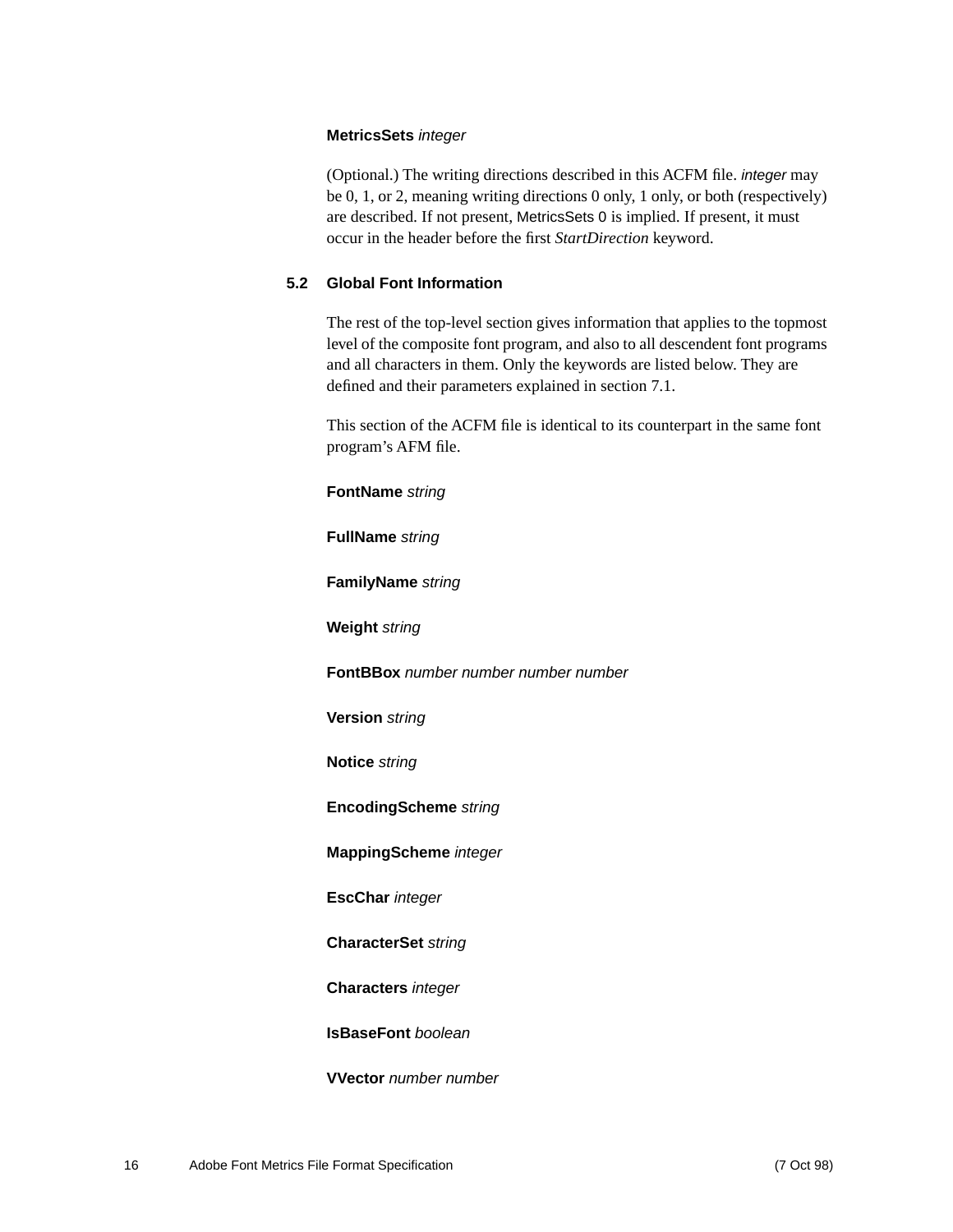**IsFixedV** boolean

**CapHeight** number

**XHeight** number

**Ascender** number

**Descender** number

#### <span id="page-16-0"></span>**5.3 Writing Direction Information**

There are as many sections here as were specified by the top-level MetricsSets keyword. They, too, are identical to their counterparts in the same font program's AFM file. They are delimited by the following keywords:

#### **StartDirection** integer **EndDirection**

(Optional if MetricsSets 0, required otherwise.) These keywords have the same meaning as defined in [section 7.2](#page-28-0). If omitted, StartDirection 0 is implied. The following keywords might appear within StartDirection ... EndDirection. They are also defined in [section 7.2](#page-28-0).

#### **UnderlinePosition** number

#### **UnderlineThickness** number

**ItalicAngle** number

**CharWidth** number number

**IsFixedPitch** boolean

#### <span id="page-16-1"></span>**5.4 Descendent Font Information**

Following the global and writing direction information, there is information on the immediately descendent font programs. This descendent font program information follows the same format used in the header portion of the AFM and ACFM files.

All descendent font programs must be described—the Descendents keyword has already indicated how many there are. The descendent font program information consists of a section for each descendent font program, delimited by the keywords: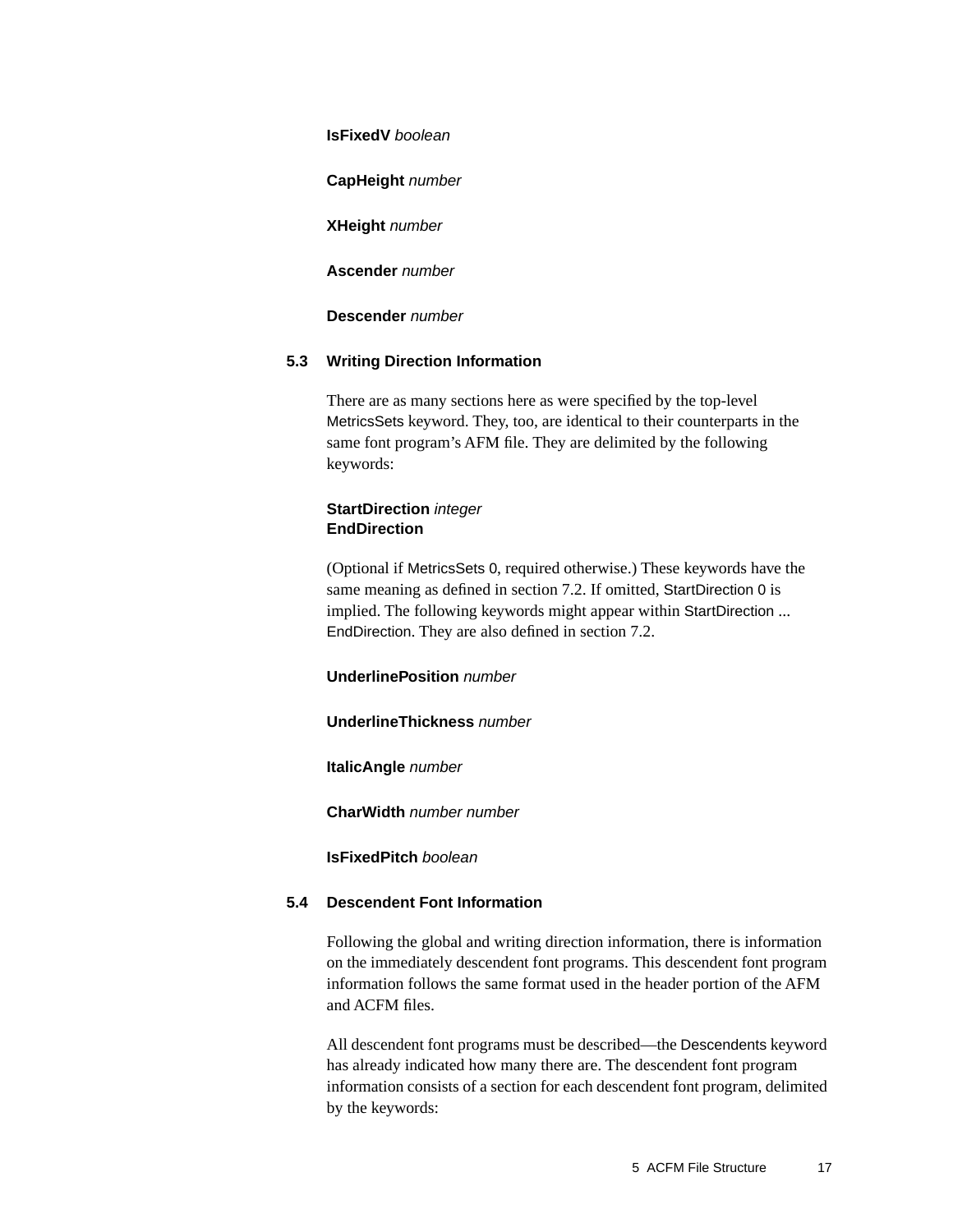#### **StartDescendent** <ch-from> <ch-to> **EndDescendent**

(Required.) These comments introduce (and conclude) the information for one descendent font program. The two values are hexadecimal numbers, enclosed in angle brackets, which give the range of byte values that are mapped to this font program.

*Example:* <2100> <21FF>.

**FontName** string

**FullName** string

**FamilyName** string

**Weight** string

**FontBBox** number number number number

**Version** string

**Notice** string

**EncodingScheme** string

**MappingScheme** integer

**EscChar** integer

**CharacterSet** string

**Characters** integer

**IsBaseFont** boolean

**VVector** number number

**IsFixedV** boolean

**CapHeight** number

**XHeight** number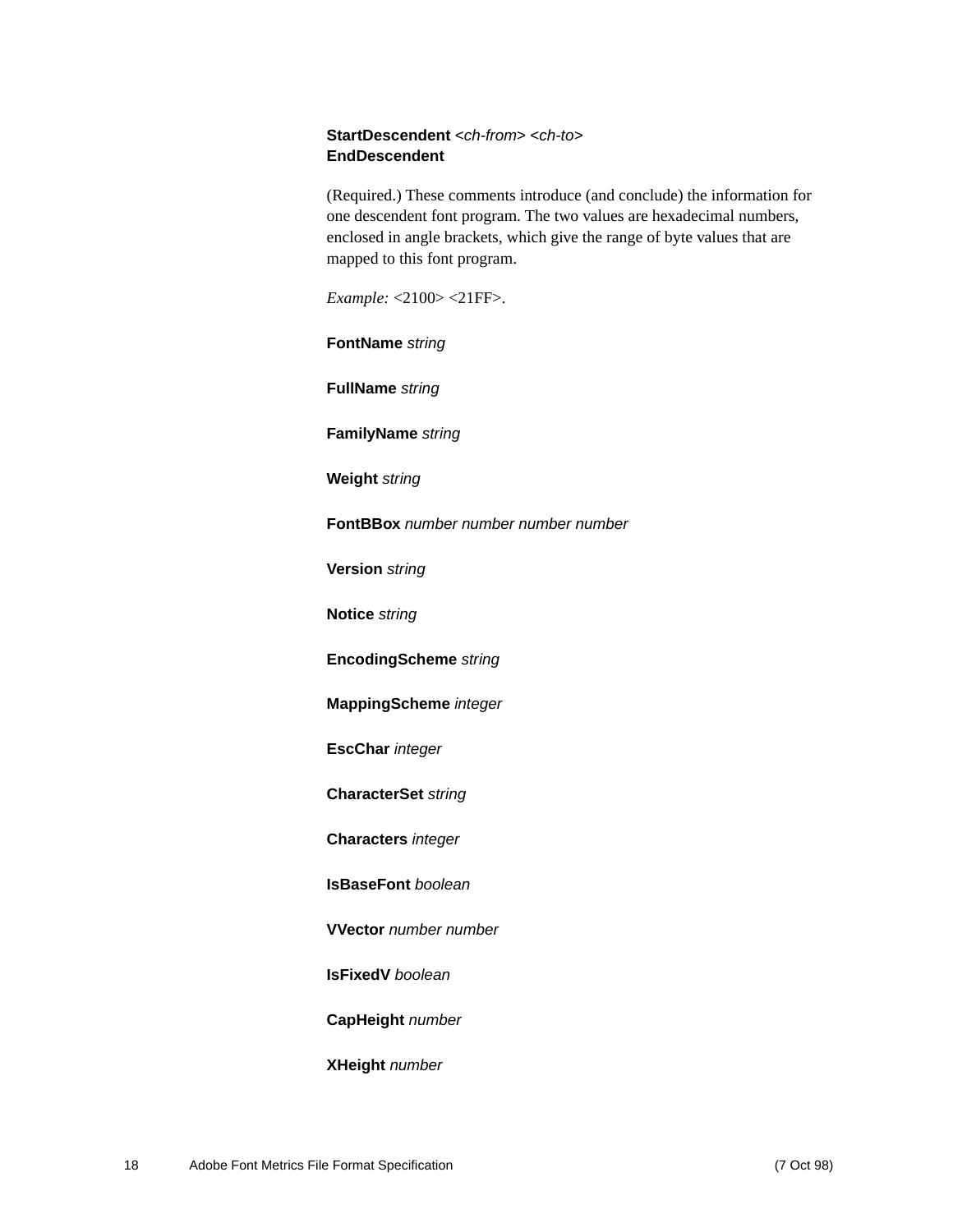#### **Ascender** number

#### **Descender** number

Any of these keywords can be included if applicable to this descendent font program (and not already included at the top level). Their meanings are described in [section 7.1](#page-23-1).

After the global information comes writing direction information for the descendent font program. There are as many sections here as were specified by the top-level MetricsSets keyword. They are delimited by the following keywords:

#### **StartDirection** integer **EndDirection**

(Optional if MetricsSets 0, required otherwise.) These keywords have the same meaning and behavior as at the global level.

#### **UnderlinePosition** number

#### **UnderlineThickness** number

**ItalicAngle** number

**CharWidth** number number

**IsFixedPitch** boolean

Again, any of these keywords may be included if applicable to this descendent font program (and not already included at the top level). Their meanings are as described in [section 7.2.](#page-28-0)

#### <span id="page-18-0"></span>**6 AMFM File Structure**

AMFM files describe the structure of a multiple master font programs. There are two sections: a header of control and global information, and a section for information for each of the master designs.

Multiple master font programs can have up to sixteen sets of typefaces included in a single font program. These master designs are organized to represent one or more design axes that represent the dynamic range of style variations from which all intermediate designs can be interpolated.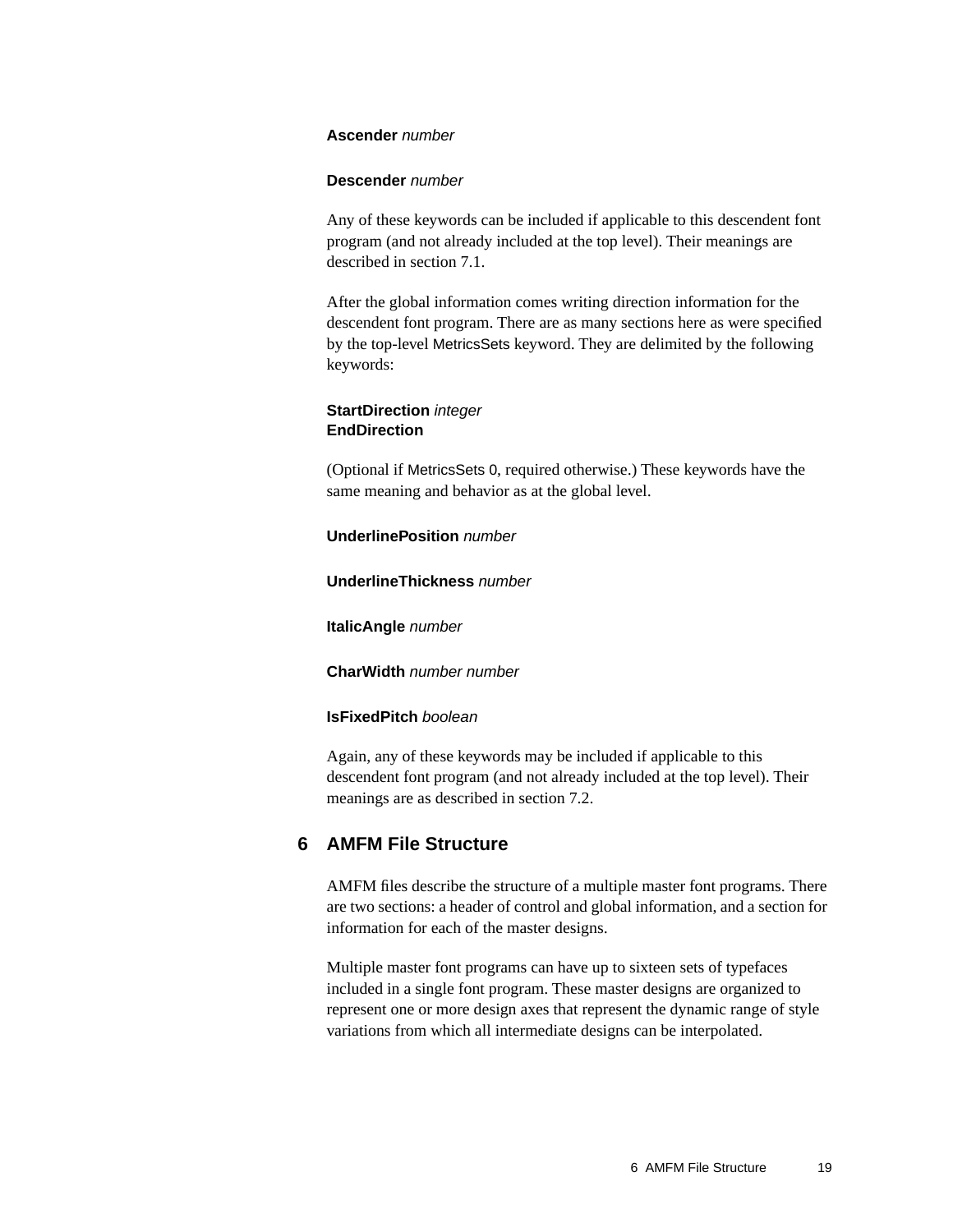For example, a typical design axis would be one for the weight of the font, where the master designs might represent the ultra-light and ultra-bold endpoints of the axis. In addition to axis endpoints, master designs might be included to represent intermediate designs. The maximum number of master designs allowed is expressed by the equation  $2^n + x = 16$ , where *n* is the number of design axes, *x* is the number of intermediate designs, and 16 is the maximum number of designs.

#### <span id="page-19-0"></span>**6.1 The AMFM File**

The AMFM file is delimited by the following keywords:

#### **StartMasterFontMetrics version EndMasterFontMetrics**

(Required). The StartMasterFontMetrics keyword must be the first line in the file, and the EndMasterFontMetrics keyword must be the last non-empty line in the file.

#### <span id="page-19-1"></span>**6.2 Control Information**

The following two keys give advance information about how many master designs are included in the font, and how many design axes they describe.

#### **Masters** integer

(Required.) Specifies the number of master designs in a multiple master font. Its value is the number of paired keywords StartMaster and EndMaster which follow. It must occur before the first StartMaster keyword and before the WeightVector keyword.

#### **Axes** integer

(Required.) Specifies the number of axes in a multiple master font. If present, its value is the number paired keywords StartAxis and EndAxis which must follow.

#### <span id="page-19-2"></span>**6.3 Global Font Information**

The rest of the top-level (header) section specifies information that applies to the topmost level of the multiple master font and to the default version of the multiple master font specified by its WeightVector. Detailed semantics are described in [section 7.1](#page-23-1).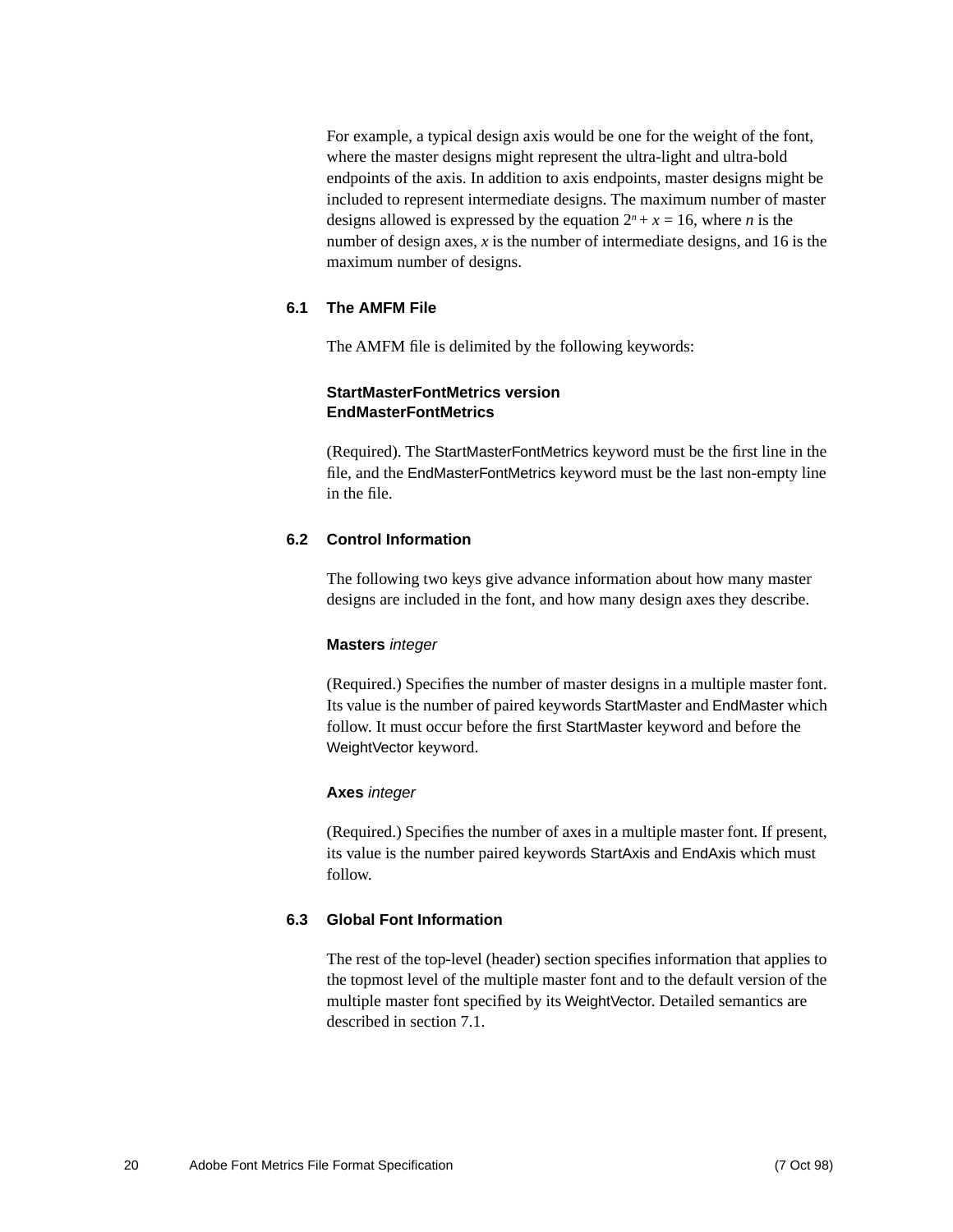#### **FontName** string

**FullName** string

**FamilyName** string

**Weight** string

**ItalicAngle** number

**IsFixedV** boolean

**UnderlinePosition** boolean

#### **UnderlineThickness** number

**FontBBox** number number number number

*Note With the addition of multiple master font programs, the values for FontBBox have changed from type "integer" to "number."*

**Version** string

**Notice** string

**EncodingScheme** string

**CapHeight** number

**XHeight** number

**Ascender** number

**Descender** number

#### **WeightVector** array

(Required.) The values specified by WeightVector represent the relative weights for each master design in the multiple master font program. The global instance of this keyword applies to the default instance of the multiple master font program.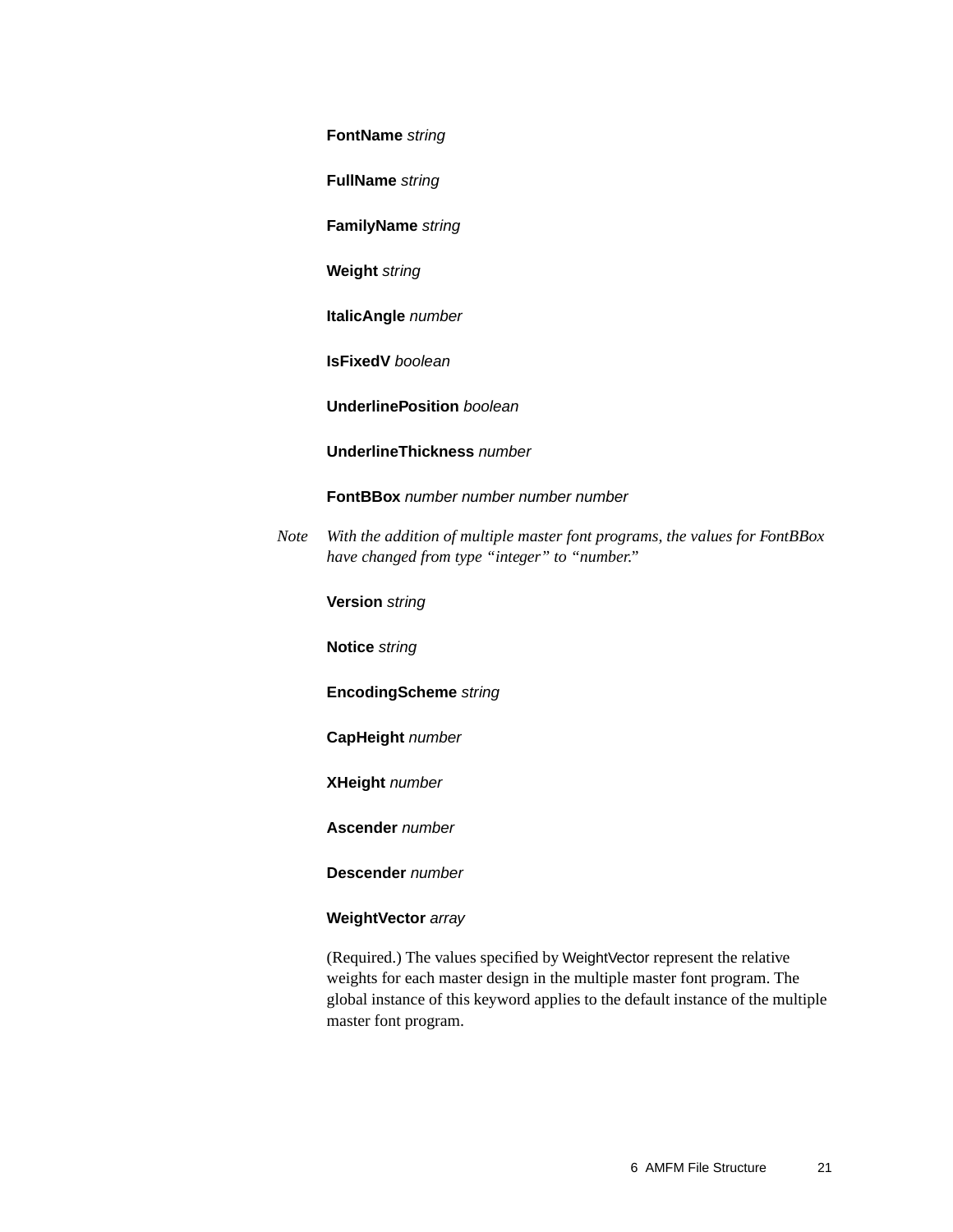#### **BlendDesignPositions** array

(Required.) BlendDesignPositions is an array of *k* arrays giving the locations of the *k* master designs in the design space. Each location sub-array has *n* numbers giving the location of the design in the *n* dimensions of the design space, with a minimum value of zero and a maximum value of one.

#### **BlendDesignMap** array

(Required.) specifies the mapping of design coordinates to normalized blend space coordinates for the master designs on the current axis.

#### **BlendAxisTypes** array

(Required.) specifies the type of the current axis. The following is an example:

BlendAxisType [ /Weight /Width /OpticalSize ]

#### <span id="page-21-0"></span>**6.4 Axis Information**

There will be axis information for as many axes as are specified by the Axes keyword. These sections are delimited by the keywords

#### **StartAxis EndAxis**

(Required.) The axis information sections contain character strings which can be used in the user interface for creating and managing multiple master fonts.

#### **AxisType** string

(Optional.) The AxisType value specifies the kind of design axis represented by the current axis. Only AxisType values reserved by Adobe Systems can be used. The current reserved types are *Weight*, *Width*, and *OpticalSize*.

#### **AxisLabel** string

(Optional.) AxisLabel can have any value. It can be identical to the AxisType, or varied as needed. It is primarily used in user interfaces for the creation or use of multiple master font programs.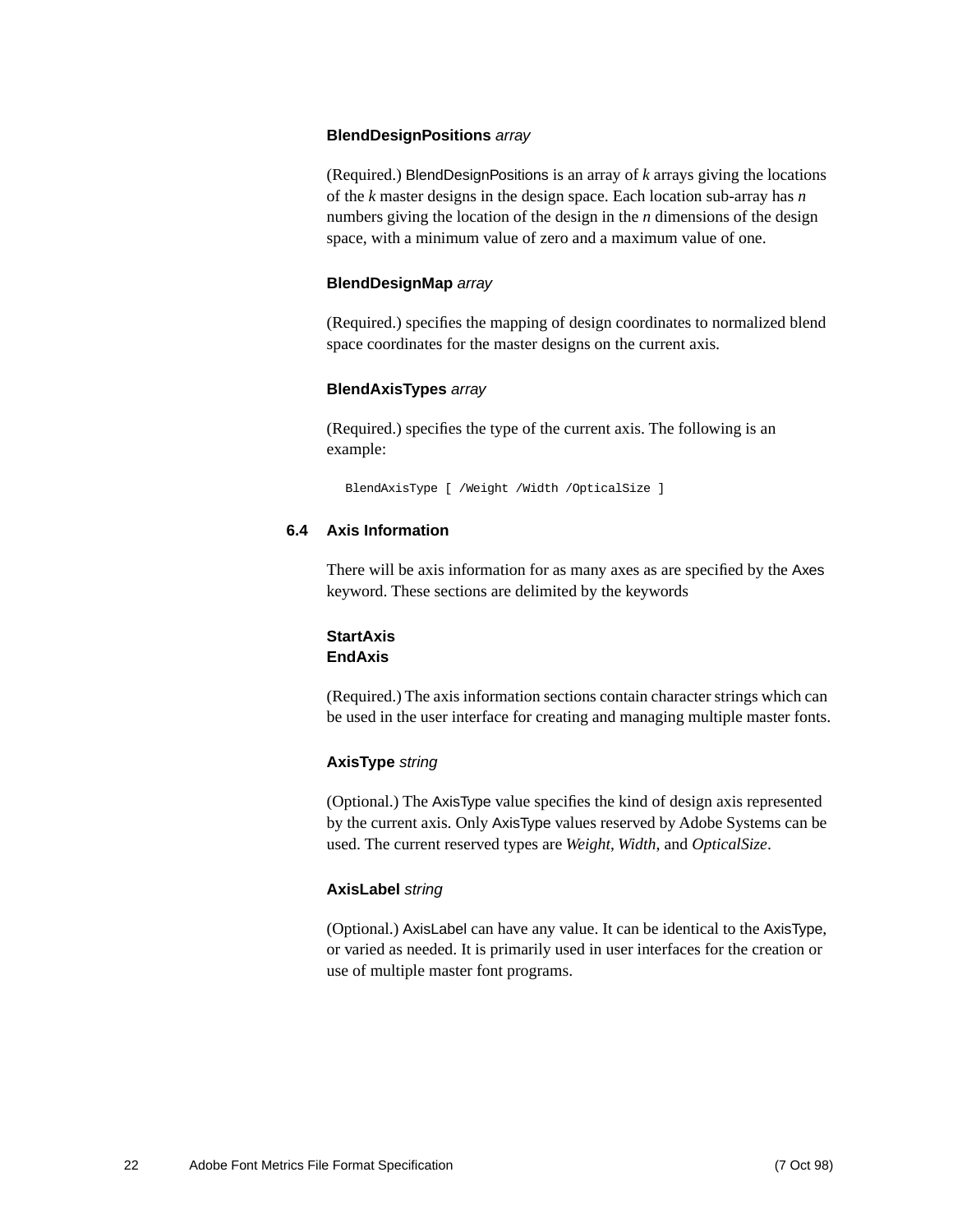#### <span id="page-22-0"></span>**6.5 Master Design Information**

An AFM file for a multiple master font contains global information for all parameters that do not vary for each master design. For example, the Version number and Notice would appear in the usual place. All information specific to each master design is enclosed between the following keywords:

#### **StartMaster EndMaster**

(Required.) These keywords introduce and conclude the information for each master font.

Each StartMaster keyword will be followed by information that is global for that particular master, such as FontName, FullName, FamilyName, Version, and WeightVector. The value of the FontName can be used to find the name of the AFM file which contains the individual character metrics for the current master design.

#### **FontName** string

**FullName** string

**FamilyName** string

**Version** string

#### **WeightVector** array

(Required.) The value of the WeightVector array for a master design font will have a series of 0's and one value of 1. The 1 indicates the position in the WeightVector in which the current master design is located. More details are explained in [section 7.1.](#page-23-1)

#### <span id="page-22-1"></span>**6.6 Primary Font Information**

An AFM file for a multiple master font ....

The primary font information provides information about any primary fonts associated with this multiple master font. Each primary font is represented as a list of keys and values separated by semicolons, contained on one line.

*Example:* A primary font entry might look like this:

PC 215 300 ; PL (LT) (CN) ; PN (Light Condensed) ;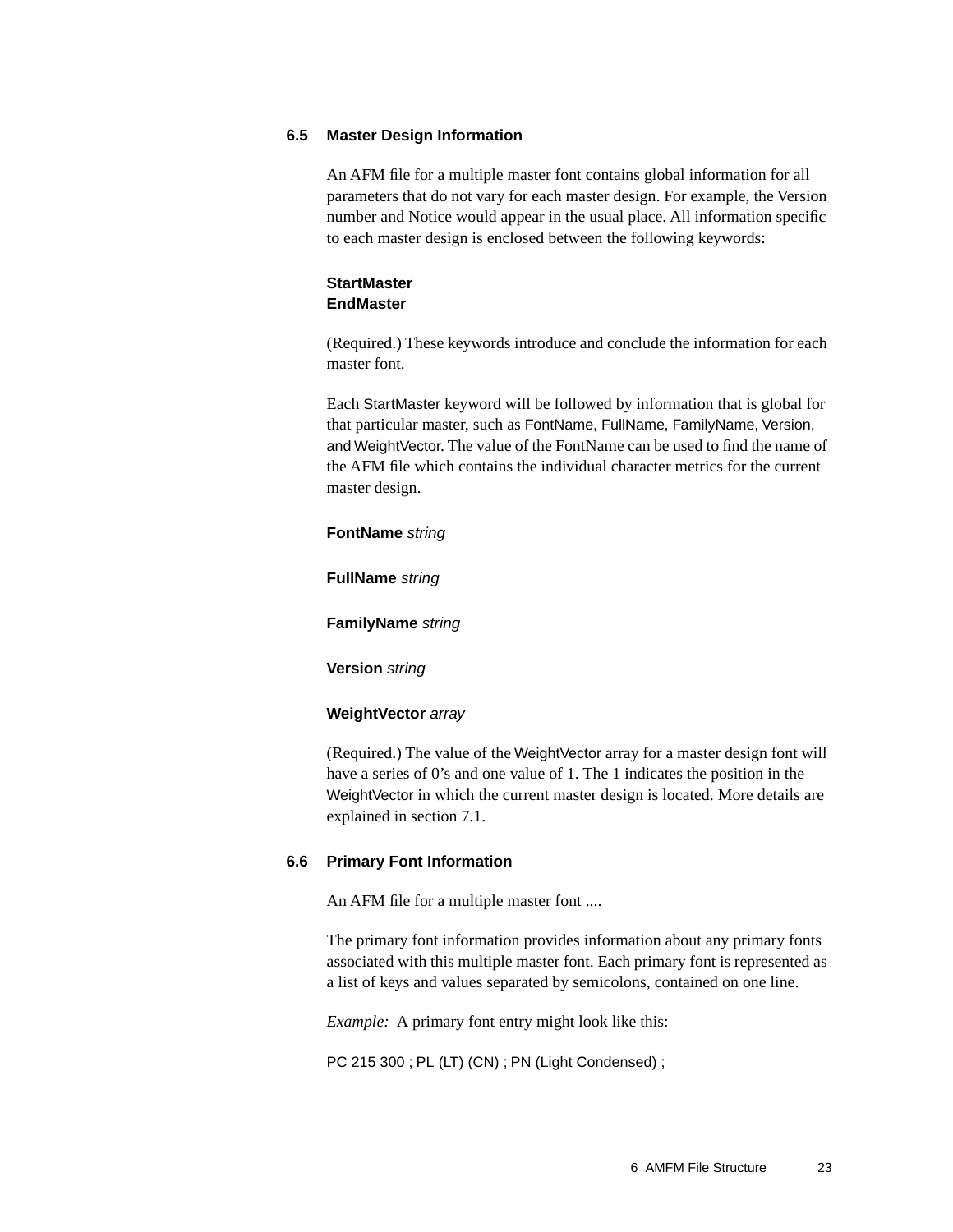#### **StartPrimaryFonts** *integer* **EndPrimaryFonts**

(Optional.) These keywords delimit the primary fonts section of the file. The integer value indicates how many entries to expect.

#### **PC** *integer ...*

(Required.) The primary coordinate values. There should be as many integers as specified by the Axes keyword. This set of user design coordinates specifies the point in the design space for this primary font.

#### **PL** *string*

(Optional.) The primary labels is a list of strings giving the label for the associated coordinate for each axis in the design space. These labels can be used in conjunction with the primary coordinates to create a unique name for the primary font and should follow the conventions specified in the Adobe Technical Note #5088, "Font Naming Issues."

#### **PN** *string*

(Optional.) This specifies the more traditional name (??) for this primary font.

#### *Example:*

<span id="page-23-2"></span>StartPrimaryFonts 4 PC 215 300 ; PL (LT) (CN) ; PN (Light Condensed) ; PC 215 600 ; PL (LT) (NO) ; PN (Light) ; PC 215 700 ; PL (LT) (SE) ; PN (Light Semiextended) ; PC 400 300 ; PL (RG) (CN) ; PN (Regular Condensed) ; EndPrimaryFonts

### <span id="page-23-0"></span>**7 Global Metrics Keywords**

These keywords describe the global attributes of a font program in each of its writing directions. They appear at the top of AFM, AMFM, and ACFM files, and within the descendent font program's information section of ACFM files.

#### <span id="page-23-1"></span>**7.1 Global Font Information**

The following global keys are the same as those in the top level or **FontInfo** sub-dictionary of the PostScript language font dictionary of an Adobe typeface. Their meanings are described in the chapter on font programs in the *PostScript Language Reference Manual, Second Edition*.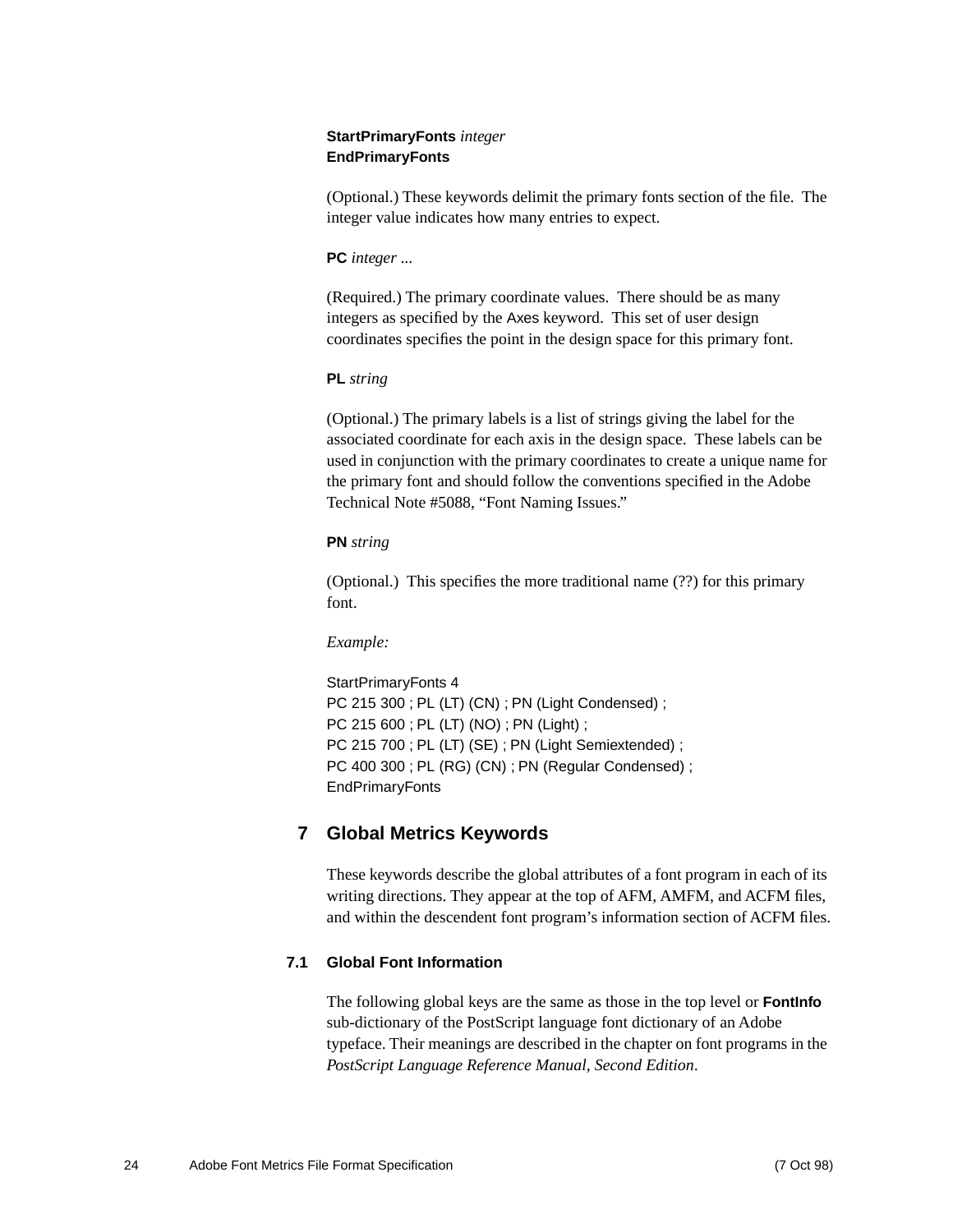Note that although some of the keys in the **FontInfo** sub-dictionary begin with a lowercase letter (for example, **isFixedPitch**, **version**), all keys listed here begin with uppercase letters to distinguish them as keys reserved for use by Adobe Systems. All numeric values are in units of 1/1000 of the scale factor (point size) of the font being formatted.

#### **FontName** string

(Required.) Name of the font program as presented to the PostScript language **findfont** operator.

*Examples:* ITC Garamond-Light, Ryumin-Light-V

For CID-keyed fonts, the value of **FontName** should be the same name used as the value of the **CIDFontName** in the CIDFont file (which is usually the typeface name, without the encoding, character set, or writing direction specification).

#### **FullName** string

(Optional.) The full text name of the font.

*Examples:* ITC Garamond Light, Ryumin Light V

#### **FamilyName** string

(Optional.) The name of the typeface family to which the font belongs.

*Example:* ITC Garamond, Ryumin

#### **Weight** string

(Optional.) Weight of the font.

*Example:* Roman, Bold, Light

#### **FontBBox** number number number number

(Required.) Four numbers giving the lower left corner and the upper right corner of the font bounding box, in the sequence *llx lly urx ury*.

*Note The bounding box given here is that of the flattened paths, not the Bézier curve descriptions. These values were specified to be integers in version 3.0 and before, but with the addition of multiple master fonts, the use of "numbers" is allowed.*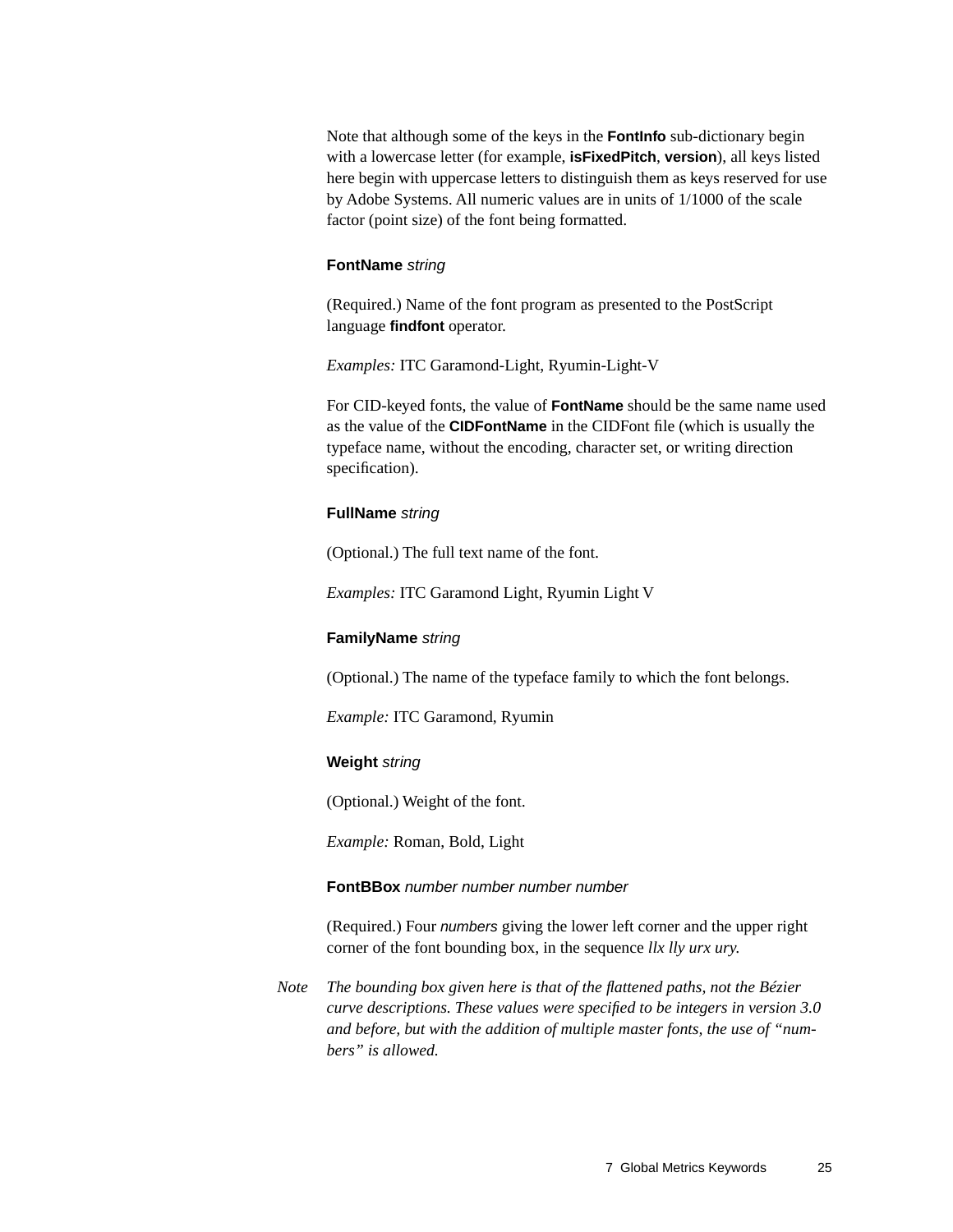#### **Version** string

(Optional.) Font program version identifier. Matches the string found in the **FontInfo** dictionary of the font program itself.

#### **Notice** string

(Optional.) Font name trademark or copyright notice.

#### **EncodingScheme** string

(Optional.) String indicating the default encoding vector for this font program. Common ones are AdobeStandardEncoding and JIS12-88-CFEncoding. Special font programs might state FontSpecific.

#### **MappingScheme** integer

(Not present with base font programs.) Integer code describing the mapping scheme. For details on mapping schemes, refer to the specification section 5.9 of the *PostScript Language Reference Manual, Second Edition*.

*Examples:* 2 (that is, 8/8 mapping), 3 (escape mapping)

#### **EscChar** integer

(Required if MappingScheme 3, not present otherwise). The byte value of the escape character used for this escape-mapped font program.

#### **CharacterSet** string

(Optional.) String describing the character set (glyph complement) of this font program.

*Examples:* AdobeStandardLatin; AdobeStandardCyrillic

#### **Characters** integer

(Optional.) The number of characters defined in this font program.

#### **IsBaseFont** boolean

(Optional.) *boolean* is *true* if this font program is a base font and *false* otherwise. If not present, this is assumed to be a base font program. Always *false* in the top level of an ACFM file.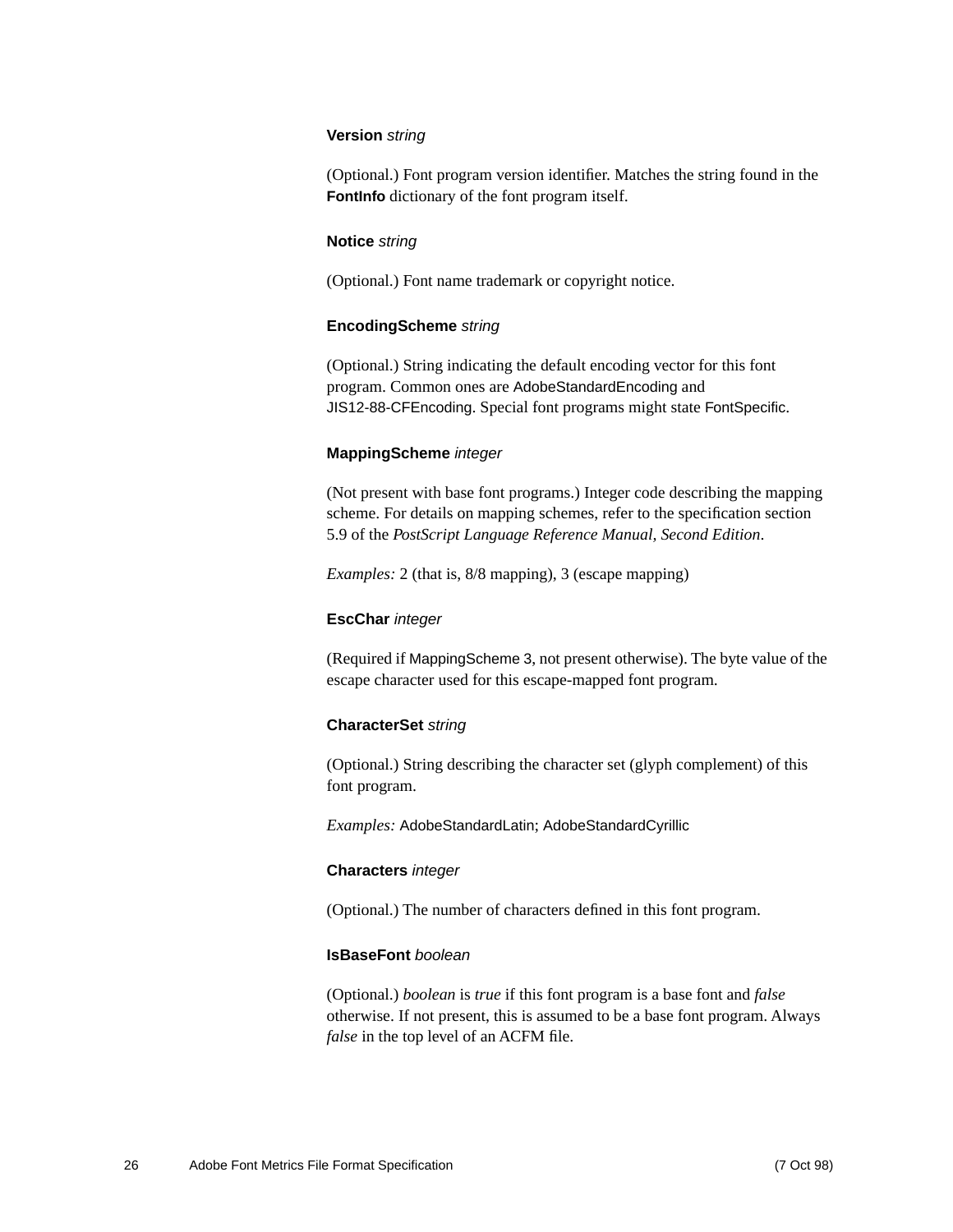#### **VVector** number number

(Required when MetricsSets 2.) Components of a vector from origin 0 (the origin for writing direction 0) to origin 1 (the origin for writing direction 1). If present, then the VVectors for all characters are the same (and IsFixedV is **true**); otherwise they are not the same.

#### **IsFixedV** boolean

(Optional.) If *boolean* is *true*, this indicates that VVector is the same for every character in this font. If this keyword is present, its value must not conflict with VVector; if absent, its value is assumed to be *true* if VVector is present, and *false* if VVector is absent.

#### **IsCIDFont** *boolean*

(Required if AFM is for a CID-keyed font.) If the boolean is *true*, the font is a CID-keyed font, and the metrics are in CID number order. If CID number is omitted, there is no character for that code point.

#### **CapHeight** *number*

(Optional.) Usually the y-value of the top of the capital *H*. If this font program contains no capital *H*, this keyword might be missing or number might be 0.

#### **XHeight** number

(Optional.) Typically the y-value of the top of the lowercase *x*. If this font program contains no lowercase *x*, this keyword might be missing or number might be 0.

#### **Ascender** number

(Optional.) For roman font programs: usually the y-value of the top of the lowercase *d*. If this font program contains no lowercase *d*, this keyword might be missing or number might be 0.

#### **Descender** number

(Optional.) For roman font programs: typically the y-value of the bottom of the lowercase *p*. If this font program contains no lowercase *p*, this keyword might be missing or number might be 0.

#### **StdHW** *number*

(Optional). This number specifies the dominant width of horizontal stems (measured vertically in character space units).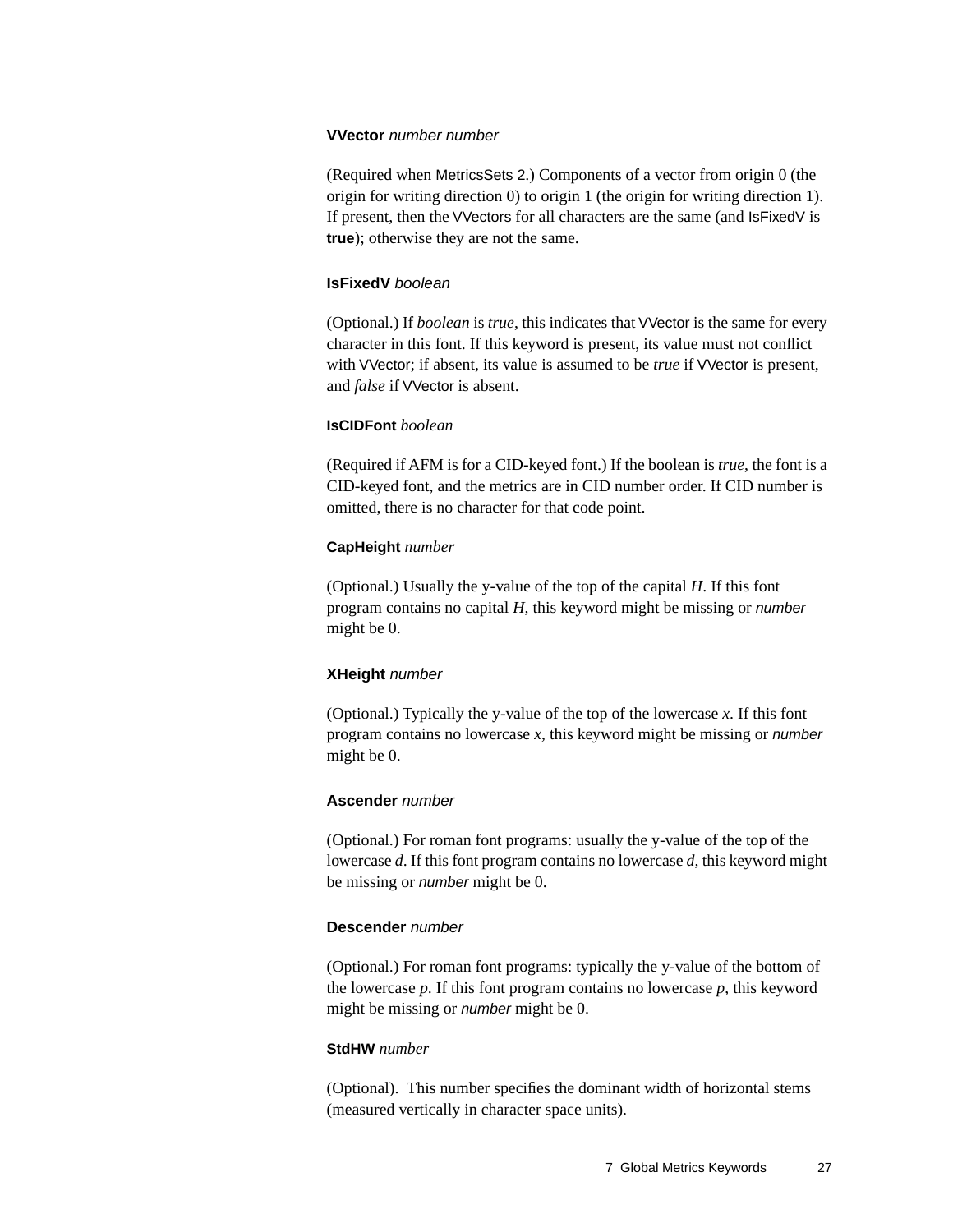#### **StdVW** *number*

(Optional). This number specifies the dominant with of vertical stems (measured horizontally in character space units).

#### **BlendAxisTypes** array

(Required.) The value of BlendAxisTypes is an array of strings that specify the name of each axis in the order in which the master designs are organized in the multiple master font program. There will be one string for each axis defined in the font program. The names are registered by Adobe Systems. An example of the three entries for a standard 3-axis design would be

```
BlendAxisType [ /Weight /Width /OpticalSize ]
```
#### **BlendDesignPositions** array

(Required.) The value of BlendDesignPositions is an array of *k* arrays that give the locations of the *k* master designs in the design space. Each location sub-array has *n* numbers giving the location of the design in the *n* dimensions of the design space, with a minimum value of zero and a maximum value of one.

For example, if there were five master fonts as follows:

design 1: standard (middle of the design space) design 2: light condensed design 3: light expanded design 4: bold condensed design 5: bold expanded

The BlendDesignPositions array would then look like this:

BlendDesignPositions [[.5 .5] [0 0] [0 1] [1 0] [1 1]]

#### **BlendDesignMap** array

(Required.) The value of BlendDesignMap is an array of *n* arrays where *n* is the number of design axes contained in the multiple master font program. Each of the *n* arrays contains *m* sub-arrays that specify the mapping of design coordinates into normalized coordinates for that design axis. The minimum value allowed for *m* is two, and the maximum is twelve.

#### *Example:*

```
BlendDesignMap [[[200 0] [900 1]] [[200 0] [800 1] [[6 0] [24 0.5] 
[72 1]]]
```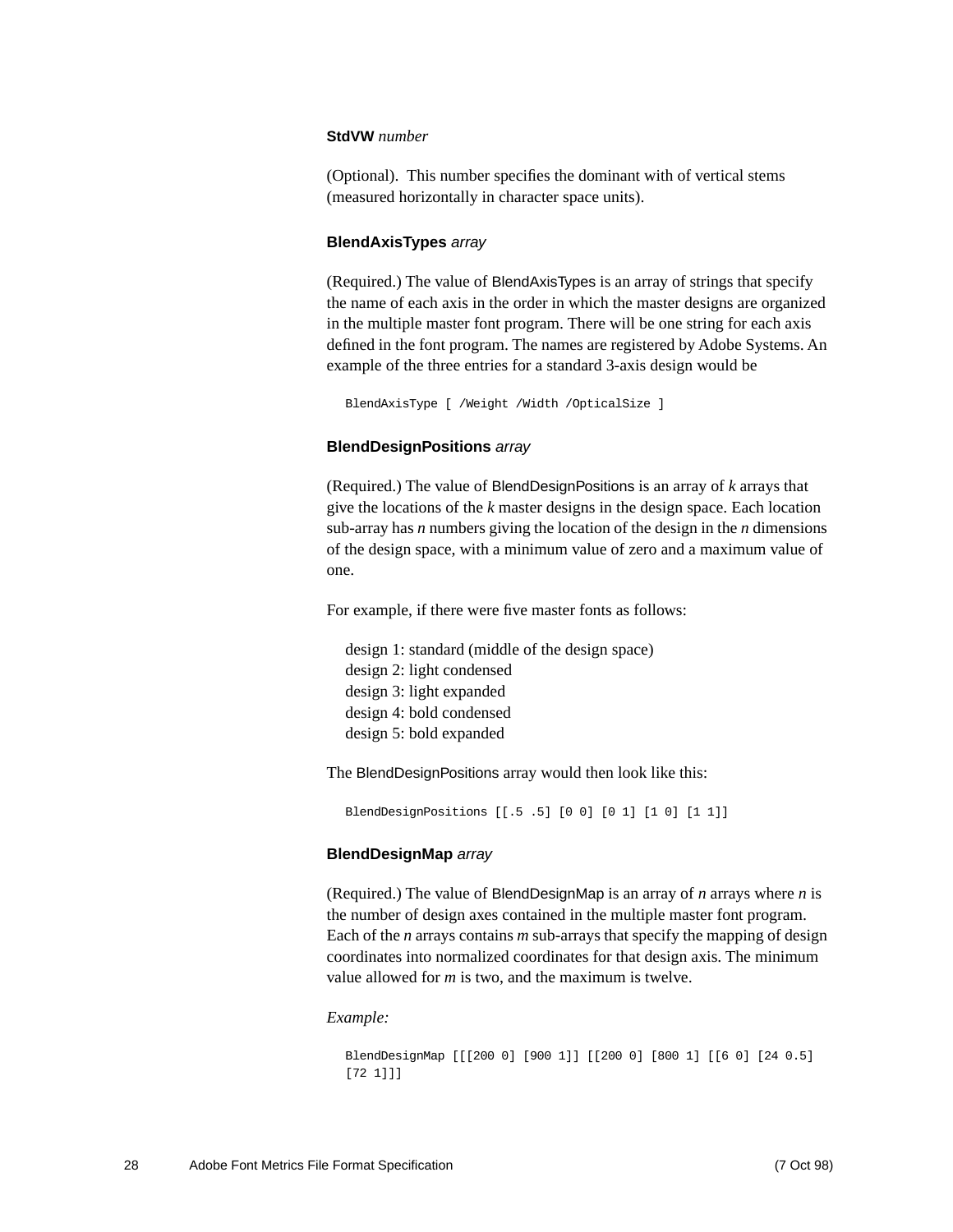In the above example, the design coordinates for a three-axis font are mapped to their normalized coordinates. The first two axes have a direct mapping of design coordinate end-points to their normalized equivalents. In this example, the third axis is for optical size and has a range of design coordinates from 6 to 72 (representing a *point size*). This range has been mapped to be piecewise linear, with the 0.5 normalized center point mapped to the design coordinate of 24, rather than to the value of 39 which would be the linear mid-point value.

#### **WeightVector** array

(Required.) The WeightVector array specifies the factors for deriving a weighted average of the master designs in a multiple master font program. In an interpolation of *k* master designs, there are *k* weights that sum to 1.0 and determine the relative contributions of each master design to the resulting interpolated font. The number of elements contained in the array is specified by the Masters keyword. The global instance of this keyword applies to the default instance of the multiple master font program.

#### <span id="page-28-0"></span>**7.2 Writing Direction Metrics**

There are sections here for as many writing directions as were specified by MetricsSets. They are delimited by the following keywords:

#### **StartDirection** integer **EndDirection**

(Optional if MetricsSets 0, required otherwise.) *integer* is 0, 1, or 2. Encloses the metrics for writing direction *integer*. StartDirection 2 implies that the metrics for both writing directions are the same. If MetricsSets 0 was specified or implied, **StartDirection** ... **EndDirection** can be omitted, and **StartDirection 0** is implied.

#### **UnderlinePosition** number

(Optional.) Distance from the baseline for centering underlining strokes. This can be interpreted as a *y*-displacement for writing direction 0, and an *x*displacement for writing direction 1.

#### **UnderlineThickness** number

(Optional.) This is the stroke width for underlining, and is generally proportional to the stroke widths of characters in the font program.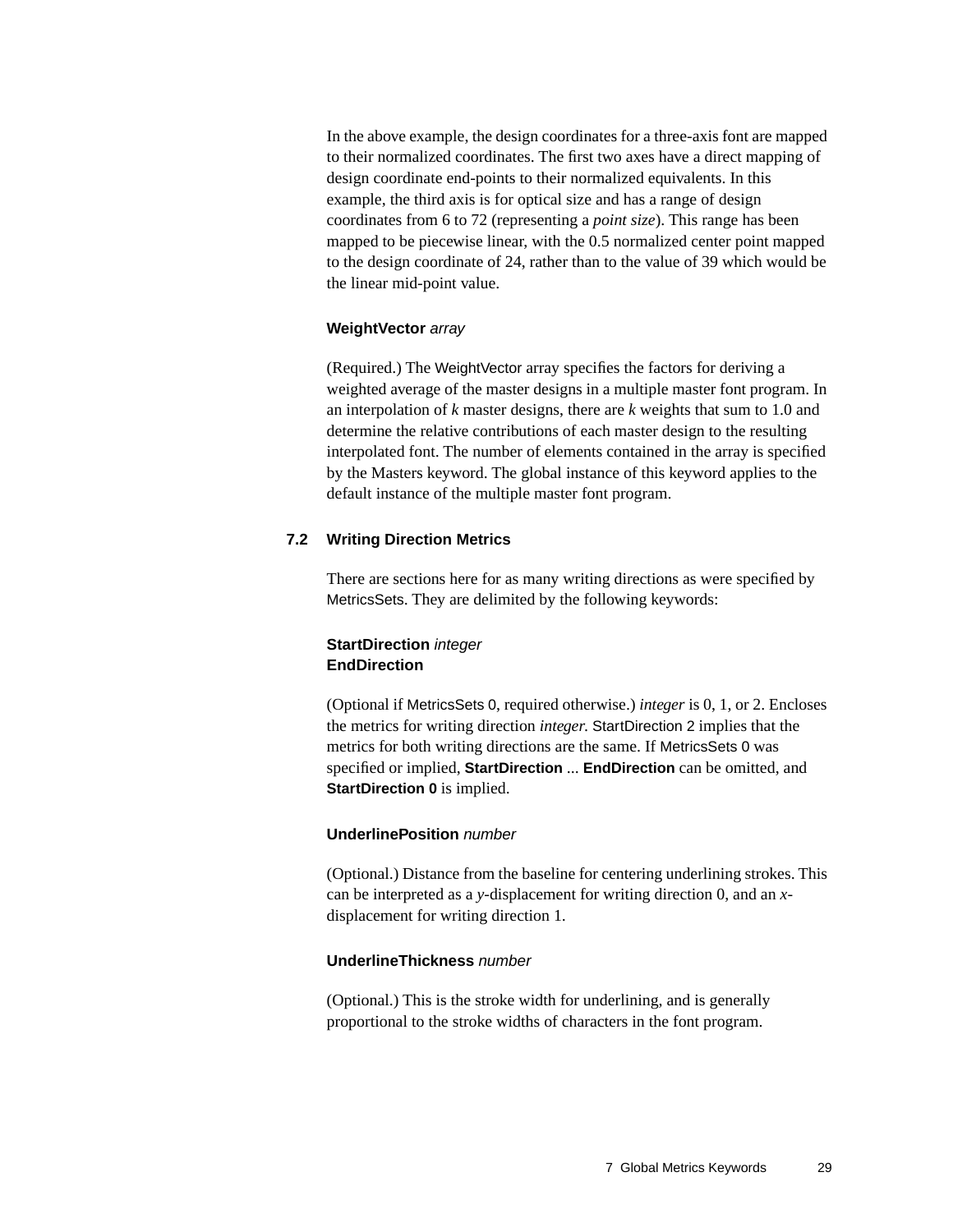#### **ItalicAngle** number

(Optional.) Angle (in degrees counter-clockwise from the vertical) of the dominant vertical strokes of the font. For non-italic fonts, this angle will be zero.

*Example:* –12.

#### **CharWidth** number number

(Optional.) The *x* and *y* components of the width vector of this font program's characters. If present, it means that all characters in this font program have the same **CharWidth** for this writing direction, and implies **IsFixedPitch** is **true**.

#### **IsFixedPitch** boolean

(Optional.) If boolean is **true**, this indicates that the font program is a fixed pitch (monospaced) font. A value of **false** indicates a proportionally spaced font. If this keyword is present, its value must not conflict with **CharWidth**; if absent, its value is assumed to be **true** if **CharWidth** is present and **false** if **Charwidth** is absent.

#### <span id="page-29-0"></span>**7.3 Multiple Master Axis Information**

There are sections for as many axes as are specified by the **Axes** keyword. These sections are delimited by the following keywords:

#### **StartAxis EndAxis**

(Required.) The axis-specific information included in this section consists of strings to identify the axis type. This is intended primarily for use in the user interface.

#### **AxisType** string

(Optional.) The AxisType value specifies the kind of design axis represented by the current axis. Only AxisType values reserved by Adobe Systems can be used. The current reserved types are *Weight*, *Width*, and *OpticalSize*.

#### **AxisLabel** string

(Optional.) The AxisLabel can have any value: it might be identical to the AxisType or varied as needed. It is primarily used in user interfaces for the creation or use of multiple master font programs.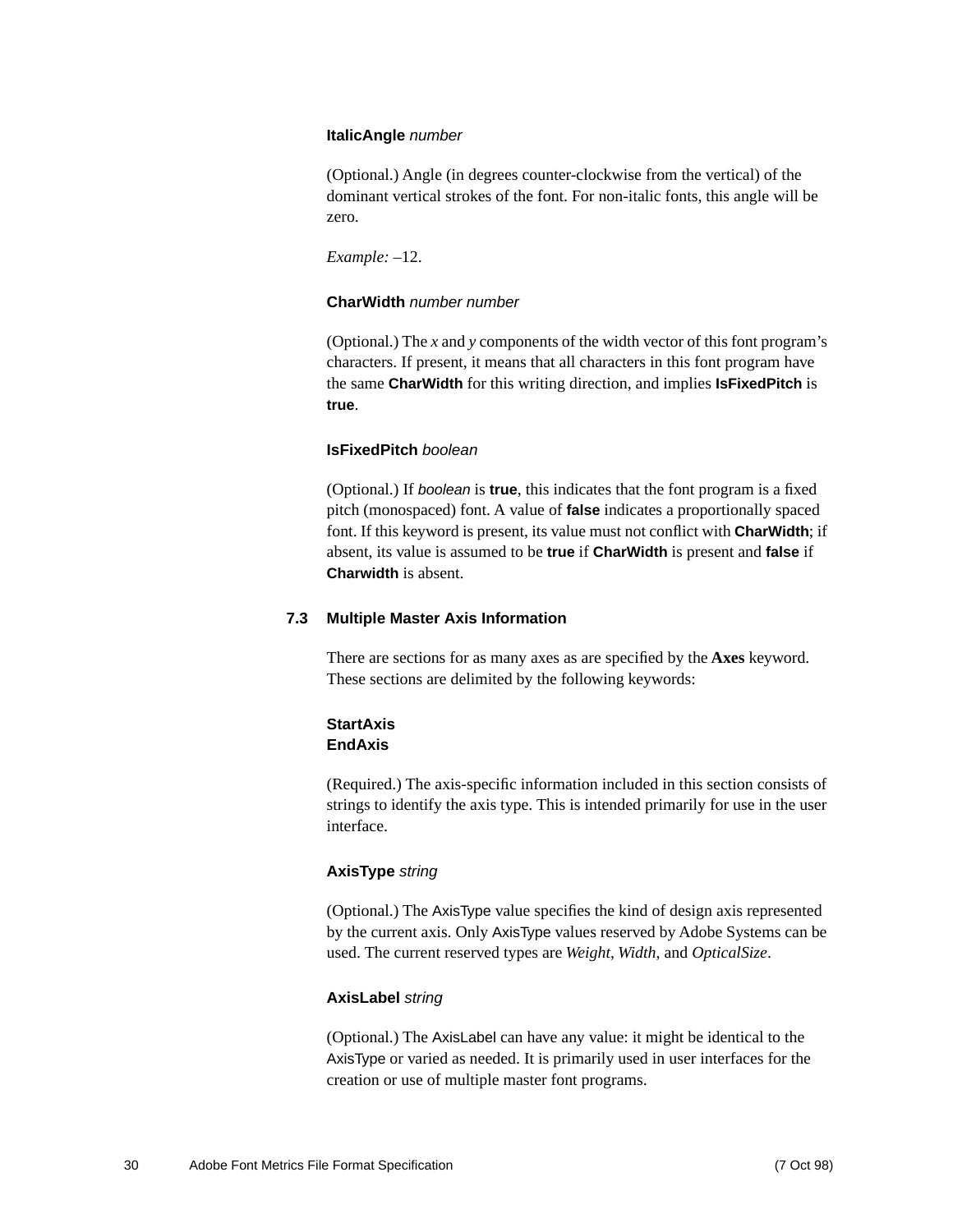#### <span id="page-30-0"></span>**8 Individual Character Metrics**

Each character's metrics are represented as a list of keys and values separated by semicolons, contained on one line. The characters are sorted by numerically ascending character code. Characters not encoded follow the encoded characters and are identified by character codes of **–1**. Byte codes for which no character is defined are not listed.

*Example:* A character metric data line might look like this:

C 102 ; WX 333 ; N f ; B 20 0 383 682 ; L i fi ; L l fl ;

This section appears in the AFM file only. It is optional.

#### **StartCharMetrics** integer **EndCharMetrics**

(Required if individual character metrics are present.) These keywords delimit the character metrics section of the file. The integer value indicates how many entries to expect.

#### **C** integer

Decimal value of default character code (−1 if not encoded).

#### $CH < hex$

Same as C, but the character code is given in hexadecimal.

*Example:* <84AF>.

(Either C or CH is required.)

**WX** number

#### **W0X** number

(Optional.) Character width in *x* for writing direction 0. *y* is 0.

#### **W1X** number

(Optional.) Character width in *x* for writing direction 1. *y* is 0.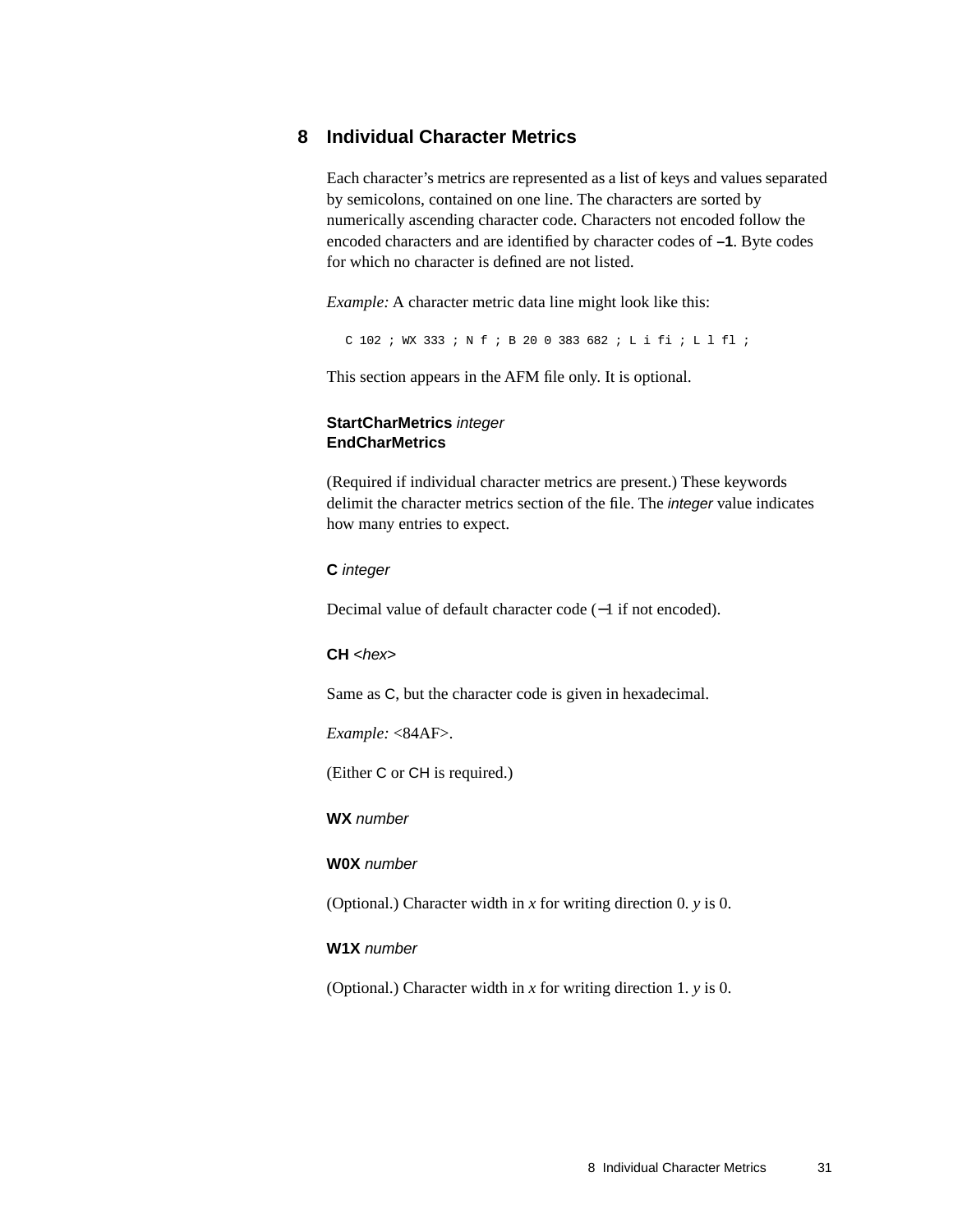#### **WY** number

#### **W0Y** number

(Optional.) Character width in *y* for writing direction 0. *x* is 0.

#### **W1Y** number

(Optional.) Character width in *y* for writing direction 1. *x* is 0.

**W** number<sub>x</sub> number<sub>y</sub>

## **W0** number<sub>x</sub> number<sub>y</sub>

(Optional.) Character width vector (*x, y*) for writing direction 0.

### W1 number<sub>x</sub> number<sub>v</sub>

(Optional.) Character width vector (*x, y*) for writing direction 1.

## **VV** number<sub>x</sub> number<sub>v</sub>

(Optional.) Same meaning as VVector in the global font program information, but for a single character.

#### **N** name

(Optional.) PostScript language character name.

#### **B** llx lly urx ury

(Optional.) Character bounding box where  $\mathit{llx}$ ,  $\mathit{lly}$ , urx, and ury are all *numbers*. If a character makes no marks on the page (for example, the space character), this field reads B 0 0 0 0, and these values are not considered when computing the FontBBox.

#### **L** successor ligature

(Optional.) Ligature sequence where successor and ligature are both *names*. The current character may join with the character named *successor* to form the character named ligature. Note that characters can have more than one such entry. (See example above.)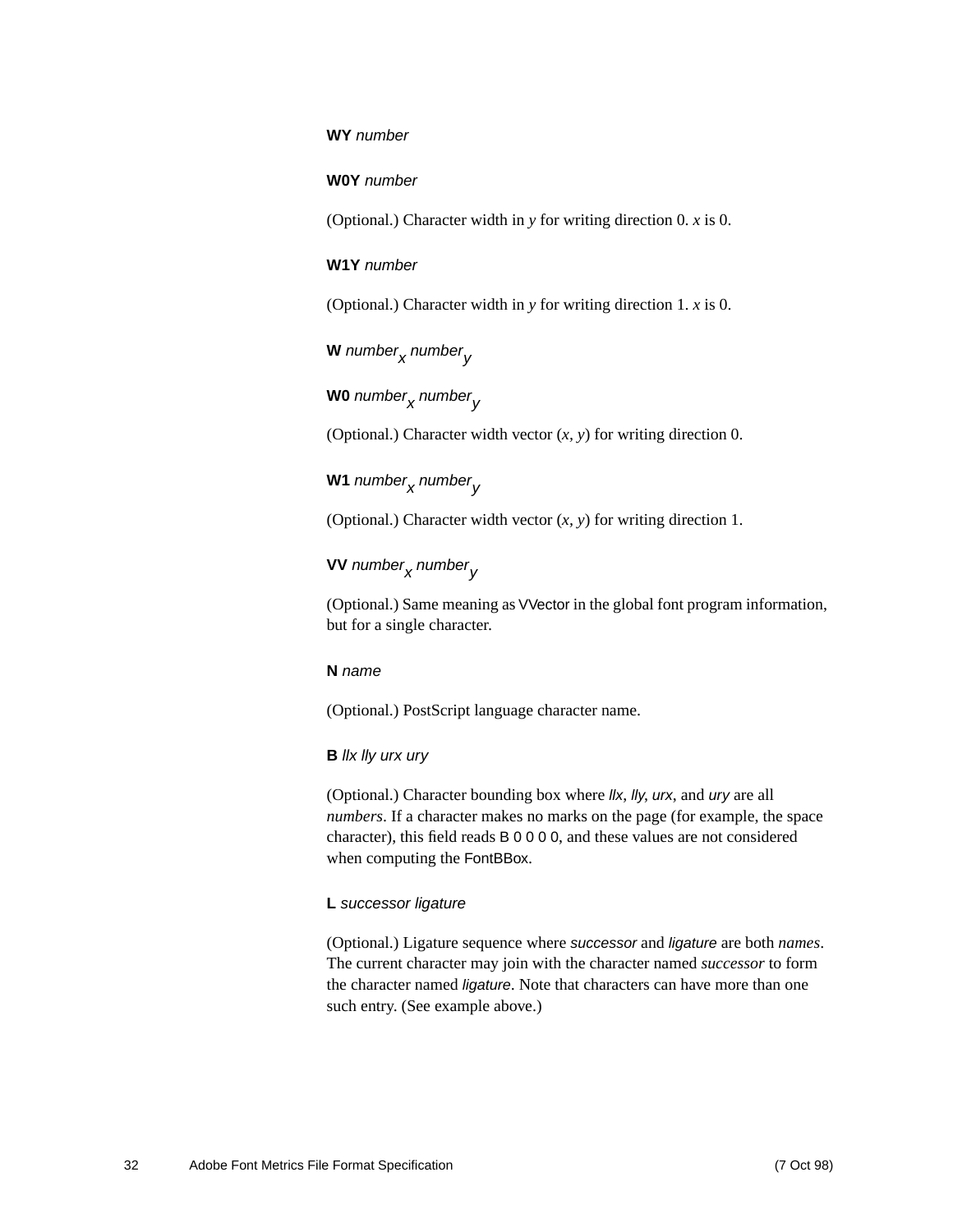#### <span id="page-32-0"></span>**9 Kerning Data**

The kerning data section appears only in the AFM file. It is optional and may or may not be present for a given font program. The section is surrounded by the lines StartKernData and EndKernData.

Kerning data is supplied in two forms: track kerning and pair-wise kerning. Track kerning is applied to all characters uniformly, whereas pair-wise kerning is applied to specific character pairs. Track kerning and pair-wise kerning can be used independently or together (that is, it is possible to apply track kerning to a line of text and then to apply pair-wise kerning after). The two forms of kerning data are treated as subsections within the kerning data section, and can independently be present or absent.

#### **StartKernData EndKernData**

(Required if track or pair-wise kerning are present.) These keywords delimit the kerning section of the file.

#### <span id="page-32-1"></span>**9.1 Track Kerning**

Track kerning may be specified for those writing directions mentioned by MetricsSets. The track kerning data is surrounded by the keywords:

#### **StartTrackKern** integer **EndTrackKern**

(Required if track kerning data are present.) integer indicates how many different sets of track kerning data are present.

Normally track kerning is provided in different degrees of tightness. Within a track (a degree of tightness), the amount to decrease (or possibly increase) the amount of space between characters increases (or possibly decreases) with the point size of the font (for example, for tight track kerning, the amount to decrease the space between characters at 6 point might be 0.1 points and at 72 point it might be 3.78 points). These distances are measured along the width of the characters: parallel to the x-axis for horizontal writing directions and parallel to the y-axis for vertical writing directions.

The data itself begins with the keyword TrackKern and is followed by the track kerning information

TrackKern degree min-ptsize min-kern max-ptsize max-kern

The *degree* is an integer where increasingly negative degrees represent tighter track kerning and increasingly positive degrees represent looser track kerning. *min-ptsize*, *min-kern*, *max-ptsize*, and *max-kern* are all *numbers*.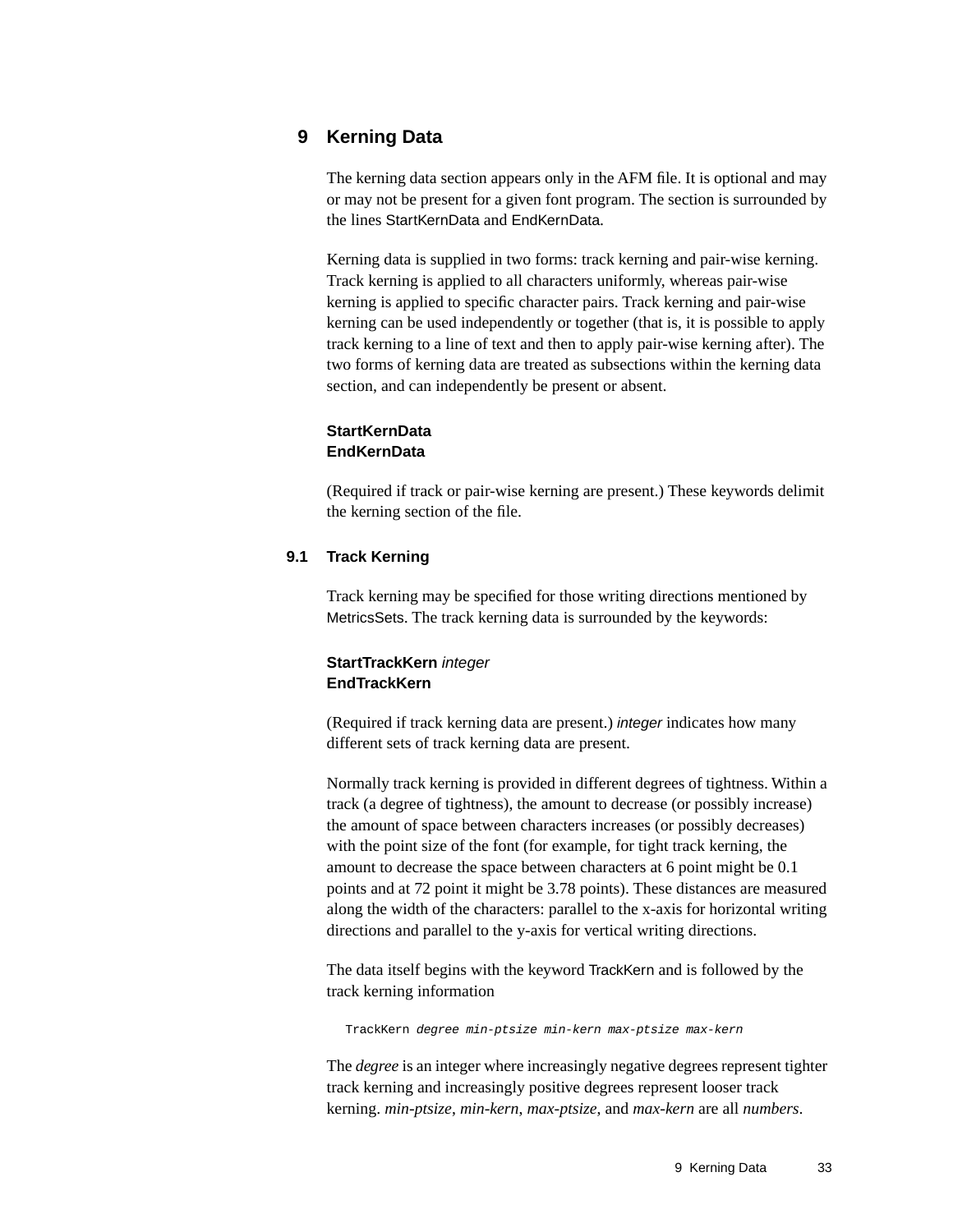Since the track kerning is a linear function, the minimum and maximum cutoff values (point sizes) are provided, along with the amount to track kern by, at the point size.

The kerning amounts are given relative to the point size. From those four values, the track kerning function can be derived. The track kerning function is a linear function. The equation for the line is determined from the data provided and, therefore, the track kerning values for any point size can be determined. The track kerning values for any point size below/above the minimum/maximum point size are constant (the minimum kerning amount/ maximum kerning amount).

The track kerning function  $k(p)$ , that is, the amount of displacement in points, in terms of the font's point size  $p$ , can be expressed mathematically as follows:

$$
k(p) = k_0
$$
 for  $p < p_0$   
\n
$$
k(p) = \frac{(k_1 - k_0)}{(p_1 - p_0)} \times (p - p_0) + k_0
$$
 for  $p_0 \le p \le p_1$   
\n
$$
k(p) = k_1
$$
 for  $p > p_1$ 

where  $p_0$ ,  $k_0$ ,  $p_1$ ,  $k_1$  are parameters to the keyword, TrackKern *degree*  $p_0$ ,  $k_0$ ,  $p_1$ ,  $k_1$ 

See the last section of this document for an example of these keywords in use.

Below is a sample of text printed using these track kerning values.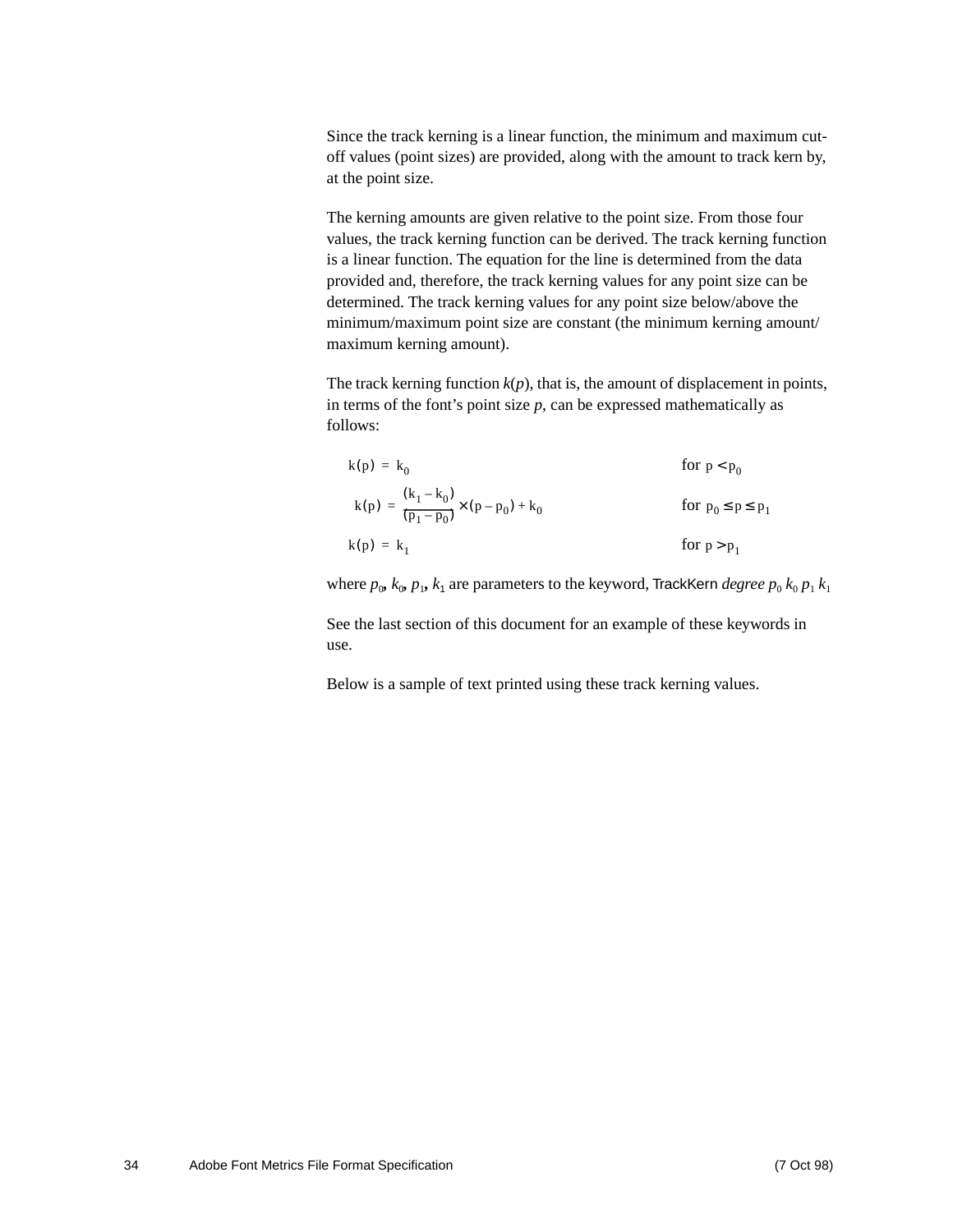

**Figure 2** *Track Kerning*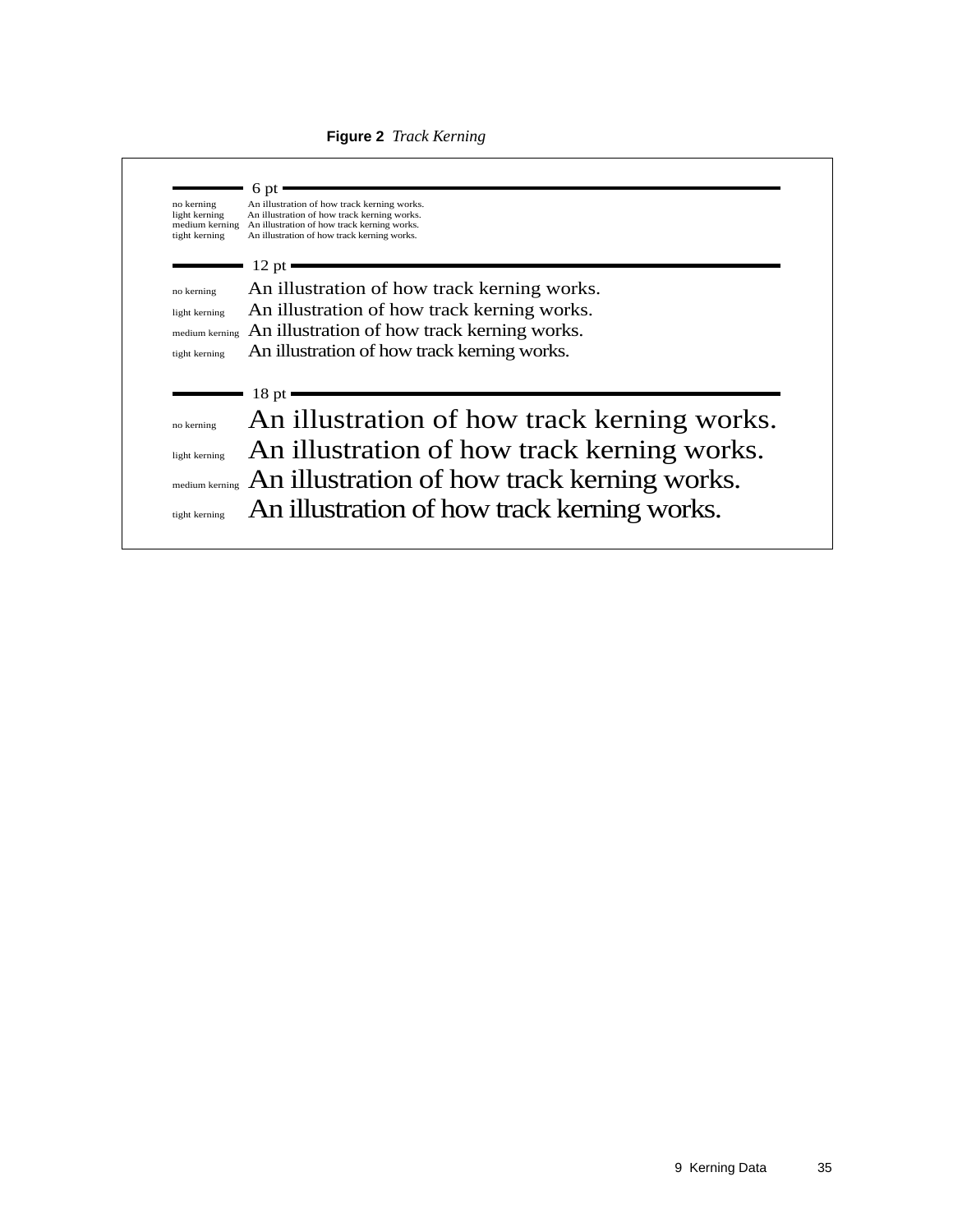#### <span id="page-35-0"></span>**9.2 Pair-Wise Kerning**

The pair-wise kerning data is surrounded by the keywords:

#### **StartKernPairs** integer **EndKernPairs**

#### **StartKernPairs0** integer **EndKernPairs**

#### **StartKernPairs1** integer **EndKernPairs**

(Required if pair-wise kerning data are present.) *integer* indicates the number of pairs to expect. StartKernPairs and StartKernPairs0 denote writing direction 0; StartKernPairs1 denotes writing direction 1. An AFM file can contain pair-wise kerning data for more than one writing direction, each delimited by the StartKernPairs0 or StartKernPairs1 ... EndKernPairs.

There is one kerning pair per line. Each line begins with a keyword of the form KP, KPH, KPX, or KPY.

## $\mathsf{KP}\xspace$  name  $_1$  name $_2$  number $_\mathsf{X}\xspace$  number $_\mathsf{Y}\xspace$

Name of the first character in the kerning pair followed by the name of the second character followed by the kerning vector specified as an (*x, y*) pair. The kerning vector is the amount by which to move the second character relative to the first character to position it properly. The kerning vector is specified in the standard character coordinate system. As with all metrics, in order to use this vector it is necessary to scale it by (*current point size*)/1000.

### **KPH** <hex<sub>1</sub>> <hex<sub>2</sub>> number<sub>x</sub> number<sub>v</sub>

Same as KP, but the byte strings needed to generate the characters are given, rather than the names. hex1 and hex2 are hexadecimal values, enclosed in angle brackets.

### **KPX** name<sub>1</sub> name<sub>2</sub> number<sub>x</sub>

Name of the first character in the kerning pair followed by the name of the second character followed by the kerning amount in the *x* direction (*y* is zero). The kerning amount is specified in the units of the character coordinate system.

#### **KPY** name<sub>1</sub> name<sub>2</sub> number<sub>v</sub>

Same as KPX, but in the *y* direction (*x* is zero).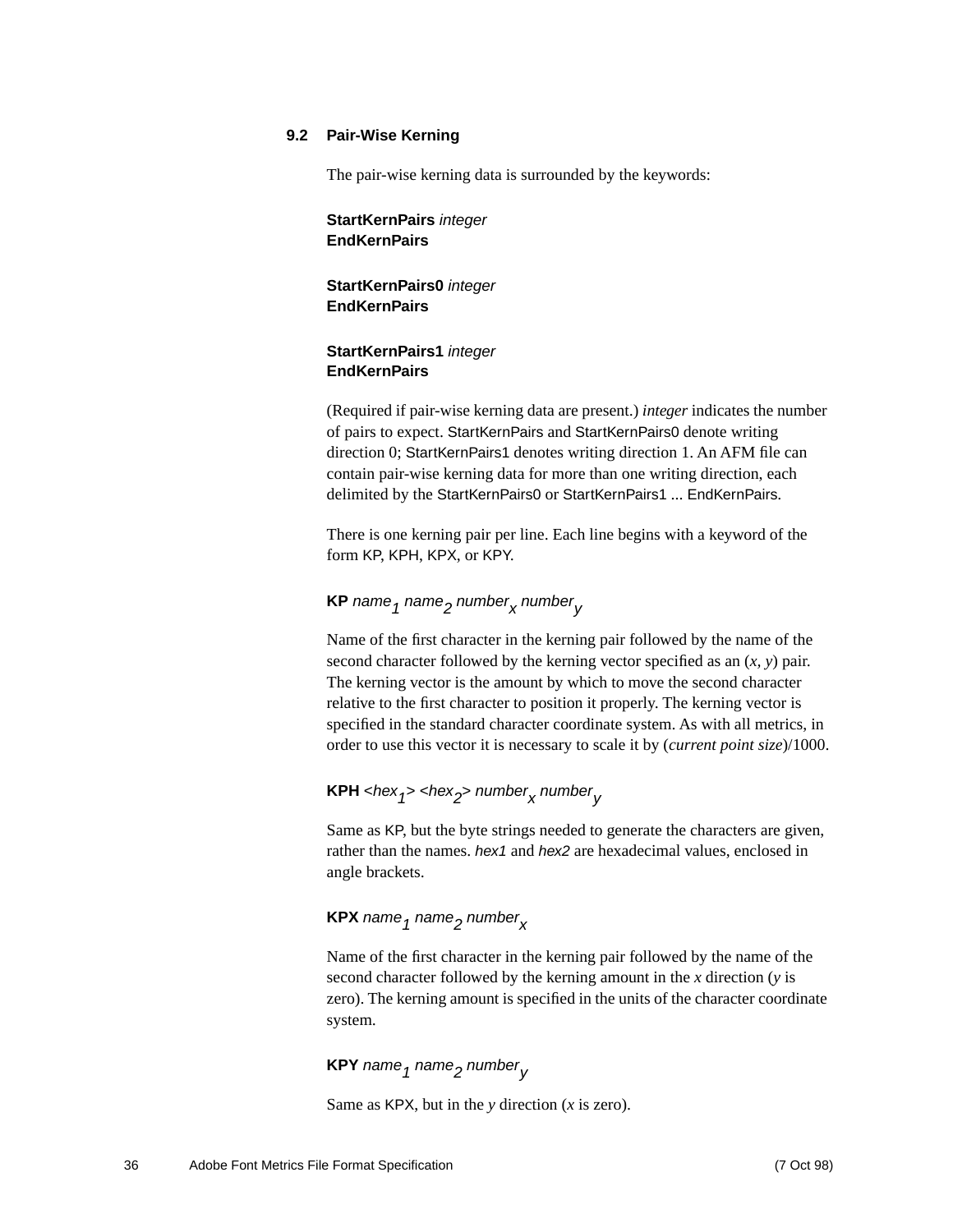A character pair kerning line might look like this

KPX V A -129

[Figure 3](#page-36-1) is an example of pair-wise kerning applied to 100 point characters.

**Figure 3** *Pair-wise kerning*

<span id="page-36-1"></span>

#### <span id="page-36-0"></span>**10 Composite Character Data**

The composite character data section also appears only in AFM files. It is optional. Composite characters are new characters made up of characters already existing in the font program, such as accented characters. Character metric information for composite characters is found in the Character Metrics section of the AFM file.

Although most PostScript language font programs available from Adobe Systems include a rather extensive set of composite characters, some applications might want to generate their own. This section provides the data necessary for accurate positioning of the individual pieces. All units are expressed in the standard 1000 unit-per-font-scale-factor character coordinate system.

#### **StartComposites** integer **EndComposites**

(Required if composite character data are present.) integer indicates how many pairs to expect.

The data for each composite character is represented as a list of keys and values separated by semicolons. Each composite character gets one line of description. The following are the standard keys: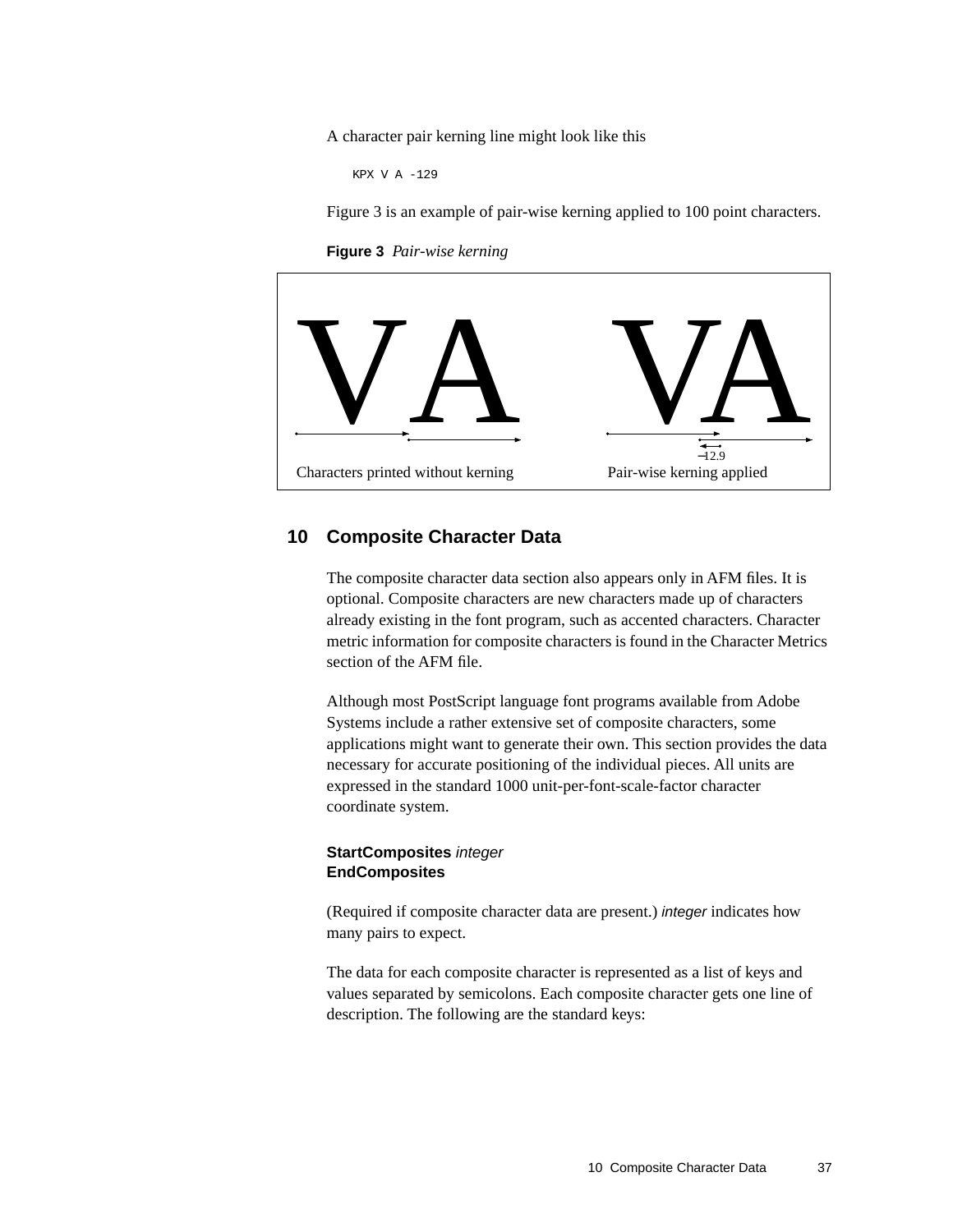#### **CC** name integer

The composite character name followed by the number of parts that comprise the composite.

#### **PCC** name deltax deltay

One of the parts of the composite character. The character name is given followed by the *x* and *y* displacement from the origin.

A composite character line might look like this

CC Aacute 2; PCC A 0 0; PCC acute 194 214;





#### **11 Example AFM, AMFM, and ACFM Files**

#### <span id="page-37-1"></span><span id="page-37-0"></span>**11.1 AFM File for Times Roman**

The following is an example of an AFM file for a roman base font program. All keywords not defined in version 2.0 of the AFM File Specification have been omitted, so that it is parseable both by programs that recognize the version 2.0 format and by those that recognize the version 3.0 format.

```
StartFontMetrics 3.0
Comment Copyright 1985, 1987, 1989, 1990 Adobe Systems ...[truncated]
FontName Times-Roman
FullName Times Roman
FamilyName Times
Weight Roman
ItalicAngle 0
IsFixedPitch false
FontBBox -170 -223 1024 896
UnderlinePosition -109
```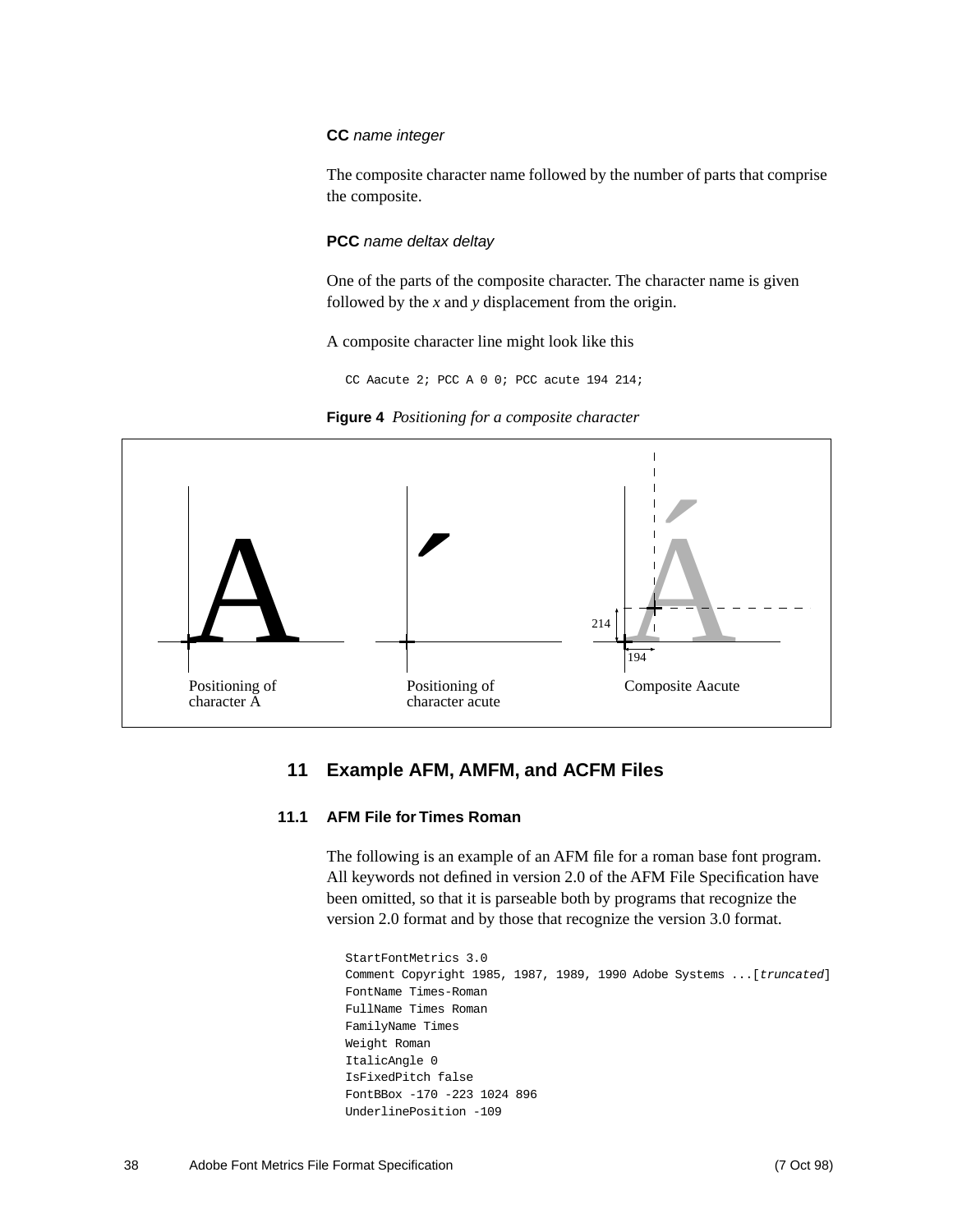```
UnderlineThickness 49
Version 001.004
Notice Copyright 1985, 1987, 1989, 1990 Adobe Systems ...[truncated]
EncodingScheme AdobeStandardEncoding
CapHeight 662
XHeight 448
Ascender 682
Descender -217
StartCharMetrics 228
C 32 ; WX 250 ; N space ; B 0 0 0 0 ;
C 33 ; WX 333 ; N exclam ; B 109 -14 224 676 ;
C 34 ; WX 408 ; N quotedbl ; B 70 445 337 685 ;
C 35 ; WX 500 ; N numbersign ; B 4 0 495 662 ;
C 36 ; WX 500 ; N dollar ; B 44 -87 456 727 ;
C 37 ; WX 833 ; N percent ; B 61 -14 772 676 ;
  . . . -- lines omitted for brevity --
C 101 ; WX 444 ; N e ; B 22 -10 421 458 ;
C 102 ; WX 333 ; N f ; B 20 0 383 682 ; L i fi ; L l fl ;
C 103 ; WX 500 ; N g ; B 27 -217 470 458 ;
C 104 ; WX 500 ; N h ; B 9 0 490 682 ;
C 105 ; WX 278 ; N i ; B 22 0 259 682 ;
  . . . -- lines omitted for brevity --
C 249 ; WX 500 ; N oslash ; B 30 -108 470 549 ;
C 250 ; WX 722 ; N oe ; B 30 -10 690 458 ;
C 251 ; WX 500 ; N germandbls ; B 12 -10 468 682 ;
C -1 ; WX 611 ; N Zcaron ; B 7 0 597 888 ;
C -1 ; WX 444 ; N ccedilla ; B 25 -215 412 458 ;
C -1 ; WX 500 ; N ydieresis ; B 15 -217 476 623 ;
    . . . -- lines omitted for brevity --
 C -1 ; WX 750 ; N onehalf ; B 30 -14 720 676 ;
EndCharMetrics
StartKernData
StartTrackKern 3
Comment Light kerning
TrackKern -1 14 0 72 -1.89
Comment Medium kerning
TrackKern -2 8 0 72 -3.2
Comment Tight kerning
TrackKern -3 6 -.1 72 -3.78
EndTrackKern
StartKernPairs 113
KPX A y -92
KPX A w -92
  . . . -- lines omitted for brevity --
KPX y period -65
KPX y comma -65
EndKernPairs
EndKernData
StartComposites 58
CC Aacute 2 ; PCC A 0 0 ; PCC acute 195 214 ;
CC Acircumflex 2 ; PCC A 0 0 ; PCC circumflex 195 214 ;
  . . . -- lines omitted for brevity --
CC zcaron 2 ; PCC z 0 0 ; PCC caron 56 0 ;
EndComposites
EndFontMetrics
```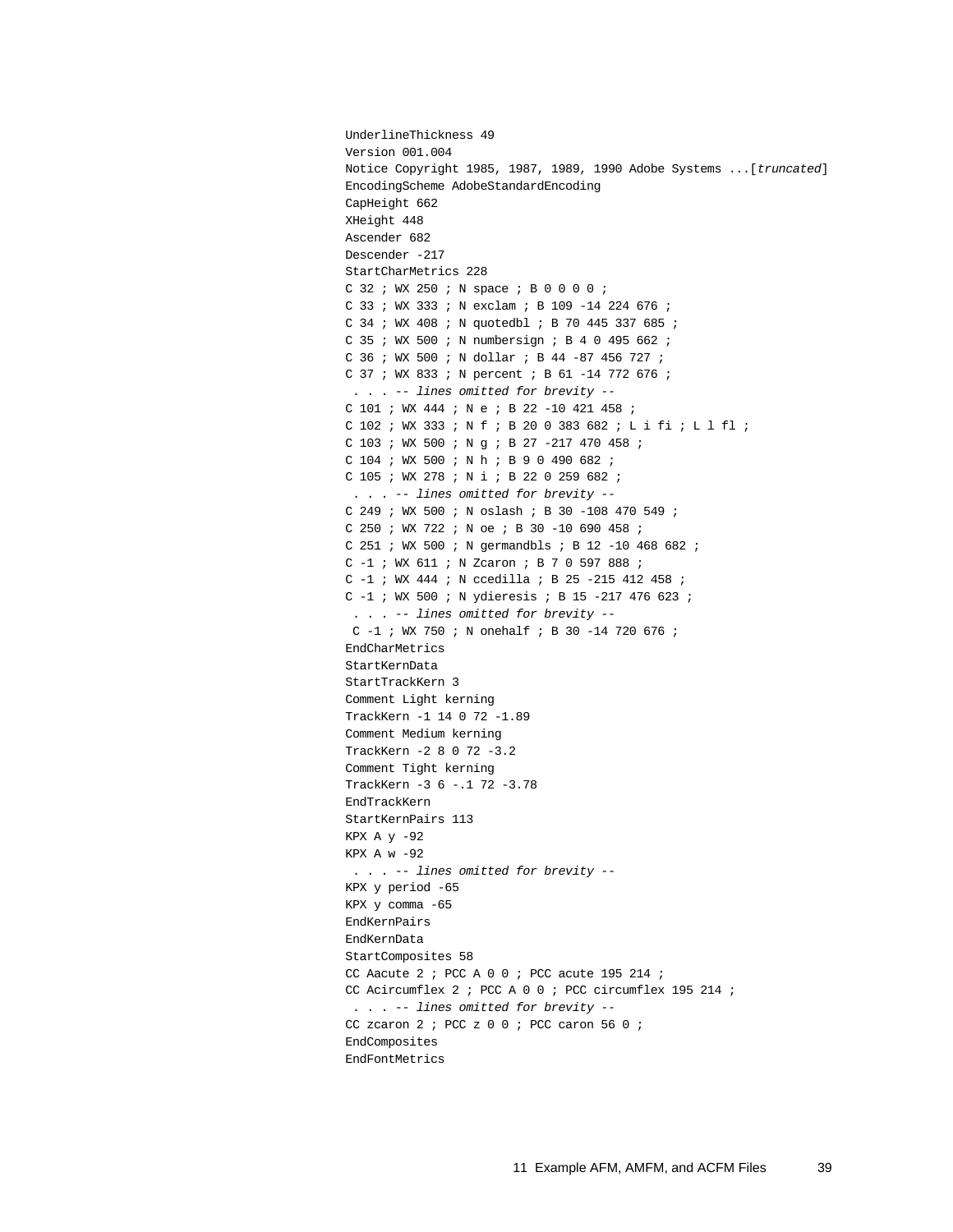#### <span id="page-39-0"></span>**11.2 AMFM File for MyriadMM**

The following is an example of an AMFM file for the Myriad<sup> $m$ </sup> multiple master font program.

StartMasterFontMetrics 4.0 Comment Copyright 1991, 1992 Adobe Systems Incorporated. All Rights Reserved. Comment Creation Date: Tue Nov 27 14:35:40 1990 FontName MyriadMM FullName Myriad MM FamilyName Myriad MM Weight All ItalicAngle 0 IsFixedPitch false FontBBox -55.16 -250.00 1143.86 834.91 UnderlinePosition -100 UnderlineThickness 50 Version 000.009 Notice Copyright 1991, 1992 Adobe Systems Incorporated. All Rights Reserved. EncodingScheme AdobeStandardEncoding CapHeight 674 XHeight 483.72 Ascender 710.00 Descender -198.00 Masters 4 Axes 2 WeightVector [0.17 0.08 0.52 0.23 ] BlendDesignPositions [[0 0] [0 1] [1 0] [1 1]] BlendDesignMap [[[215 0][830 1]][[200 0][600 1]]] BlendAxisTypes [/Weight /Width ] StartAxis AxisLabel Weight AxisType Weight EndAxis StartAxis AxisLabel Width AxisType Width EndAxis StartMaster FontName MyriadMM-LightCn FullName Myriad MM Light Condensed FamilyName Myriad MM Version 001.000 WeightVector [1 0 0 0 ] EndMaster StartMaster FontName MyriadMM-BlackCn FullName Myriad MM Black Condensed FamilyName Myriad MM Version 000.009 WeightVector [0 1 0 0 ] EndMaster StartMaster FontName MyriadMM-LightSemiEx FullName Myriad MM Light Semi Extended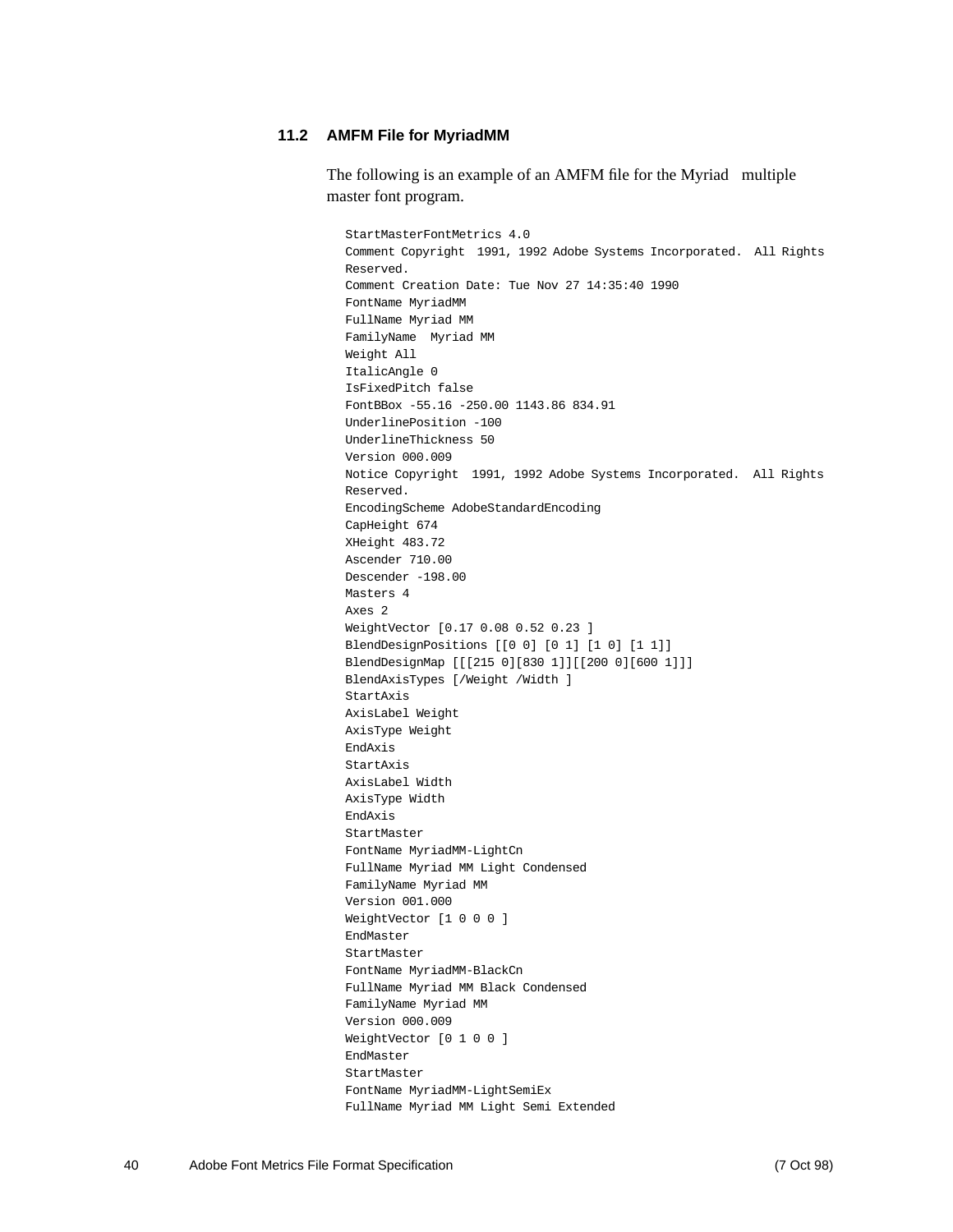```
FamilyName Myriad MM
Version 000.009
WeightVector [0 0 1 0 ]
EndMaster
StartMaster
FontName MyriadMM-BlackSemiEx
FullName Myriad MM Black Semi Extended
FamilyName Myriad MM
Version 001.000
WeightVector [0 0 0 1 ]
EndMaster
EndMasterFontMetrics
```
#### <span id="page-40-0"></span>**11.3 AFM File for Ryumin Light Vertical**

This is an example of the AFM file for a monospaced composite font program using writing direction 1. Since it is monospaced, the CharWidth keyword appears in the global StartDirection ... EndDirection section, and no pitch information is necessary in the individual character metrics section. The full file contains about 243 kilobytes.

The coordinate system for vertical Japanese font programs has its origin above the center of the character. The character is centered in a square ranging from −500 to +500 in *x* and from 0 to −1000 in *y*. Because vertical writing in Japanese goes from the top downwards, the CharWidth is negative in the *y* direction. The character <2121> is empty, and prints as a full-width blank.

```
StartFontMetrics 3.0
MetricsSets 1
FontName Ryumin-Light-V
IsBaseFont false
Characters 7238
FontBBox -500 -1185 500 23
EncodingScheme JIS12-88-CFEncoding
MappingScheme 2
FullName Ryumin Light 1983 JIS Standard Vertical ...[truncated]
Weight Light
Version 001.001
Notice Copyright 1987, 1988, 1989 Adobe Systems ...[truncated]
StartDirection 1
ItalicAngle 0
CharWidth 0 -1000
EndDirection
StartCharMetrics 7238
CH <2121> ; B 0 0 0 0 ;
CH <2122> ; B 211 -337 435 -81 ;
CH <2123> ; B 134 -370 430 -71 ;
CH <2124> ; B -406 -1020 -260 -760 ;
CH <2125> ; B -400 -900 -260 -760 ;
CH <2126> ; B -70 -592 71 -451 ;
CH <2127> ; B -71 -901 72 -214 ;
  . . . -- lines omitted for brevity --
CH <747D> ; B 0 0 0 0 ;
```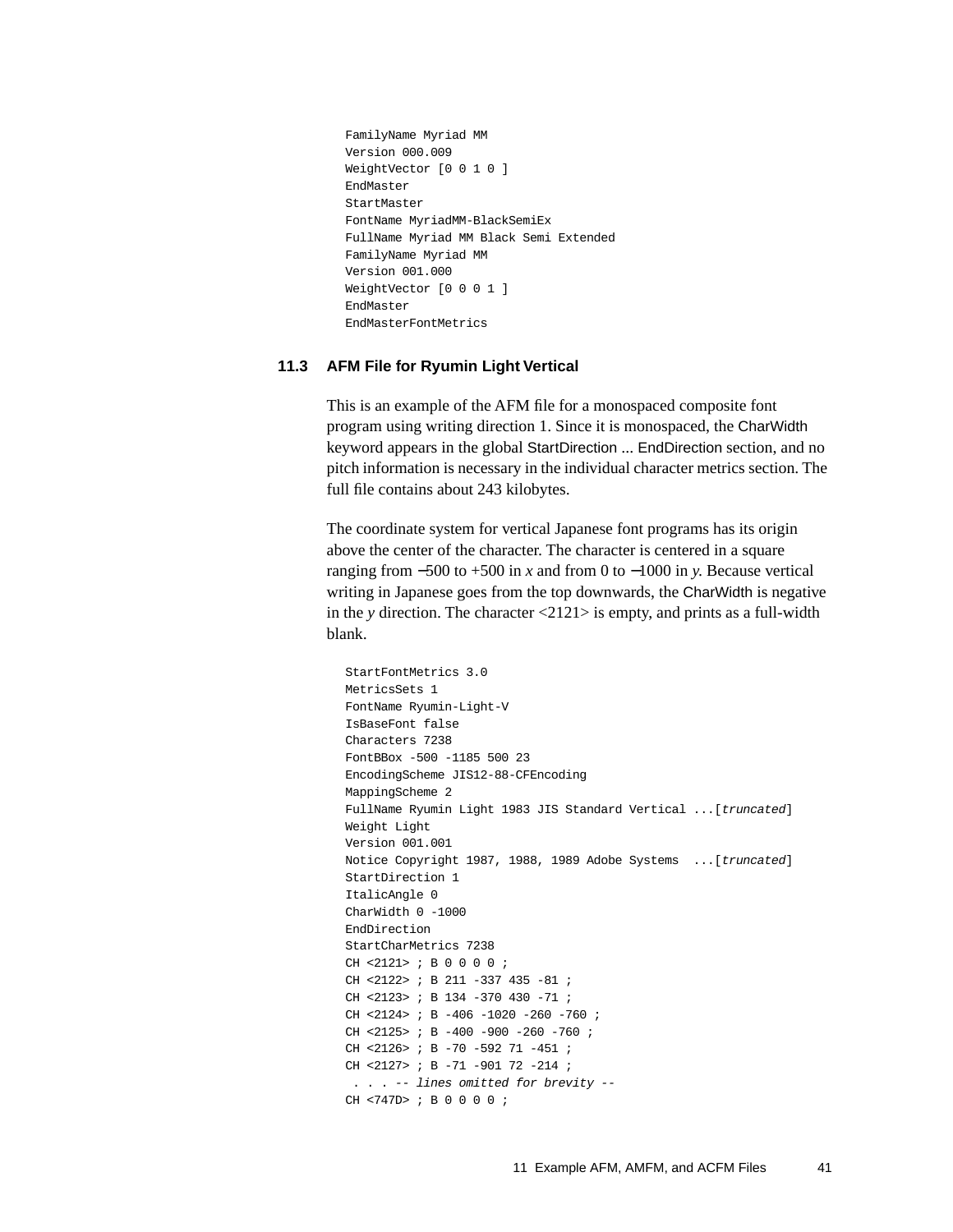```
CH <747E> ; B 0 0 0 0 ;
EndCharMetrics
EndFontMetrics
```
#### <span id="page-41-0"></span>**11.4 AFM File for Ryumin Light Ext Horizontal**

This is an example of an AFM for a composite font program with varying pitch. The characters in the font program are one of only two widths—fullwidth and half-width. This is an excerpt from the complete file, which contains about 315 kilobytes.

The coordinate system for horizontal Japanese font programs has its origin off the lower left side of the character. The character is centered in a square ranging from 0 to  $+1000$  in *x* and from  $-120$  to  $+880$  in *y*. As before, the character <2121> is empty.

Note that no global CharWidth appears, and so pitch information is necessary in the individual character metrics section.

StartFontMetrics 3.0 MetricsSets 0 FontName Ryumin-Light-Ext-H IsBaseFont false Characters 7520 FontBBox -10 -305 1000 903 EncodingScheme ExtJIS12-88-CFEncoding MappingScheme 2 FullName Ryumin Light Extended JIS Encoded Horizontal Composite Font FamilyName Ryumin Weight Light Version 001.001 Notice Copyright 1987, 1988, 1989 Adobe Systems ...[truncated] StartDirection 0 ItalicAngle 0 EndDirection StartCharMetrics 7520 CH <2121> ; W0X 1000 ; B 0 0 0 0 ; CH <2122> ; W0X 1000 ; B 80 -75 329 170 ; CH <2123> ; W0X 1000 ; B 80 -75 380 225 ; CH <2124> ; W0X 1000 ; B 94 -140 240 120 ; CH <2125> ; W0X 1000 ; B 100 -20 240 120 ; CH <2126> ; W0X 1000 ; B 430 288 571 429 ; CH <2127> ; W0X 1000 ; B 429 -21 572 666 ; CH <2128> ; W0X 1000 ; B 423 -95 574 666 ; . . . -- lines omitted for brevity -- CH <2921> ; W0X 500 ; B 185 -40 315 788 ; CH <2922> ; W0X 500 ; B 69 552 382 794 ; CH <2923> ; W0X 500 ; B 87 0 413 725 ; CH <2924> ; W0X 500 ; B 106 -128 400 831 ; . . . -- lines omitted for brevity -- CH <737D> ; W0X 1000 ; B 60 -63 967 827 ; CH <737E> ; W0X 1000 ; B 54 -85 970 840 ; EndCharMetrics EndFontMetrics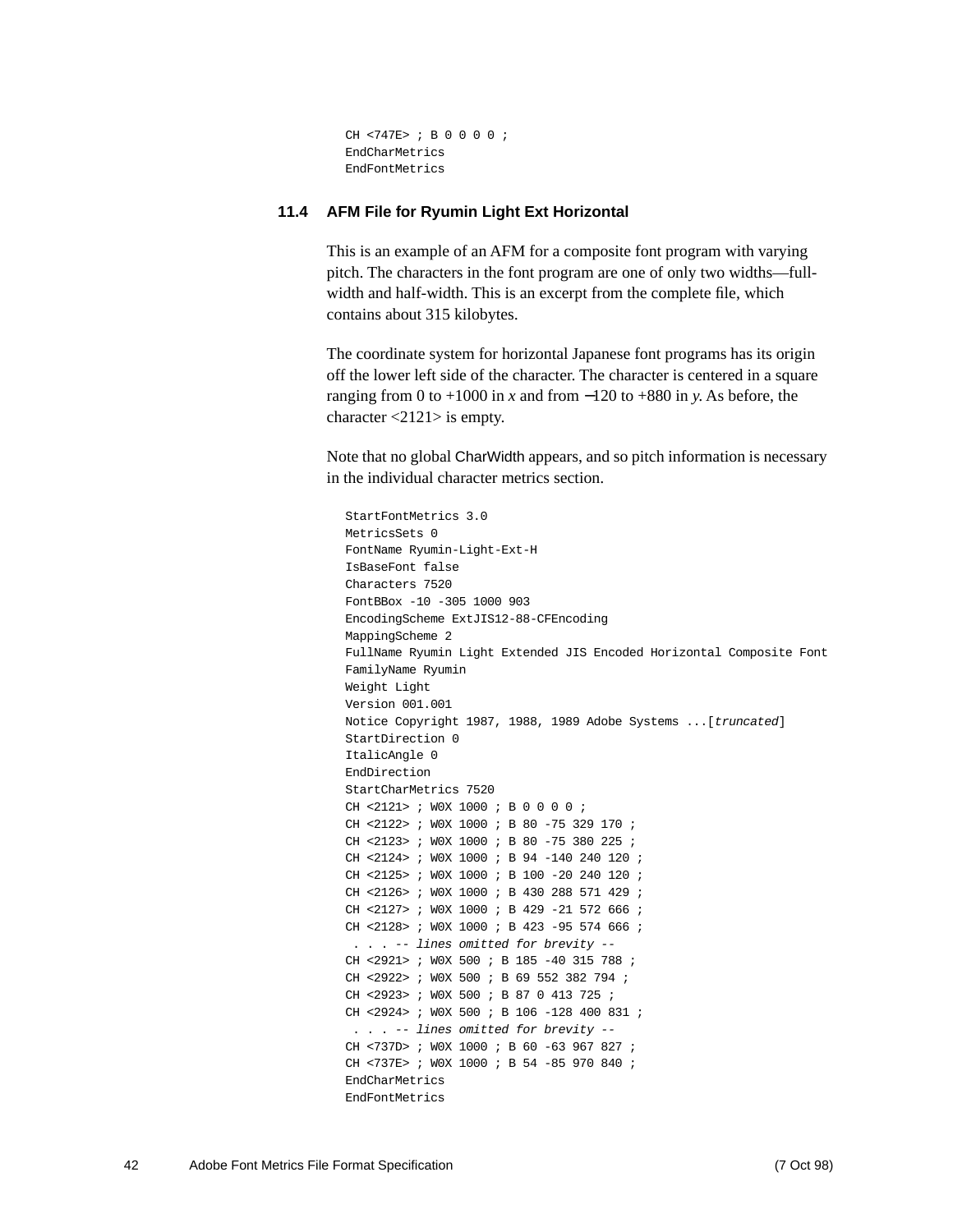#### <span id="page-42-0"></span>**11.5 ACFM File for Ryumin Light Vertical**

This is an excerpt of the ACFM file for vertical Ryumin Light, of which the AFM file appeared in [section 9.2.](#page-35-0) The information in the global font program section is identical to the corresponding information in the AFM file. However, the information for the descendent font programs, particularly the FontBBox, differs from descendent font program to descendent font program.

Note that there are 256 descendent font programs, corresponding to the 256 possible values for the first byte of a 2-byte character code, and the 256 entries in the PostScript language font program's **Encoding** array. Since the values of less than 21 hexadecimal or greater than 74 hexadecimal do not constitute legal JIS character codes, the corresponding descendent font programs are mapped to NotDefFont.

The full file contains about 34 kilobytes.

StartCompFontMetrics 3.0 MetricsSets 1 FontName Ryumin-Light-V IsBaseFont false Characters 7238 FontBBox -500 -1185 500 23 EncodingScheme JIS12-88-CFEncoding MappingScheme 2 FullName Ryumin Light 1983 JIS Standard Vertical Composite Font FamilyName Ryumin Weight Light Version 001.001 Notice Copyright 1987, 1988, 1989 Adobe Systems ...[truncated] StartDirection 1 ItalicAngle 0 CharWidth 0 -1000 EndDirection Descendents 256 StartDescendent <0000> <00FF> FontName NotDefFont IsBaseFont true Characters 0 EncodingScheme NotDefEncoding EndDescendent StartDescendent <0100> <01FF> FontName NotDefFont . . . -- lines omitted for brevity -- EndDescendent StartDescendent <2100> <21FF> FontName Ryumin-Light.r21v IsBaseFont true Characters 94 FontBBox -495 -1020 495 0 EncodingScheme JISEncoding EndDescendent StartDescendent <2200> <22FF> . . . -- lines omitted for brevity --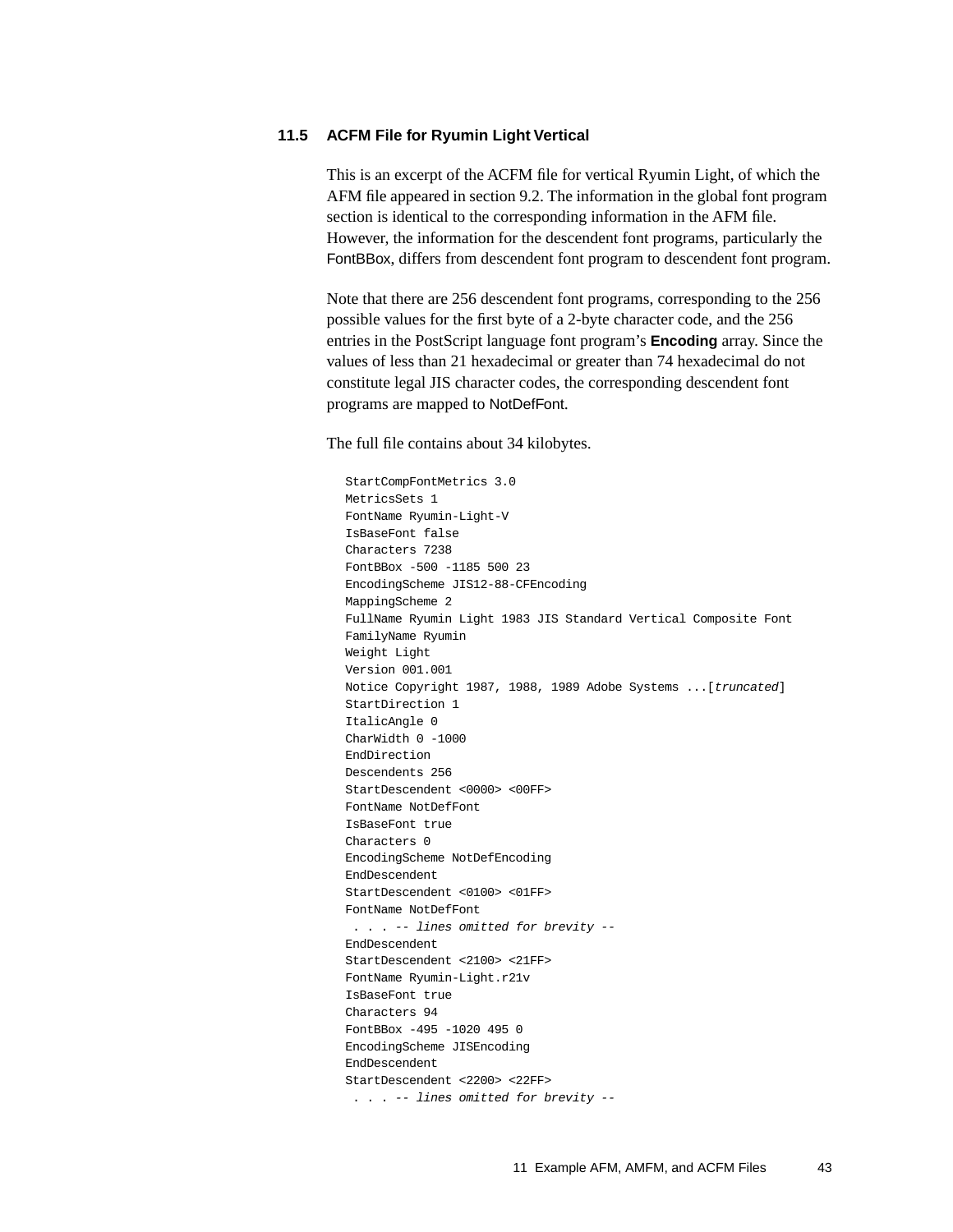EndDescendent StartDescendent <7400> <74FF> FontName Ryumin-Light.r74 IsBaseFont true Characters 94 FontBBox -464 -964 481 -53 EncodingScheme JISEncoding EndDescendent StartDescendent <7500> <75FF> . . . -- lines omitted for brevity -- EndDescendent StartDescendent <FF00> <FFFF> FontName NotDefFont IsBaseFont true Characters 0 EncodingScheme NotDefEncoding EndDescendent EndCompFontMetrics

#### <span id="page-43-0"></span>**11.6 ACFM File for RKSJ-Encoded Kanji Font**

This is the ACFM file for GothicBBB-Medium-83pv-RKSJ-H. This Japanese font program encodes roman characters and kana with single bytes, and kanji with Shift-JIS encoding. Its encoding is quite complex, but since there are so few descendent font programs the ACFM file is short and is presented in its entirety. Some long lines have been truncated.

Note that the mapping ranges in the StartDescendent lines are either one byte or two byte, as appropriate. Since some characters are half width, CharWidth does not appear at the top level. The information in the descendent font program sections differs considerably from font program to font program.

There are seven descendent font program entries, corresponding to the seven entries in the Encoding vector of this font program's font dictionary. Suppose an application wants to make a copy of this font program and replace the 'UserGaiji' descendent font program with its own font program. Since the 'UserGaiji' font program is the sixth descendent font program, it is accessed via entry 5 of the Encoding array (entry 0 is the first entry); the application must modify this entry so it refers to the new font program.

```
StartCompFontMetrics 3.0
MetricsSets 0
FontName GothicBBB-Medium-83pv-RKSJ-H
IsBaseFont false
Characters 8807
FontBBox -22 -252 1000 892
EncodingScheme FontSpecific
MappingScheme 6
FullName GothicBBB Medium JIS83 ShiftJIS Encoded ... [truncated]
FamilyName GothicBBB
Weight Medium
Version 001.001
Notice Copyright 1987, 1988, 1989 Adobe Systems ...[truncated]
```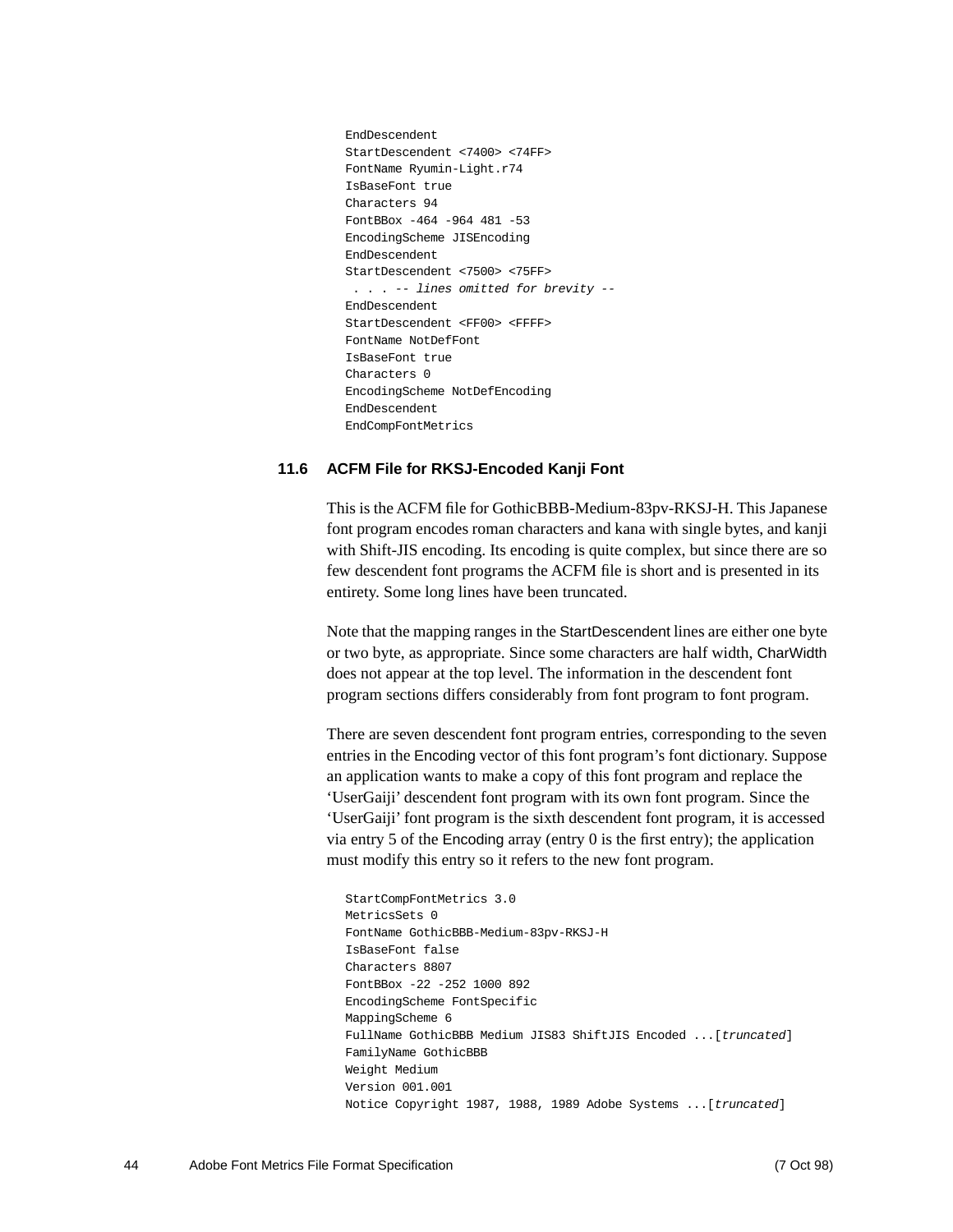StartDirection 0 ItalicAngle 0 EndDirection Descendents 7 StartDescendent <00> <7F> FontName PCHelvetica IsBaseFont true Characters 95 FontBBox -22 -220 950 770 EncodingScheme FontSpecific FullName PC Helvetica FamilyName Helvetica Weight Medium Version 001.001 Notice Copyright 1985, 1987 Adobe Systems ...[truncated] StartDirection 0 ItalicAngle 0 UnderlinePosition -97 UnderlineThickness 73 EndDirection EndDescendent StartDescendent <80> <80> FontName NotDefFont IsBaseFont true Characters 0 EncodingScheme NotDefEncoding EndDescendent StartDescendent <8100> <9FFF> FontName GothicBBB-Medium-83pv-SuppA-H IsBaseFont false Characters 5828 FontBBox 0 -252 1000 892 EncodingScheme ExtShiftJIS-A-CFEncoding MappingScheme 2 EndDescendent StartDescendent <A0> <DF> FontName GothicBBB-Medium.SuppK IsBaseFont true Characters 64 FontBBox 0 -114 500 874 EncodingScheme FontSpecific StartDirection 0 CharWidth 500 0 EndDirection EndDescendent StartDescendent <E000> <EFFF> FontName GothicBBB-Medium-83pv-SuppB-H IsBaseFont false Characters 2820 FontBBox 3 -252 1000 880 EncodingScheme FontSpecific MappingScheme 2 StartDirection 0 CharWidth 1000 0 EndDirection EndDescendent StartDescendent <F000> <FBFF> FontName UserGaiji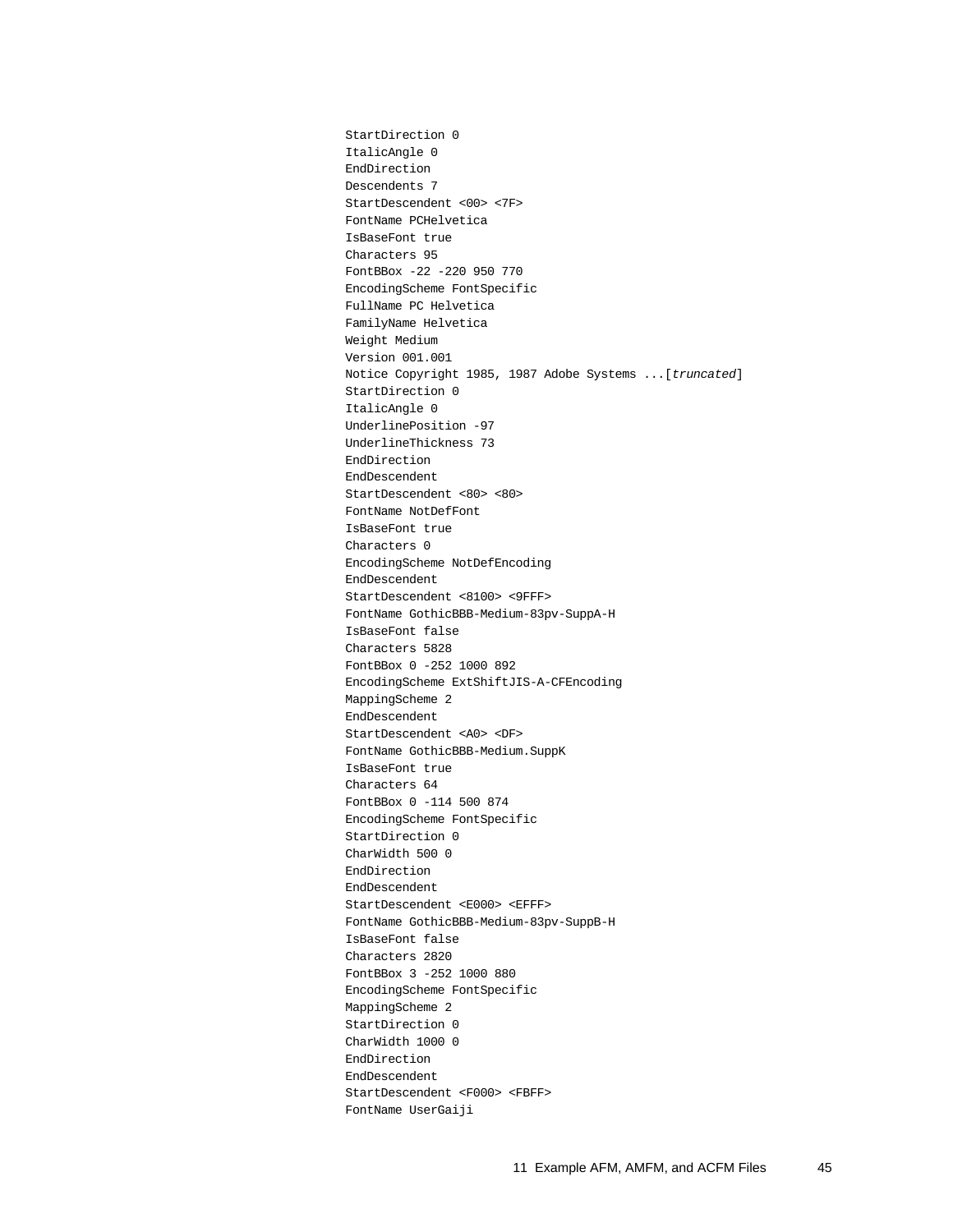IsBaseFont false Characters 0 EncodingScheme FontSpecific MappingScheme 2 FullName User defined Gaiji Composite Font FamilyName User Defined Weight User Defined Version 001.001 Notice Copyright 1987, 1988, 1989 Adobe Systems ...[truncated] StartDirection 0 ItalicAngle 0 EndDirection EndDescendent StartDescendent <FC> <FF> FontName NotDefFont IsBaseFont true Characters 0 EncodingScheme NotDefEncoding EndDescendent EndCompFontMetrics

#### <span id="page-45-0"></span>**11.7 AFM File for CID-Keyed Ryumin Light**

This is an example of an AFM file for a CID-keyed font.

```
StartFontMetrics 4.0
MetricsSets 2
FontName Ryumin-Light
Weight Light
FontBBox -170 -331 1024 903
Version 3.003
CharacterSet Adobe-Japan1-2
Characters 8720
IsBaseFont true
IsCIDFont true
Ascender 903
Descender -331
CapHeight 903
StartDirection 2
UnderlinePosition -100
UnderlineThickness 50
ItalicAngle 0
IsFixedPitch false
EndDirection
StartCharMetrics 8720
C -1 ; W0X 1000 ; N 0 ; B 0 0 0 0 ;
C -1 ; W0X 250 ; N 1 ; B 0 0 0 0 ;
C -1 ; W0X 333 ; N 2 ; B 109 -14 224 676 ;
C -1 ; W0X 408 ; N 3 ; B 70 445 337 685 ;
C -1 ; W0X 500 ; N 4 ; B 4 0 495 662 ;
C -1 ; W0X 500 ; N 5 ; B 44 -87 456 727 ;
C -1 ; W0X 833 ; N 6 ; B 61 -14 772 676 ;
C -1 ; W0X 778 ; N 7 ; B 42 -14 750 676 ;
C -1 ; W0X 180 ; N 8 ; B 47 445 133 685 ;
C -1 ; W0X 333 ; N 9 ; B 49 -177 304 676 ;
. . . - - lines omitted for brevity - -
```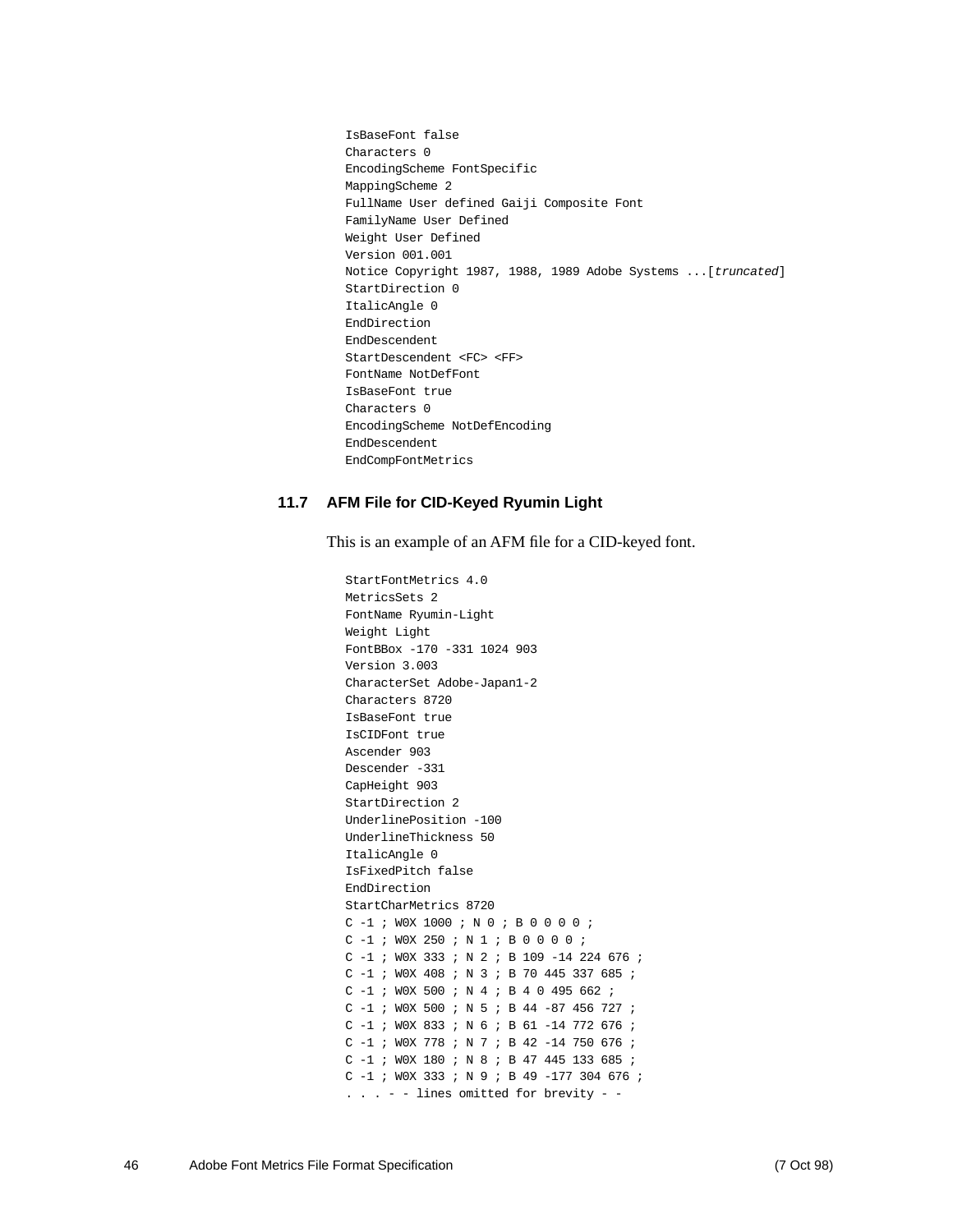|                |  |  |  | C $-1$ ; WOX 1000 ; N 8716 ; B 24 -89 936 848 ; |  |  |  |  |  |  |  |  |  |  |  |  |  |
|----------------|--|--|--|-------------------------------------------------|--|--|--|--|--|--|--|--|--|--|--|--|--|
|                |  |  |  | C $-1$ ; WOX 1000 ; N 8717 ; B 36 -68 955 832 ; |  |  |  |  |  |  |  |  |  |  |  |  |  |
|                |  |  |  | C $-1$ ; WOX 500 ; N 8718 ; B 24 194 474 475 ;  |  |  |  |  |  |  |  |  |  |  |  |  |  |
|                |  |  |  | C $-1$ ; WOX 500 ; N 8719 ; B 42 -8 458 706 ;   |  |  |  |  |  |  |  |  |  |  |  |  |  |
| EndCharMetrics |  |  |  |                                                 |  |  |  |  |  |  |  |  |  |  |  |  |  |
| EndFontMetrics |  |  |  |                                                 |  |  |  |  |  |  |  |  |  |  |  |  |  |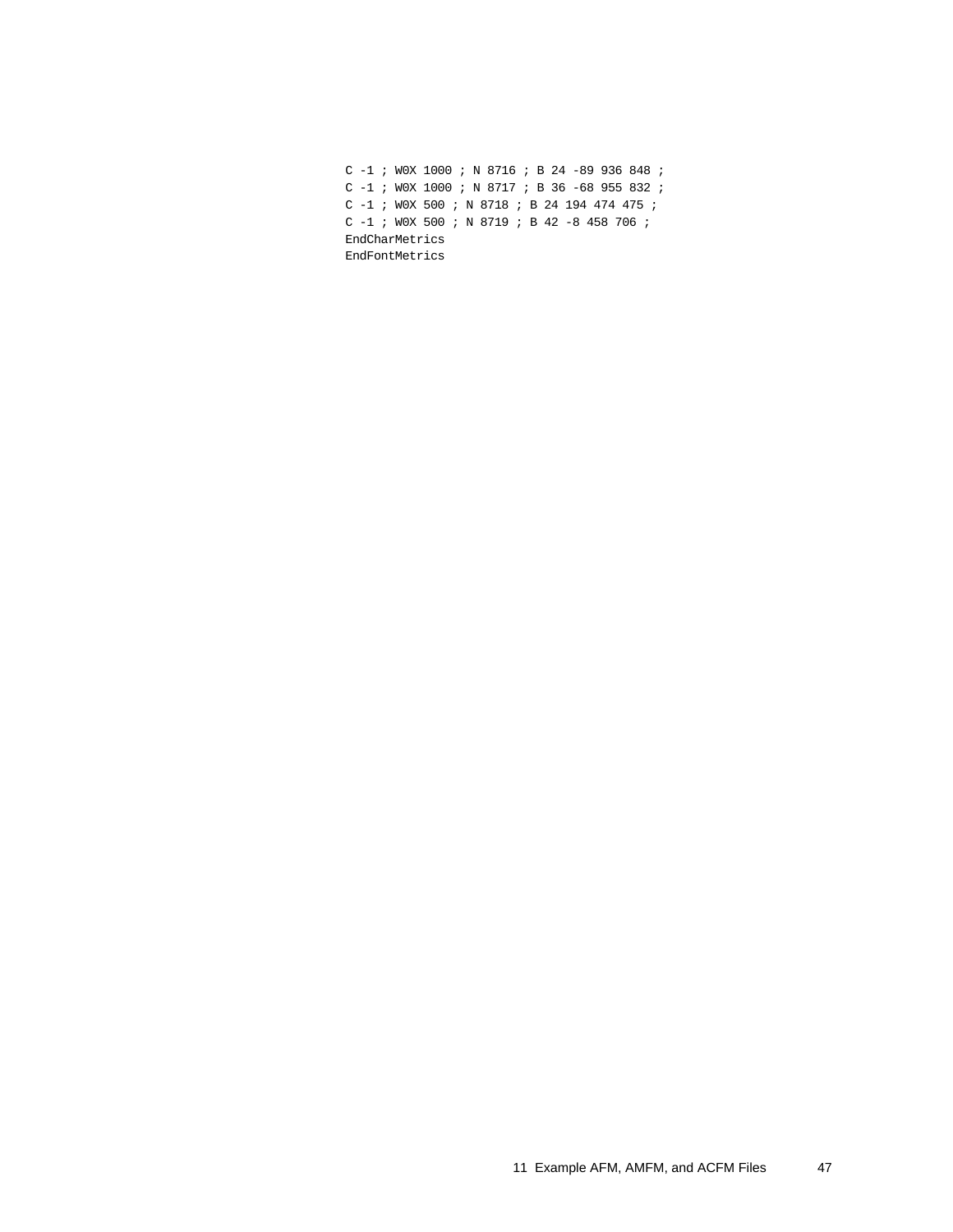## <span id="page-47-0"></span>**Appendix: Changes Since Earlier Versions**

### **Changes in Version 4.1, 7 October 1998**

In [section 7.1, "Global Font Information,](#page-23-2) the description of the /**FontName** keyword was changed to explain that for AFM files for CID-keyed fonts, the font name used should be the font name used as the value for the **CIDFontName** keyword in the CIDFont file.

### **Changes in Version 4.1, 25 September 1998**

- Keywords have been added to AMFM files to describe the Primary Fonts that are created for, and ship with, multiple master fonts. The new key words include **StartPrimaryFonts**, **EndPrimaryFonts**, **PC**, **PL**, and **PN**.
- Two new keywords, **StdHW**and **StdVW** were added to specify the dominant weights of horizontal and vertical strokes.
- The format of an AFM file for CID-keyed fonts was introduced; the associated new keyword is **IsCIDFont**.

#### **Changes in Version 4.0, 16 October 1995**

- Revision in version 4.0 to describe the AMFM file format for use with Multiple Master font programs.
- A new section 2 includes description of font types, which includes a section on base fonts and ACFM's previously in section 1 of version 3.0. New section 2.2 gives an overview of multiple master font programs.
- Section 3.3 added to describe how to calculate a weighted average for values from multiple master font instances.
- A new section 6 describes the structure of AMFM files. A value type of *array* added for use by AMFM keywords. FontBBox value types changed from *integer* to *number*.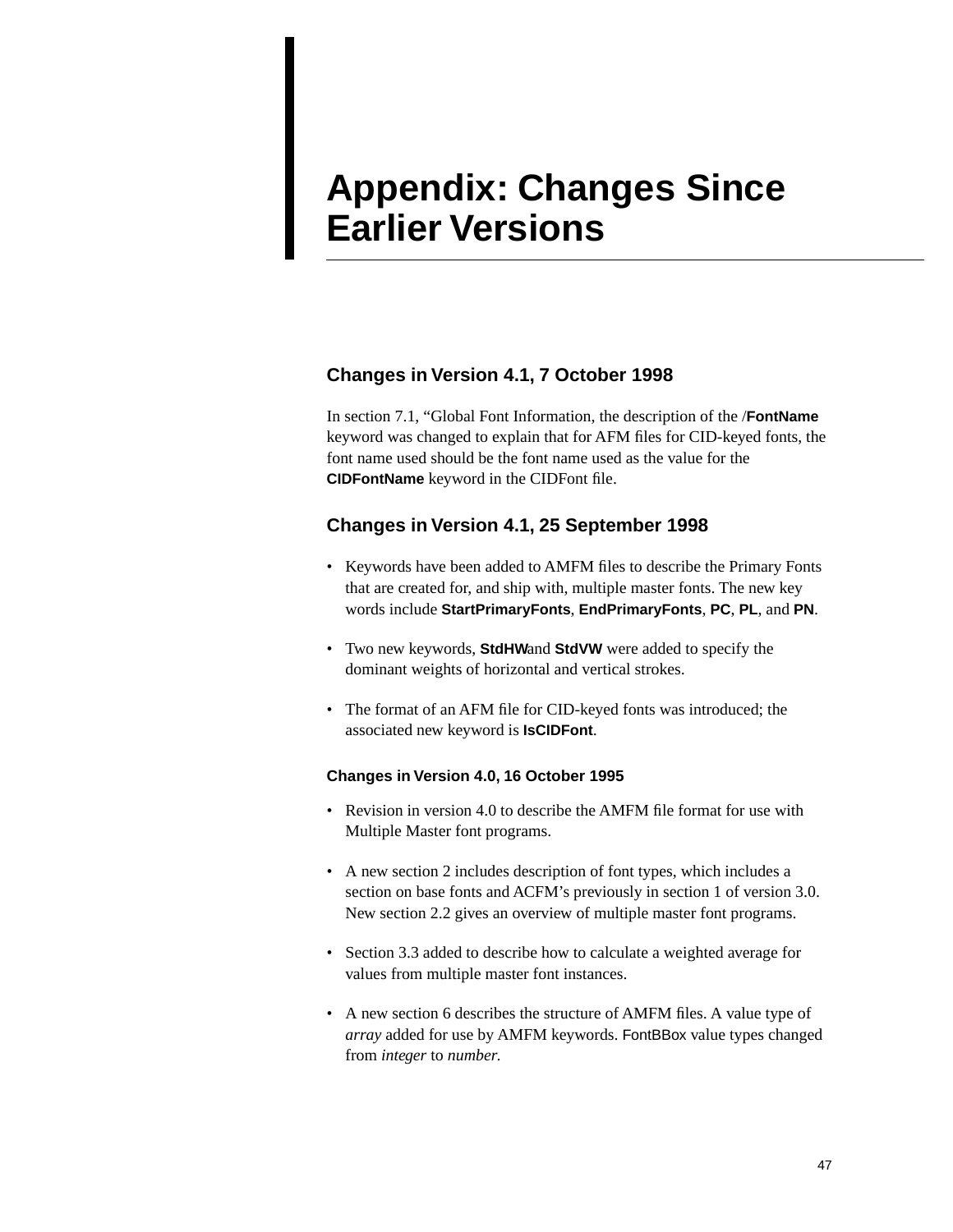• Section 11 (which was section 9, "Example AFM and ACFM Files") now includes a new subsection 11.2, "AMFM File for MyriadMM" as an example of a multiple master AMFM file.

#### **Changes in Version 3.0**

- Major revision of AFM file format, from version 2.0 to version 3.0. Enhancements made to the format to reflect the *PostScript Language Composite Font Extensions*.
- Section 1 (Introduction) greatly expanded. Differences from version 2.0 summarized. Global explanations of base and composite font programs, AFM and ACFM files added. Contents of each subsequent section summarized in advance.
- Section 2 (Parsing Details) slightly revised to make the syntax description more precise. Byte values above <7F> hex, and semicolons without spaces before them, are forbidden.
- New section 2.2 (Units of Measurement) added to explain the standard character coordinate systems for Roman and Kanji font programs.
- Section 3 (AFM File Structure, was simply File Structure) revised to apply to AFM file only. Section divided into sub-sections for each structural component of AFM file. Each sub-section refers to detailed keyword definitions in sections 4, 5, 6, and 7.
- New keyword MetricsSets added to section 3.1 (Control Information). New keywords MappingScheme, EscChar, CharacterSet, Characters, IsBaseFont, VVector, IsFixedV added to section 3.2 (Global Font Information). Keywords UnderlinePosition, UnderlineThickness, ItalicAngle, CharWidth, IsFixedPitch moved to new direction-specific section 3.3 (Writing Direction Information), delimited by new StartDirection ... EndDirection keywords.
- New section 4 (ACFM File Structure) added. Corresponds to section 3, but describes ACFM file. New StartCompFontMetrics ... EndCompFontMetrics keywords delimit ACFM file. New keywords MetricsSets (same as in AFM file) and Descendents (not in AFM file) added to section 4.1 (Control Information). Sections 5.2 (Global Font Information) and 5.3 (Writing Direction Information) identical to sections 4.2 and 4.3. New section 5.4 (Descendent Font Information) added. New StartDescendent ... EndDescendent keywords delimit a set of keywords identical to those in sections 4.2 and 4.3.
- New section 5 (Global Metrics Keywords) added. Keywords referenced in sections 4.2, 4.3, 5.2, 5.3, and 5.4 defined here.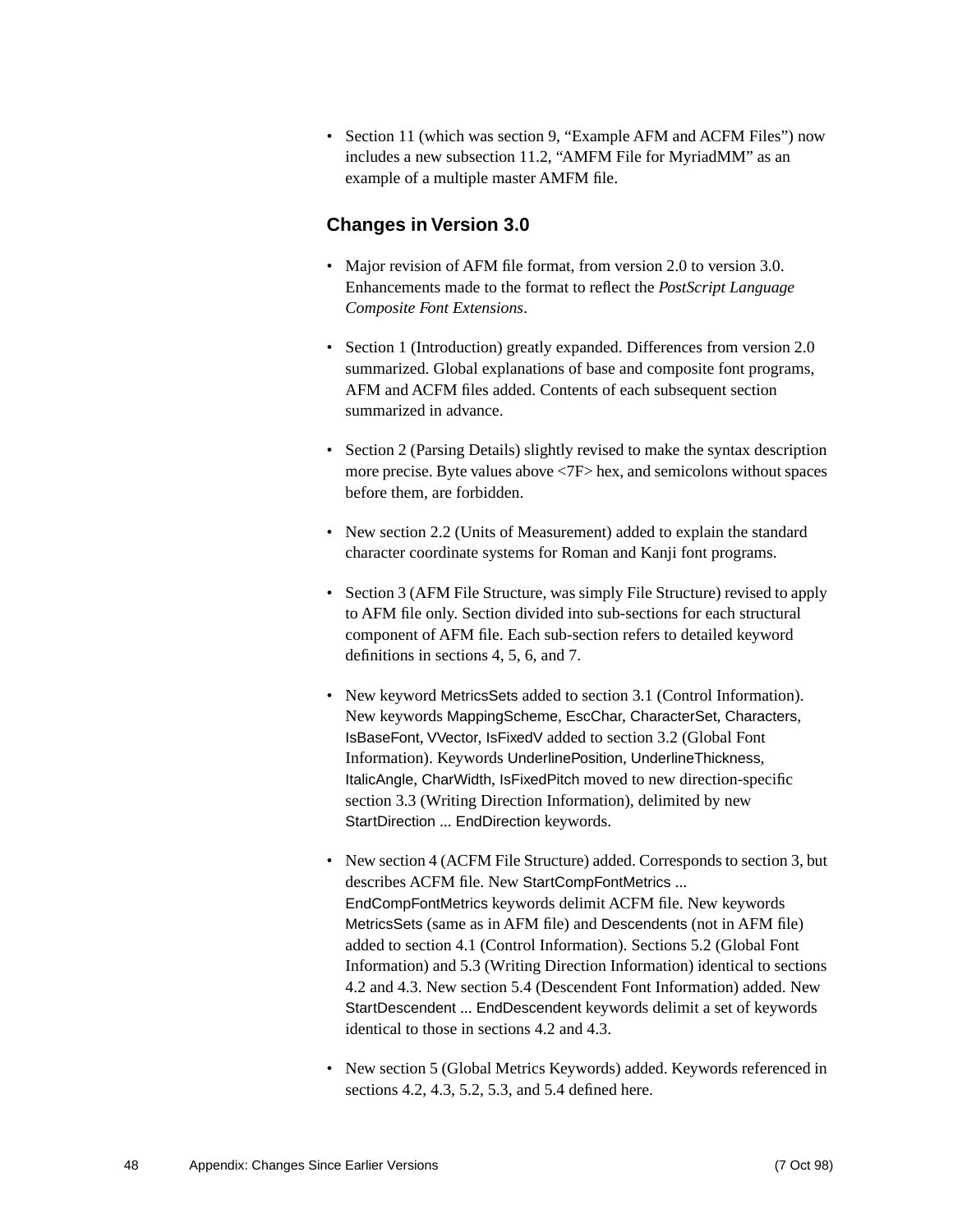- Section 6 (Individual Character Metrics) was section 4 before. New CH keyword added to reflect multi-byte character codes. New W0X, W1X, W0Y, W1Y, W0, W1, and VV keywords added to reflect multiple writing directions.
- Section 7 (Kerning Data) was section 5 before. Section 7.1 (Track Kerning) essentially unchanged. New StartKernPairs0 and StartKernPairs1 delimiters, and new KPH and KPY keywords, added to section 7.2 (Pair-Wise Kerning).
- Section 8 (Composite Character Data) was section 6 before. Essentially unchanged.
- Section 9 (Example AFM and ACFM Files) was section 7 before. Times-Roman AFM file updated with current AFM. Example Ryumin-Light-V and Ryumin-Light-Ext-H AFM files, and Ryumin-Light-V and GothicBBB-83pv-RKSJ-H ACFM files, added.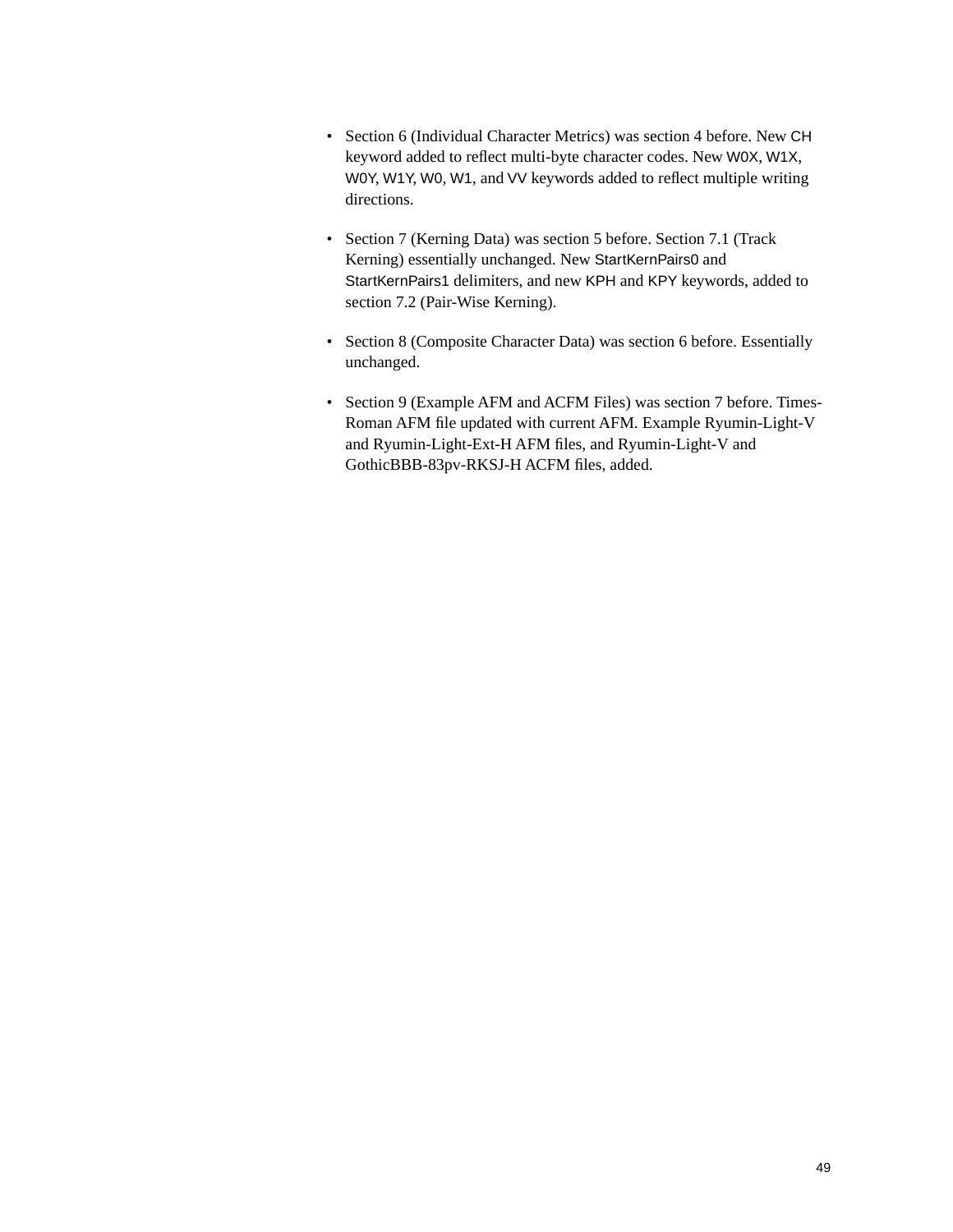## <span id="page-50-0"></span>**Index**

### **A**

ACFM file measurement 11 RKSJ-encoded Kanji Font 43–45 Ryumin Light Vertical 42–43 structure 15–19 descendent font 17–19 descendents 15 EndDescendent 18 global font 16 MetricsSets 16 StartDescendent 18 writing direction 17 AFM file base font 7 character metrics individual 31–32 EndCharMetrics 31 StartCharMetrics 31 composite character 36 CC 37 PCC 37 positioning 37 composite font 7 global metrics keywords 24–30 Ascender 27 axis 30 BlendAxisTypes 28 BlendDesignMap 28 CapHeight 27 Descender 27 global font 24–29 IsBaseFont 26 IsFixedV 27 VVector 27 WeightVector 29 writing direction metrics 29–

30 AxisLabel 30 AxisType 30 CharWidth 30 EndDirection 29 IsFixedPitch 30 ItalicAngle 30 StartDirection 29 UnderlinePosition 29 UnderlineThickness 29 XHeight 27 kerning 33–36 EndKernData 33 KP 35 KPH 35 KPY 35 pair-wise 33, 35–36 StartKernData 33 track 33, 33–34 Multiple Master fonts 8 multiple master fonts interpolating metric information 11 primary font 9 parsing details 9–11 characters white space 10 coordinate systems character 11 measurement 11 Ryumin Light Ext Horizontal 41 Ryumin Light Vertical 40–41 structure 12–15 character metrics 14 composite character 15 global font 12 kerning 14 writing direction 13 Times Roman 37–38